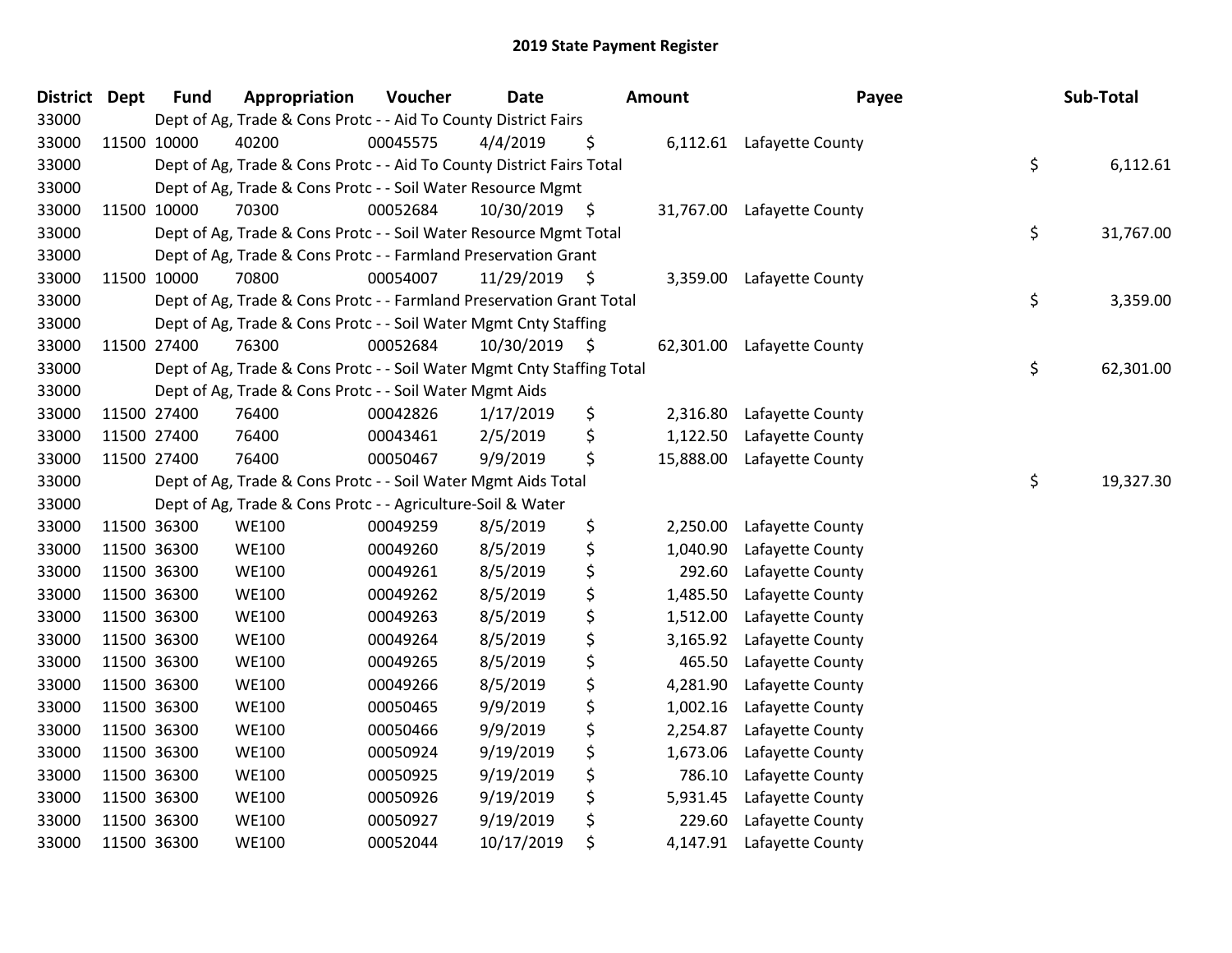| <b>District</b> | <b>Dept</b> | <b>Fund</b> | Appropriation                                                           | Voucher  | <b>Date</b> |      | Amount    | Payee            | Sub-Total       |
|-----------------|-------------|-------------|-------------------------------------------------------------------------|----------|-------------|------|-----------|------------------|-----------------|
| 33000           |             | 11500 36300 | <b>WE100</b>                                                            | 00054094 | 12/5/2019   | \$   | 8,750.00  | Lafayette County |                 |
| 33000           |             | 11500 36300 | <b>WE100</b>                                                            | 00054095 | 12/5/2019   | \$   | 6,109.75  | Lafayette County |                 |
| 33000           | 11500 36300 |             | <b>WE100</b>                                                            | 00054096 | 12/5/2019   | \$   | 532.00    | Lafayette County |                 |
| 33000           |             | 11500 36300 | <b>WE100</b>                                                            | 00054603 | 12/20/2019  | \$   | 14,000.00 | Lafayette County |                 |
| 33000           |             | 11500 36300 | <b>WE100</b>                                                            | 00054604 | 12/20/2019  | \$   | 14,000.00 | Lafayette County |                 |
| 33000           |             | 11500 36300 | <b>WE100</b>                                                            | 00054605 | 12/20/2019  | \$   | 79.80     | Lafayette County |                 |
| 33000           |             | 11500 36300 | <b>WE100</b>                                                            | 00054606 | 12/20/2019  | \$   | 505.40    | Lafayette County |                 |
| 33000           |             |             | Dept of Ag, Trade & Cons Protc - - Agriculture-Soil & Water Total       |          |             |      |           |                  | \$<br>74,496.42 |
| 33000           |             |             | Dept of Ag, Trade & Cons Protc - - Conservation Reserve Enhancemt       |          |             |      |           |                  |                 |
| 33000           |             | 11500 36300 | <b>WF100</b>                                                            | 00054384 | 12/19/2019  | - \$ | 142.90    | Lafayette County |                 |
| 33000           |             |             | Dept of Ag, Trade & Cons Protc - - Conservation Reserve Enhancemt Total |          |             |      |           |                  | \$<br>142.90    |
| 33000           |             |             | Dept of Natural Resources - - General Program Operations --             |          |             |      |           |                  |                 |
| 33000           |             | 37000 21200 | 25400                                                                   | 00308889 | 4/3/2019    | \$   | 60.00     | Lafayette County |                 |
| 33000           |             | 37000 21200 | 25400                                                                   | 00351139 | 8/23/2019   | \$   | 180.00    | Lafayette County |                 |
| 33000           |             |             | Dept of Natural Resources - - General Program Operations -- Total       |          |             |      |           |                  | \$<br>240.00    |
| 33000           |             |             | Dept of Natural Resources - - Venison Processing                        |          |             |      |           |                  |                 |
| 33000           |             | 37000 21200 | 54900                                                                   | 00310162 | 5/3/2019    | \$   | 1,725.00  | Lafayette County |                 |
| 33000           |             |             | Dept of Natural Resources - - Venison Processing Total                  |          |             |      |           |                  | \$<br>1,725.00  |
| 33000           |             |             | Dept of Natural Resources - - Enf A - Atv & Utv Enforcement             |          |             |      |           |                  |                 |
| 33000           |             | 37000 21200 | 55100                                                                   | 00359126 | 9/18/2019   | \$   | 10,188.11 | Lafayette County |                 |
| 33000           |             |             | Dept of Natural Resources - - Enf A - Atv & Utv Enforcement Total       |          |             |      |           |                  | \$<br>10,188.11 |
| 33000           |             |             | Dept of Natural Resources - - Wildlife Damage Claims & Abat             |          |             |      |           |                  |                 |
| 33000           |             | 37000 21200 | 55300                                                                   | 00300651 | 2/21/2019   | \$   | 1,202.14  | Lafayette County |                 |
| 33000           |             | 37000 21200 | 55300                                                                   | 00310162 | 5/3/2019    | \$   | 83.85     | Lafayette County |                 |
| 33000           |             | 37000 21200 | 55300                                                                   | 00330597 | 6/18/2019   | \$   | 924.72    | Lafayette County |                 |
| 33000           |             | 37000 21200 | 55300                                                                   | 00357830 | 9/18/2019   | \$   | 4,272.98  | Lafayette County |                 |
| 33000           |             | 37000 21200 | 55300                                                                   | 00375000 | 12/2/2019   | \$   | 4,016.64  | Lafayette County |                 |
| 33000           |             |             | Dept of Natural Resources - - Wildlife Damage Claims & Abat Total       |          |             |      |           |                  | \$<br>10,500.33 |
| 33000           |             |             | Dept of Natural Resources - - Resaids - County Cons Aids                |          |             |      |           |                  |                 |
| 33000           |             | 37000 21200 | 56300                                                                   | 00324491 | 5/24/2019   | \$   | 1,715.00  | Lafayette County |                 |
| 33000           |             |             | Dept of Natural Resources - - Resaids - County Cons Aids Total          |          |             |      |           |                  | \$<br>1,715.00  |
| 33000           |             |             | Dept of Natural Resources - - Ra- Cnty Snow Trail & Area Aid            |          |             |      |           |                  |                 |
| 33000           |             | 37000 21200 | 57400                                                                   | 00291672 | 1/16/2019   | \$   | 16,096.83 | Lafayette County |                 |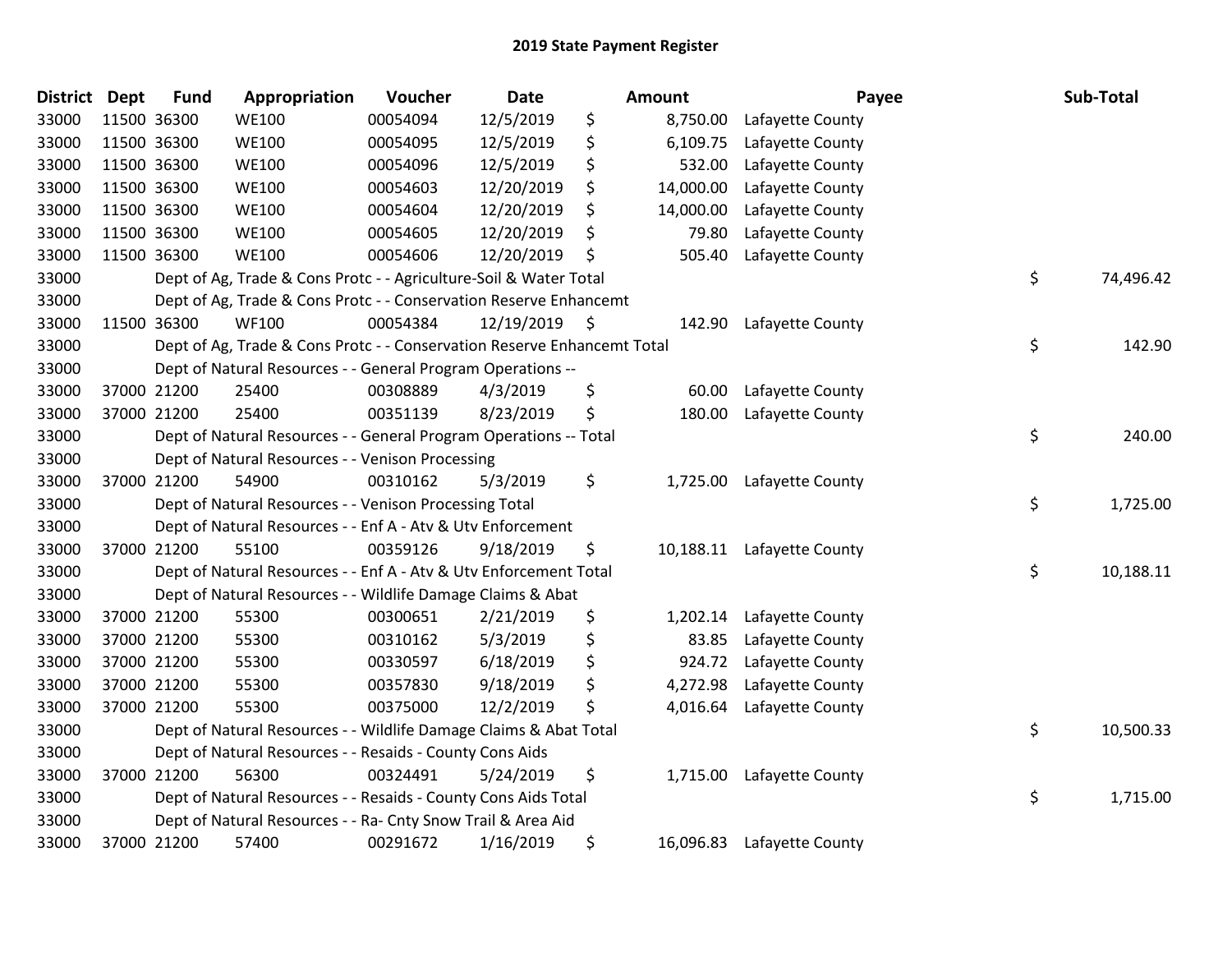| District | <b>Dept</b> | Fund | Appropriation                                                      | Voucher  | <b>Date</b> | <b>Amount</b>   | Payee                      | Sub-Total       |
|----------|-------------|------|--------------------------------------------------------------------|----------|-------------|-----------------|----------------------------|-----------------|
| 33000    | 37000 21200 |      | 57400                                                              | 00349355 | 8/23/2019   | \$<br>9,600.00  | Lafayette County           |                 |
| 33000    | 37000 21200 |      | 57400                                                              | 00375568 | 12/6/2019   | \$              | 18,945.02 Lafayette County |                 |
| 33000    |             |      | Dept of Natural Resources - - Ra- Cnty Snow Trail & Area Aid Total |          |             |                 |                            | \$<br>44,641.85 |
| 33000    |             |      | Dept of Natural Resources - - Ra- Atv Prj Aids, Gas Tax Pymt       |          |             |                 |                            |                 |
| 33000    | 37000 21200 |      | 57600                                                              | 00291895 | 1/17/2019   | \$<br>958.58    | Lafayette County           |                 |
| 33000    |             |      | Dept of Natural Resources - - Ra- Atv Prj Aids, Gas Tax Pymt Total |          |             |                 |                            | \$<br>958.58    |
| 33000    |             |      | Dept of Natural Resources - - Ra- Atv Project Aids                 |          |             |                 |                            |                 |
| 33000    | 37000 21200 |      | 57700                                                              | 00373726 | 11/25/2019  | \$<br>66,142.50 | Lafayette County           |                 |
| 33000    |             |      | Dept of Natural Resources - - Ra- Atv Project Aids Total           |          |             |                 |                            | \$<br>66,142.50 |
| 33000    |             |      | Dept of Natural Resources - - GPO-Environmental Fund               |          |             |                 |                            |                 |
| 33000    | 37000 27400 |      | 46100                                                              | 00334384 | 6/24/2019   | \$              | 30.00 Lafayette County     |                 |
| 33000    |             |      | Dept of Natural Resources - - GPO-Environmental Fund Total         |          |             |                 |                            | \$<br>30.00     |
| 33000    |             |      | Dept of Natural Resources - - Solid Waste Management -- Envi       |          |             |                 |                            |                 |
| 33000    | 37000 27400 |      | 47200                                                              | 00317482 | 5/2/2019    | \$<br>30.00     | Lafayette County           |                 |
| 33000    |             |      | Dept of Natural Resources - - Solid Waste Management -- Envi Total |          |             |                 |                            | \$<br>30.00     |
| 33000    |             |      | Dept of Natural Resources - - Land Acquisition                     |          |             |                 |                            |                 |
| 33000    | 37000 36300 |      | TA100                                                              | 00329964 | 6/14/2019   | \$<br>24.00     | Lafayette County           |                 |
| 33000    | 37000 36300 |      | TA100                                                              | 00344776 | 7/29/2019   | \$<br>11.00     | Lafayette County           |                 |
| 33000    |             |      | Dept of Natural Resources - - Land Acquisition Total               |          |             |                 |                            | \$<br>35.00     |
| 33000    |             |      | Dept of Natural Resources - - GPO - Sd Water Loan Prog, Fed        |          |             |                 |                            |                 |
| 33000    | 37000 57300 |      | 48200                                                              | 00297418 | 2/11/2019   | \$<br>3,391.25  | Lafayette County           |                 |
| 33000    | 37000 57300 |      | 48200                                                              | 00310932 | 4/30/2019   | \$<br>1,157.50  | Lafayette County           |                 |
| 33000    | 37000 57300 |      | 48200                                                              | 00329988 | 7/5/2019    | \$<br>1,157.50  | Lafayette County           |                 |
| 33000    | 37000 57300 |      | 48200                                                              | 00373458 | 11/27/2019  | \$<br>1,157.25  | Lafayette County           |                 |
| 33000    |             |      | Dept of Natural Resources - - GPO - Sd Water Loan Prog, Fed Total  |          |             |                 |                            | \$<br>6,863.50  |
| 33000    |             |      | WI Dept of Transportation - - Eldly&Disa Co/Aid Sf                 |          |             |                 |                            |                 |
| 33000    | 39500 21100 |      | 16800                                                              | 00347747 | 2/5/2019    | \$<br>72,389.00 | Lafayette County           |                 |
| 33000    |             |      | WI Dept of Transportation - - Eldly&Disa Co/Aid Sf Total           |          |             |                 |                            | \$<br>72,389.00 |
| 33000    |             |      | WI Dept of Transportation - - Hwy Sfty Loc Aid Ffd                 |          |             |                 |                            |                 |
| 33000    | 39500 21100 |      | 18500                                                              | 00470385 | 12/12/2019  | \$<br>4,000.00  | Lafayette County           |                 |
| 33000    | 39500 21100 |      | 18500                                                              | 00474404 | 12/26/2019  | \$<br>2,100.40  | Lafayette County           |                 |
| 33000    |             |      | WI Dept of Transportation - - Hwy Sfty Loc Aid Ffd Total           |          |             |                 |                            | \$<br>6,100.40  |
| 33000    |             |      | WI Dept of Transportation - - Trans Aids To Co.-Sf                 |          |             |                 |                            |                 |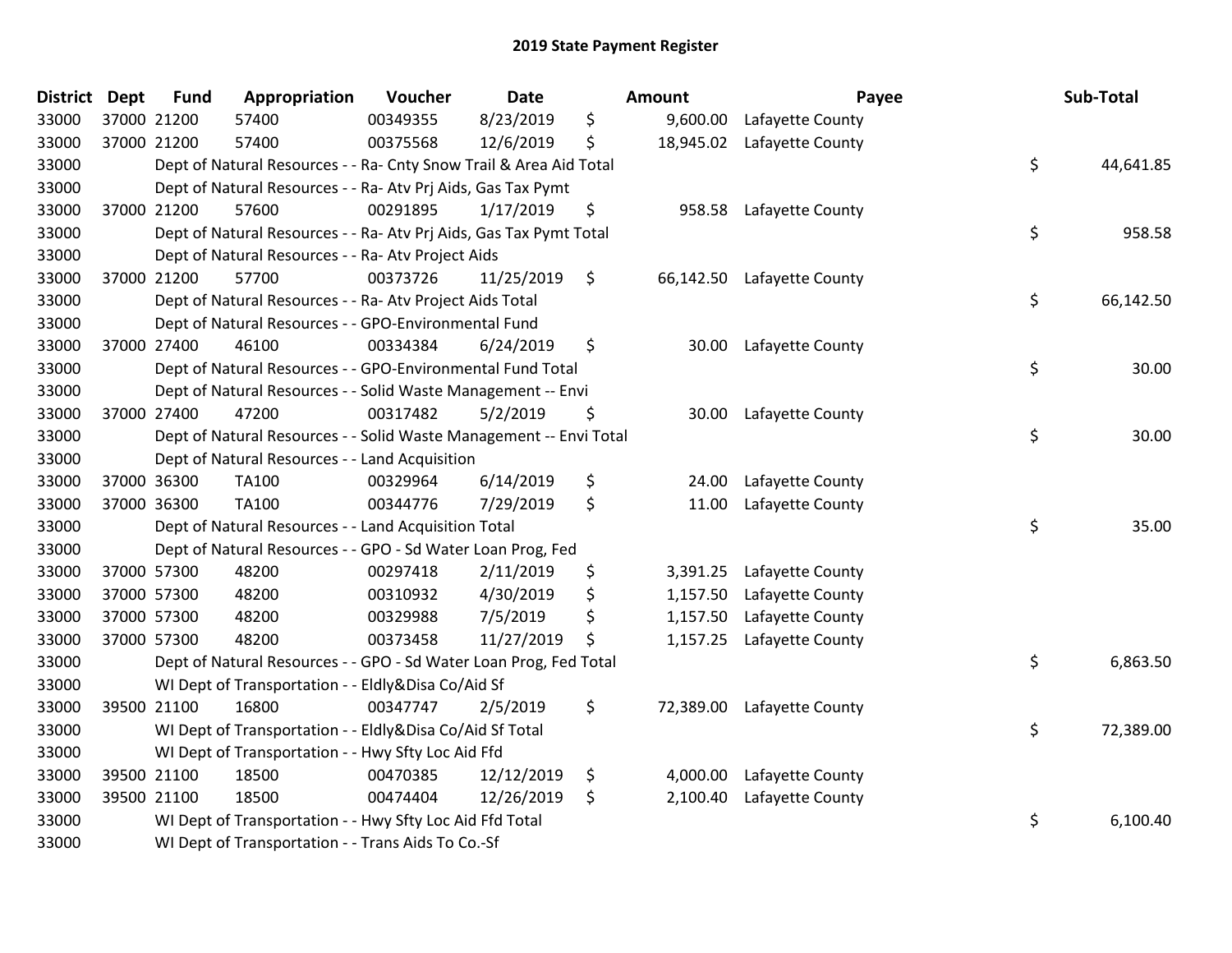| <b>District</b> | <b>Dept</b> | <b>Fund</b> | Appropriation                                                | Voucher  | <b>Date</b> | <b>Amount</b>    | Payee            | Sub-Total          |
|-----------------|-------------|-------------|--------------------------------------------------------------|----------|-------------|------------------|------------------|--------------------|
| 33000           |             | 39500 21100 | 19000                                                        | 00335805 | 1/7/2019    | \$<br>155,374.87 | Lafayette County |                    |
| 33000           |             | 39500 21100 | 19000                                                        | 00401130 | 7/1/2019    | \$<br>310,749.74 | Lafayette County |                    |
| 33000           |             | 39500 21100 | 19000                                                        | 00443948 | 10/7/2019   | \$<br>155,374.90 | Lafayette County |                    |
| 33000           |             |             | WI Dept of Transportation - - Trans Aids To Co.-Sf Total     |          |             |                  |                  | \$<br>621,499.51   |
| 33000           |             |             | WI Dept of Transportation - - Loc Rd Imp Prg St Fd           |          |             |                  |                  |                    |
| 33000           |             | 39500 21100 | 27800                                                        | 00465138 | 11/29/2019  | \$<br>3,437.93   | Lafayette County |                    |
| 33000           |             |             | WI Dept of Transportation - - Loc Rd Imp Prg St Fd Total     |          |             |                  |                  | \$<br>3,437.93     |
| 33000           |             |             | WI Dept of Transportation - - Routine Maint Sf               |          |             |                  |                  |                    |
| 33000           |             | 39500 21100 | 36800                                                        | 00351279 | 2/11/2019   | \$<br>79,886.88  | Lafayette County |                    |
| 33000           |             | 39500 21100 | 36800                                                        | 00351282 | 2/13/2019   | \$<br>90,265.83  | Lafayette County |                    |
| 33000           |             | 39500 21100 | 36800                                                        | 00361597 | 3/19/2019   | \$<br>51,839.91  | Lafayette County |                    |
| 33000           |             | 39500 21100 | 36800                                                        | 00379349 | 5/29/2019   | \$<br>176,045.65 | Lafayette County |                    |
| 33000           |             | 39500 21100 | 36800                                                        | 00379419 | 5/29/2019   | \$<br>217,044.05 | Lafayette County |                    |
| 33000           |             | 39500 21100 | 36800                                                        | 00387894 | 5/29/2019   | \$<br>75,604.95  | Lafayette County |                    |
| 33000           |             | 39500 21100 | 36800                                                        | 00387896 | 5/29/2019   | \$<br>79,494.83  | Lafayette County |                    |
| 33000           |             | 39500 21100 | 36800                                                        | 00417121 | 7/30/2019   | \$<br>114,657.97 | Lafayette County |                    |
| 33000           |             | 39500 21100 | 36800                                                        | 00417122 | 7/30/2019   | \$<br>38,512.67  | Lafayette County |                    |
| 33000           |             | 39500 21100 | 36800                                                        | 00436052 | 9/18/2019   | \$<br>64,258.45  | Lafayette County |                    |
| 33000           |             | 39500 21100 | 36800                                                        | 00454064 | 10/28/2019  | \$<br>25,856.87  | Lafayette County |                    |
| 33000           |             | 39500 21100 | 36800                                                        | 00457667 | 11/4/2019   | \$<br>145,153.43 | Lafayette County |                    |
| 33000           |             | 39500 21100 | 36800                                                        | 00462938 | 11/19/2019  | \$<br>2,040.88   | Lafayette County |                    |
| 33000           |             | 39500 21100 | 36800                                                        | 00465341 | 11/26/2019  | \$<br>31,563.62  | Lafayette County |                    |
| 33000           |             | 39500 21100 | 36800                                                        | 00468556 | 12/6/2019   | \$<br>85,737.68  | Lafayette County |                    |
| 33000           |             |             | WI Dept of Transportation - - Routine Maint Sf Total         |          |             |                  |                  | \$<br>1,277,963.67 |
| 33000           |             |             | Department of Corrections - - Services For Community Correct |          |             |                  |                  |                    |
| 33000           |             | 41000 10000 | 10200                                                        | 00263285 | 1/29/2019   | \$<br>4,041.95   | Lafayette County |                    |
| 33000           |             | 41000 10000 | 10200                                                        | 00268295 | 2/22/2019   | \$<br>4,041.95   | Lafayette County |                    |
| 33000           |             | 41000 10000 | 10200                                                        | 00274508 | 3/21/2019   | \$<br>4,105.63   | Lafayette County |                    |
| 33000           |             | 41000 10000 | 10200                                                        | 00281627 | 4/25/2019   | \$<br>4,105.63   | Lafayette County |                    |
| 33000           |             | 41000 10000 | 10200                                                        | 00287735 | 5/28/2019   | \$<br>4,105.63   | Lafayette County |                    |
| 33000           | 41000 10000 |             | 10200                                                        | 00297450 | 7/12/2019   | \$<br>4,105.63   | Lafayette County |                    |
| 33000           |             | 41000 10000 | 10200                                                        | 00301150 | 7/31/2019   | \$<br>4,105.63   | Lafayette County |                    |
| 33000           |             | 41000 10000 | 10200                                                        | 00306356 | 8/26/2019   | \$<br>4,105.63   | Lafayette County |                    |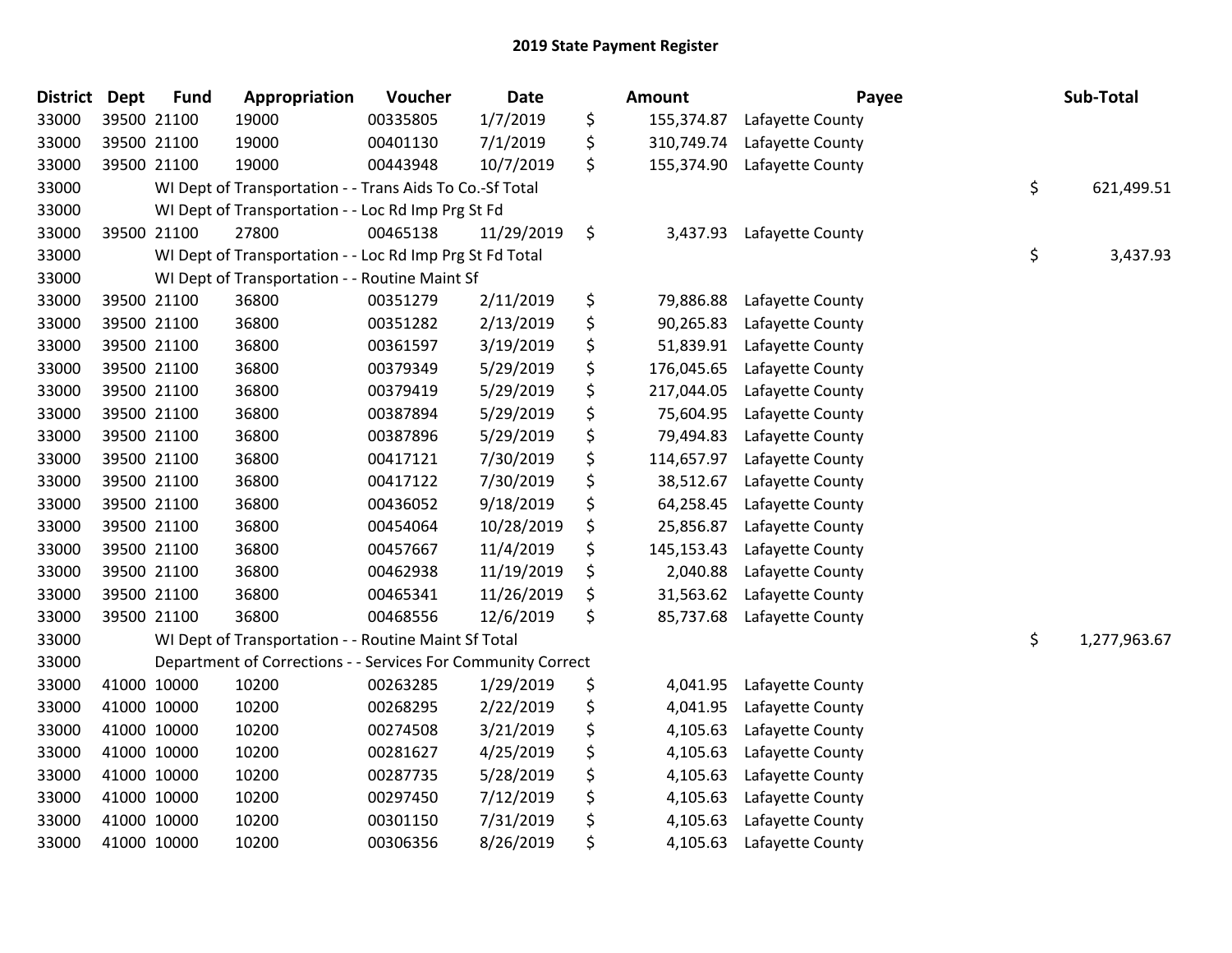| District Dept |             | <b>Fund</b> | Appropriation                                                      | Voucher  | <b>Date</b> | Amount           | Payee                                                                                                         | Sub-Total          |
|---------------|-------------|-------------|--------------------------------------------------------------------|----------|-------------|------------------|---------------------------------------------------------------------------------------------------------------|--------------------|
| 33000         |             | 41000 10000 | 10200                                                              | 00311103 | 9/26/2019   | \$<br>4,105.63   | Lafayette County                                                                                              |                    |
| 33000         |             | 41000 10000 | 10200                                                              | 00318317 | 10/28/2019  | \$<br>4,105.63   | Lafayette County                                                                                              |                    |
| 33000         |             | 41000 10000 | 10200                                                              | 00325682 | 11/27/2019  | \$<br>4,105.63   | Lafayette County                                                                                              |                    |
| 33000         |             |             | Department of Corrections - - Services For Community Correct Total |          |             |                  |                                                                                                               | \$<br>45,034.57    |
| 33000         |             |             | Department of Corrections - - Corrections Contracts And Agre       |          |             |                  |                                                                                                               |                    |
| 33000         |             | 41000 10000 | 11400                                                              | 00257563 | 1/2/2019    | \$<br>1,955.48   | Lafayette County                                                                                              |                    |
| 33000         |             | 41000 10000 | 11400                                                              | 00262919 | 1/28/2019   | \$<br>977.74     | Lafayette County                                                                                              |                    |
| 33000         |             | 41000 10000 | 11400                                                              | 00271266 | 3/8/2019    | \$<br>1,595.26   | Lafayette County                                                                                              |                    |
| 33000         |             | 41000 10000 | 11400                                                              | 00276819 | 4/3/2019    | \$<br>1,440.88   | Lafayette County                                                                                              |                    |
| 33000         |             | 41000 10000 | 11400                                                              | 00281083 | 4/23/2019   | \$<br>1,029.20   | Lafayette County                                                                                              |                    |
| 33000         |             | 41000 10000 | 11400                                                              | 00291903 | 6/13/2019   | \$<br>1,543.80   | Lafayette County                                                                                              |                    |
| 33000         | 41000 10000 |             | 11400                                                              | 00295626 | 7/2/2019    | \$<br>1,492.34   | Lafayette County                                                                                              |                    |
| 33000         |             | 41000 10000 | 11400                                                              | 00324328 | 11/20/2019  | \$<br>205.84     | Lafayette County                                                                                              |                    |
| 33000         |             | 41000 10000 | 11400                                                              | 00330796 | 12/20/2019  | \$<br>2,470.08   | Lafayette County                                                                                              |                    |
| 33000         |             |             | Department of Corrections - - Corrections Contracts And Agre Total |          |             |                  |                                                                                                               | \$<br>12,710.62    |
| 33000         |             |             |                                                                    |          |             |                  | Department of Corrections - - Reimbursing Counties For Probation, Extended Supervision And Parole Holds       |                    |
| 33000         |             | 41000 10000 | 11600                                                              | 00320912 | 11/4/2019   | \$               | 7,045.00 Lafayette County                                                                                     |                    |
| 33000         |             |             |                                                                    |          |             |                  | Department of Corrections - - Reimbursing Counties For Probation, Extended Supervision And Parole Holds Total | \$<br>7,045.00     |
| 33000         |             |             | Department of Corrections - - Probation, Parole And Extended       |          |             |                  |                                                                                                               |                    |
| 33000         |             | 41000 10000 | 18700                                                              | 00320912 | 11/4/2019   | \$               | 2,955.00 Lafayette County                                                                                     |                    |
| 33000         |             |             | Department of Corrections - - Probation, Parole And Extended Total |          |             |                  |                                                                                                               | \$<br>2,955.00     |
| 33000         |             |             | Department of Health Services - - State/Federal Aids               |          |             |                  |                                                                                                               |                    |
| 33000         |             | 43500 10000 | 00000                                                              | 90906    | 1/2/2019    | \$<br>17,709.00  | Lafayette County                                                                                              |                    |
| 33000         |             | 43500 10000 | 00000                                                              | 90909    | 3/1/2019    | \$<br>46,016.00  | Lafayette County                                                                                              |                    |
| 33000         |             | 43500 10000 | 00000                                                              | 90910    | 4/1/2019    | \$<br>121,269.00 | Lafayette County                                                                                              |                    |
| 33000         |             | 43500 10000 | 00000                                                              | 90911    | 5/1/2019    | \$<br>37,017.00  | Lafayette County                                                                                              |                    |
| 33000         |             | 43500 10000 | 00000                                                              | 92000    | 7/1/2019    | \$<br>812,397.00 | Lafayette County                                                                                              |                    |
| 33000         |             | 43500 10000 | 00000                                                              | 92001    | 8/1/2019    | \$<br>167,523.00 | Lafayette County                                                                                              |                    |
| 33000         |             | 43500 10000 | 00000                                                              | 92002    | 9/3/2019    | \$<br>49,901.00  | Lafayette County                                                                                              |                    |
| 33000         |             | 43500 10000 | 00000                                                              | 92005    | 12/2/2019   | \$<br>67,890.00  | Lafayette County                                                                                              |                    |
| 33000         |             |             | Department of Health Services - - State/Federal Aids Total         |          |             |                  |                                                                                                               | \$<br>1,319,722.00 |
| 33000         |             |             | Department of Health Services - - General Program Operations       |          |             |                  |                                                                                                               |                    |
| 33000         |             | 43500 10000 | 40100                                                              | 00324182 | 11/13/2019  | \$<br>1.50       | Lafayette County                                                                                              |                    |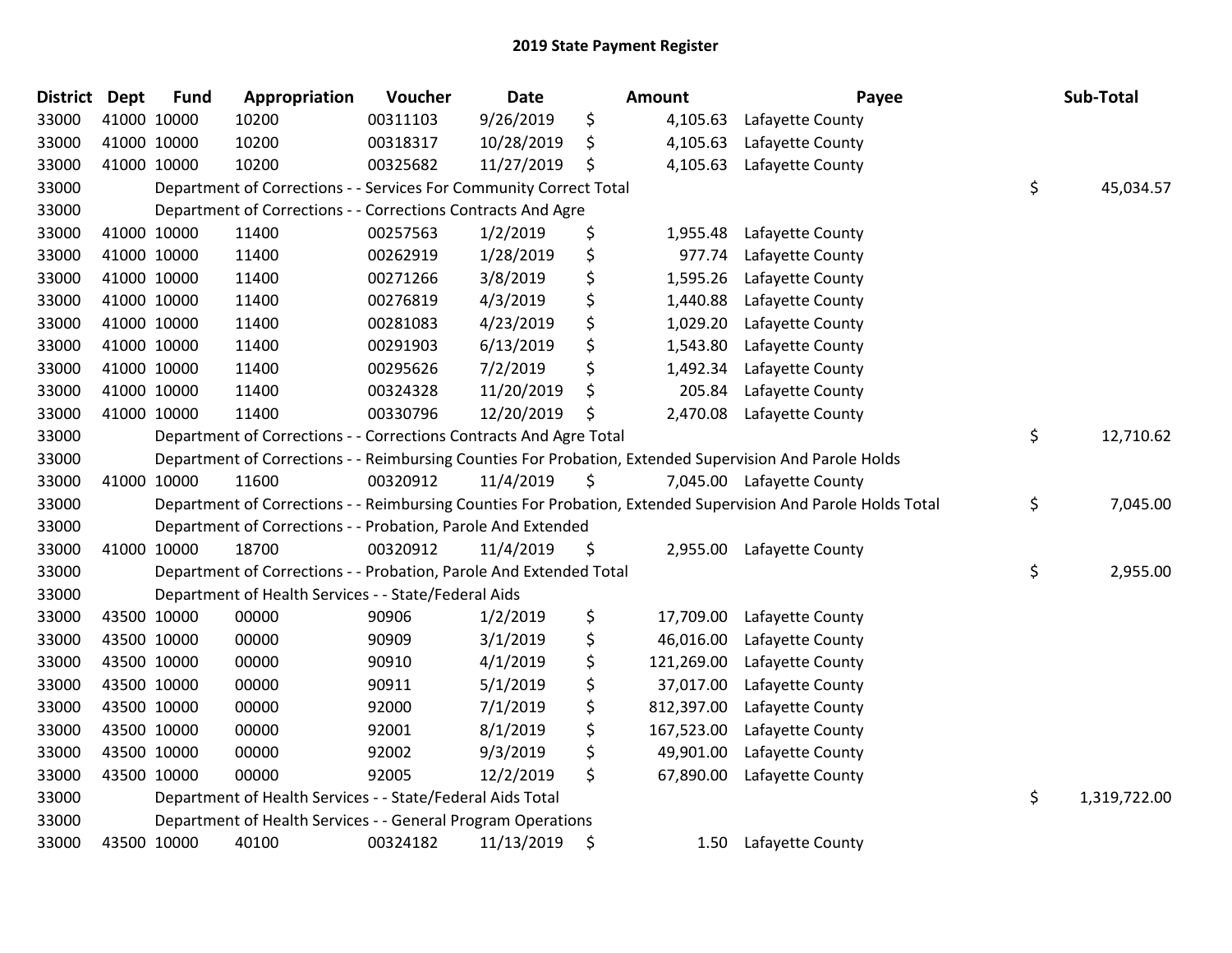| <b>District</b> | <b>Dept</b> | <b>Fund</b> | Appropriation                                                          | Voucher  | <b>Date</b> | Amount          | Payee            | Sub-Total    |
|-----------------|-------------|-------------|------------------------------------------------------------------------|----------|-------------|-----------------|------------------|--------------|
| 33000           |             | 43500 10000 | 40100                                                                  | 00328040 | 12/4/2019   | \$<br>1.00      | Lafayette County |              |
| 33000           |             | 43500 10000 | 40100                                                                  | 00328041 | 12/4/2019   | \$<br>15.00     | Lafayette County |              |
| 33000           |             |             | Department of Health Services - - General Program Operations Total     |          |             |                 |                  | \$<br>17.50  |
| 33000           |             |             | Department of Health Services - - Medical Assistance State Admin       |          |             |                 |                  |              |
| 33000           |             | 43500 10000 | 44000                                                                  | 00324182 | 11/13/2019  | \$<br>1.50      | Lafayette County |              |
| 33000           |             | 43500 10000 | 44000                                                                  | 00328040 | 12/4/2019   | \$<br>1.00      | Lafayette County |              |
| 33000           |             | 43500 10000 | 44000                                                                  | 00328041 | 12/4/2019   | \$<br>15.00     | Lafayette County |              |
| 33000           |             |             | Department of Health Services - - Medical Assistance State Admin Total |          |             |                 |                  | \$<br>17.50  |
| 33000           |             |             | Department of Health Services - - Disability Determination Aids        |          |             |                 |                  |              |
| 33000           |             | 43500 10000 | 45900                                                                  | 00274501 | 4/2/2019    | \$<br>96.00     | Lafayette County |              |
| 33000           |             | 43500 10000 | 45900                                                                  | 00274952 | 4/4/2019    | \$<br>35.50     | Lafayette County |              |
| 33000           |             | 43500 10000 | 45900                                                                  | 00276137 | 4/10/2019   | \$<br>61.50     | Lafayette County |              |
| 33000           |             | 43500 10000 | 45900                                                                  | 00279105 | 4/23/2019   | \$<br>35.50     | Lafayette County |              |
| 33000           |             | 43500 10000 | 45900                                                                  | 00291324 | 6/18/2019   | \$<br>96.00     | Lafayette County |              |
| 33000           |             | 43500 10000 | 45900                                                                  | 00304987 | 8/20/2019   | \$<br>192.00    | Lafayette County |              |
| 33000           |             | 43500 10000 | 45900                                                                  | 00319043 | 10/22/2019  | \$<br>96.00     | Lafayette County |              |
| 33000           |             |             | Department of Health Services - - Disability Determination Aids Total  |          |             |                 |                  | \$<br>612.50 |
| 33000           |             |             | Dept of Children and Families - - Fees For Administrative Servic       |          |             |                 |                  |              |
| 33000           |             | 43700 10000 | 23100                                                                  | 00049858 | 2/5/2019    | \$<br>45.00     | Lafayette County |              |
| 33000           |             | 43700 10000 | 23100                                                                  | 00054479 | 4/30/2019   | \$<br>80.00     | Lafayette County |              |
| 33000           |             | 43700 10000 | 23100                                                                  | 00058402 | 7/26/2019   | \$<br>45.00     | Lafayette County |              |
| 33000           |             | 43700 10000 | 23100                                                                  | 00062293 | 10/31/2019  | \$<br>70.00     | Lafayette County |              |
| 33000           |             |             | Dept of Children and Families - - Fees For Administrative Servic Total |          |             |                 |                  | \$<br>240.00 |
| 33000           |             |             | Dept of Children and Families - - General Aids                         |          |             |                 |                  |              |
| 33000           |             | 43700 10000 | 99000                                                                  | 00048530 | 1/7/2019    | \$<br>10,260.21 | Lafayette County |              |
| 33000           |             | 43700 10000 | 99000                                                                  | 00049416 | 2/1/2019    | \$<br>36,764.47 | Lafayette County |              |
| 33000           |             | 43700 10000 | 99000                                                                  | 00049655 | 2/5/2019    | \$<br>562.20    | Lafayette County |              |
| 33000           |             | 43700 10000 | 99000                                                                  | 00049726 | 2/5/2019    | \$<br>109.00    | Lafayette County |              |
| 33000           |             | 43700 10000 | 99000                                                                  | 00050609 | 2/26/2019   | \$<br>15,678.65 | Lafayette County |              |
| 33000           |             | 43700 10000 | 99000                                                                  | 00050936 | 3/5/2019    | \$<br>78,630.27 | Lafayette County |              |
| 33000           |             | 43700 10000 | 99000                                                                  | 00052874 | 4/5/2019    | \$<br>1,633.44  | Lafayette County |              |
| 33000           |             | 43700 10000 | 99000                                                                  | 00053273 | 4/16/2019   | \$<br>11,001.95 | Lafayette County |              |
| 33000           |             | 43700 10000 | 99000                                                                  | 00053626 | 4/23/2019   | \$<br>1,053.59  | Lafayette County |              |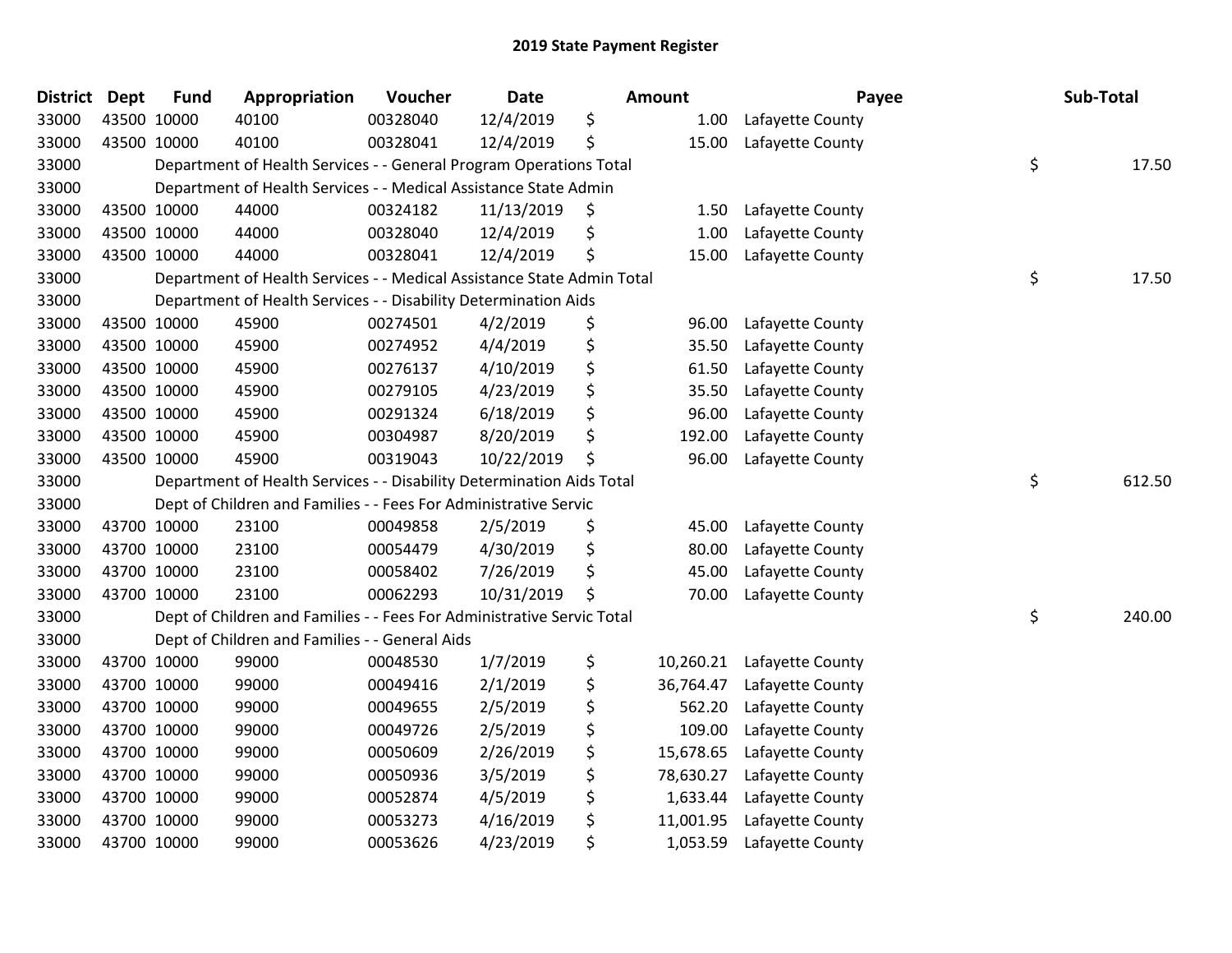| <b>District</b> | <b>Dept</b> | <b>Fund</b> | Appropriation                                                        | Voucher  | Date       | <b>Amount</b>    | Payee            | Sub-Total        |
|-----------------|-------------|-------------|----------------------------------------------------------------------|----------|------------|------------------|------------------|------------------|
| 33000           | 43700 10000 |             | 99000                                                                | 00054004 | 4/30/2019  | \$<br>39,872.53  | Lafayette County |                  |
| 33000           | 43700 10000 |             | 99000                                                                | 00054552 | 5/1/2019   | \$<br>45,778.29  | Lafayette County |                  |
| 33000           | 43700 10000 |             | 99000                                                                | 00054670 | 5/6/2019   | \$<br>22,521.35  | Lafayette County |                  |
| 33000           | 43700 10000 |             | 99000                                                                | 00056102 | 6/5/2019   | \$<br>10,038.15  | Lafayette County |                  |
| 33000           | 43700 10000 |             | 99000                                                                | 00057368 | 7/5/2019   | \$<br>10,313.69  | Lafayette County |                  |
| 33000           | 43700 10000 |             | 99000                                                                | 00057832 | 7/16/2019  | \$<br>4,246.18   | Lafayette County |                  |
| 33000           | 43700 10000 |             | 99000                                                                | 00058476 | 7/30/2019  | \$<br>29,949.85  | Lafayette County |                  |
| 33000           | 43700 10000 |             | 99000                                                                | 00058693 | 8/6/2019   | \$<br>8,663.00   | Lafayette County |                  |
| 33000           | 43700 10000 |             | 99000                                                                | 00058775 | 8/5/2019   | \$<br>9,563.97   | Lafayette County |                  |
| 33000           | 43700 10000 |             | 99000                                                                | 00059902 | 9/5/2019   | \$<br>12,583.34  | Lafayette County |                  |
| 33000           | 43700 10000 |             | 99000                                                                | 00060357 | 9/18/2019  | \$<br>210,172.95 | Lafayette County |                  |
| 33000           | 43700 10000 |             | 99000                                                                | 00060764 | 9/27/2019  | \$<br>1,046.00   | Lafayette County |                  |
| 33000           | 43700 10000 |             | 99000                                                                | 00060765 | 9/27/2019  | \$<br>241.74     | Lafayette County |                  |
| 33000           | 43700 10000 |             | 99000                                                                | 00061166 | 10/7/2019  | \$<br>36,717.03  | Lafayette County |                  |
| 33000           | 43700 10000 |             | 99000                                                                | 00061975 | 10/30/2019 | \$<br>33,523.60  | Lafayette County |                  |
| 33000           | 43700 10000 |             | 99000                                                                | 00062388 | 11/5/2019  | \$<br>14,399.66  | Lafayette County |                  |
| 33000           | 43700 10000 |             | 99000                                                                | 00062549 | 11/8/2019  | \$<br>9,028.02   | Lafayette County |                  |
| 33000           | 43700 10000 |             | 99000                                                                | 00063558 | 12/5/2019  | \$<br>12,059.96  | Lafayette County |                  |
| 33000           | 43700 10000 |             | 99000                                                                | 00063636 | 12/5/2019  | \$<br>8,952.40   | Lafayette County |                  |
| 33000           |             |             | Dept of Children and Families - - General Aids Total                 |          |            |                  |                  | \$<br>675,365.49 |
| 33000           |             |             | Dept of Workforce Development - - Wi Fast Forward Grants/Srvcs       |          |            |                  |                  |                  |
| 33000           | 44500 10000 |             | 10900                                                                | 00214059 | 3/7/2019   | \$<br>5,649.60   | Lafayette County |                  |
| 33000           | 44500 10000 |             | 10900                                                                | 00218718 | 4/4/2019   | \$<br>5,550.40   | Lafayette County |                  |
| 33000           | 44500 10000 |             | 10900                                                                | 00235827 | 7/18/2019  | \$<br>11,702.40  | Lafayette County |                  |
| 33000           |             |             | Dept of Workforce Development - - Wi Fast Forward Grants/Srvcs Total |          |            |                  |                  | \$<br>22,902.40  |
| 33000           |             |             | Dept of Workforce Development - - Ui Admin Fed                       |          |            |                  |                  |                  |
| 33000           | 44500 10000 |             | 15100                                                                | 00204036 | 1/3/2019   | \$<br>5.00       | Lafayette County |                  |
| 33000           | 44500 10000 |             | 15100                                                                | 00208777 | 2/4/2019   | \$<br>5.00       | Lafayette County |                  |
| 33000           | 44500 10000 |             | 15100                                                                | 00213477 | 3/4/2019   | \$<br>5.00       | Lafayette County |                  |
| 33000           | 44500 10000 |             | 15100                                                                | 00223366 | 5/2/2019   | \$<br>25.00      | Lafayette County |                  |
| 33000           | 44500 10000 |             | 15100                                                                | 00228653 | 6/4/2019   | \$<br>90.00      | Lafayette County |                  |
| 33000           | 44500 10000 |             | 15100                                                                | 00233339 | 7/2/2019   | \$<br>5.00       | Lafayette County |                  |
| 33000           |             | 44500 10000 | 15100                                                                | 00238709 | 8/2/2019   | \$<br>10.00      | Lafayette County |                  |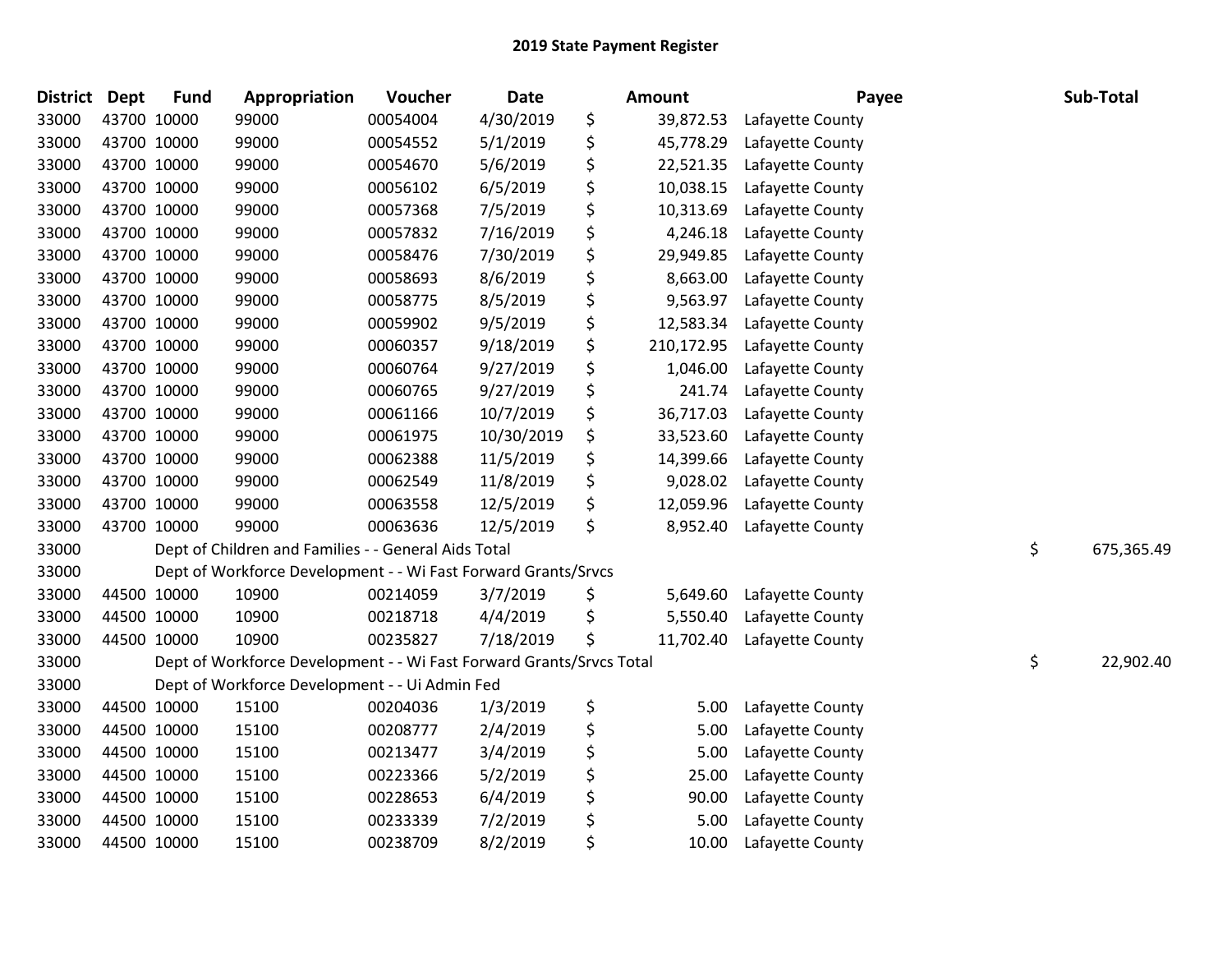| District | <b>Dept</b> | <b>Fund</b> | Appropriation                                                         | Voucher  | <b>Date</b> | Amount          | Payee            | Sub-Total       |
|----------|-------------|-------------|-----------------------------------------------------------------------|----------|-------------|-----------------|------------------|-----------------|
| 33000    | 44500 10000 |             | 15100                                                                 | 00249251 | 10/2/2019   | \$<br>5.00      | Lafayette County |                 |
| 33000    |             | 44500 10000 | 15100                                                                 | 00255638 | 11/4/2019   | \$<br>25.00     | Lafayette County |                 |
| 33000    | 44500 10000 |             | 15100                                                                 | 00261199 | 12/3/2019   | \$<br>5.00      | Lafayette County |                 |
| 33000    |             |             | Dept of Workforce Development - - Ui Admin Fed Total                  |          |             |                 |                  | \$<br>180.00    |
| 33000    |             |             | Dept of Workforce Development - - Title Ib Aids State GPR             |          |             |                 |                  |                 |
| 33000    | 44500 10000 |             | 50900                                                                 | 00206706 | 1/28/2019   | \$<br>5.54      | Lafayette County |                 |
| 33000    |             | 44500 10000 | 50900                                                                 | 00213112 | 3/7/2019    | \$<br>5.54      | Lafayette County |                 |
| 33000    |             |             | Dept of Workforce Development - - Title Ib Aids State GPR Total       |          |             |                 |                  | \$<br>11.08     |
| 33000    |             |             | Dept of Workforce Development - - Title Ib Aids Federal Prf           |          |             |                 |                  |                 |
| 33000    | 44500 10000 |             | 54400                                                                 | 00206706 | 1/28/2019   | \$<br>20.46     | Lafayette County |                 |
| 33000    | 44500 10000 |             | 54400                                                                 | 00213112 | 3/7/2019    | \$<br>20.46     | Lafayette County |                 |
| 33000    |             |             | Dept of Workforce Development - - Title Ib Aids Federal Prf Total     |          |             |                 |                  | \$<br>40.92     |
| 33000    |             |             | Dept of Workforce Development - - Wc Ops Uninsured Emplyr Admin       |          |             |                 |                  |                 |
| 33000    |             | 44500 22700 | 17700                                                                 | 00216709 | 3/26/2019   | \$<br>10.00     | Lafayette County |                 |
| 33000    |             | 44500 22700 | 17700                                                                 | 00241650 | 8/19/2019   | \$<br>25.00     | Lafayette County |                 |
| 33000    |             |             | Dept of Workforce Development - - Wc Ops Uninsured Emplyr Admin Total |          |             |                 |                  | \$<br>35.00     |
| 33000    |             |             | Department of Justice - - Crime Laboratories, Dna                     |          |             |                 |                  |                 |
| 33000    | 45500 10000 |             | 22100                                                                 | 00068557 | 7/19/2019   | \$<br>660.00    | Lafayette County |                 |
| 33000    |             |             | Department of Justice - - Crime Laboratories, Dna Total               |          |             |                 |                  | \$<br>660.00    |
| 33000    |             |             | Department of Justice - - Law Enforcement Train, Local                |          |             |                 |                  |                 |
| 33000    | 45500 10000 |             | 23100                                                                 | 00073279 | 10/18/2019  | \$<br>5,280.00  | Lafayette County |                 |
| 33000    |             |             | Department of Justice - - Law Enforcement Train, Local Total          |          |             |                 |                  | \$<br>5,280.00  |
| 33000    |             |             | Department of Justice - - Federal Aid, Local Assistance               |          |             |                 |                  |                 |
| 33000    |             | 45500 10000 | 25100                                                                 | 00062351 | 3/26/2019   | \$<br>835.11    | Lafayette County |                 |
| 33000    | 45500 10000 |             | 25100                                                                 | 00072569 | 10/8/2019   | \$<br>17,177.78 | Lafayette County |                 |
| 33000    |             |             | Department of Justice - - Federal Aid, Local Assistance Total         |          |             |                 |                  | \$<br>18,012.89 |
| 33000    |             |             | Department of Justice - - Crime Victim Witness Assist                 |          |             |                 |                  |                 |
| 33000    |             | 45500 10000 | 53200                                                                 | 00061311 | 3/13/2019   | \$<br>10,757.18 | Lafayette County |                 |
| 33000    | 45500 10000 |             | 53200                                                                 | 00068332 | 7/18/2019   | \$<br>11,022.25 | Lafayette County |                 |
| 33000    |             |             | Department of Justice - - Crime Victim Witness Assist Total           |          |             |                 |                  | \$<br>21,779.43 |
| 33000    |             |             | Department of Military Affairs - - Emergency Response Equipment       |          |             |                 |                  |                 |
| 33000    |             | 46500 10000 | 30800                                                                 | 00055707 | 1/31/2019   | \$<br>8,077.05  | Lafayette County |                 |
| 33000    | 46500 10000 |             | 30800                                                                 | 00059135 | 4/17/2019   | \$<br>1,250.47  | Lafayette County |                 |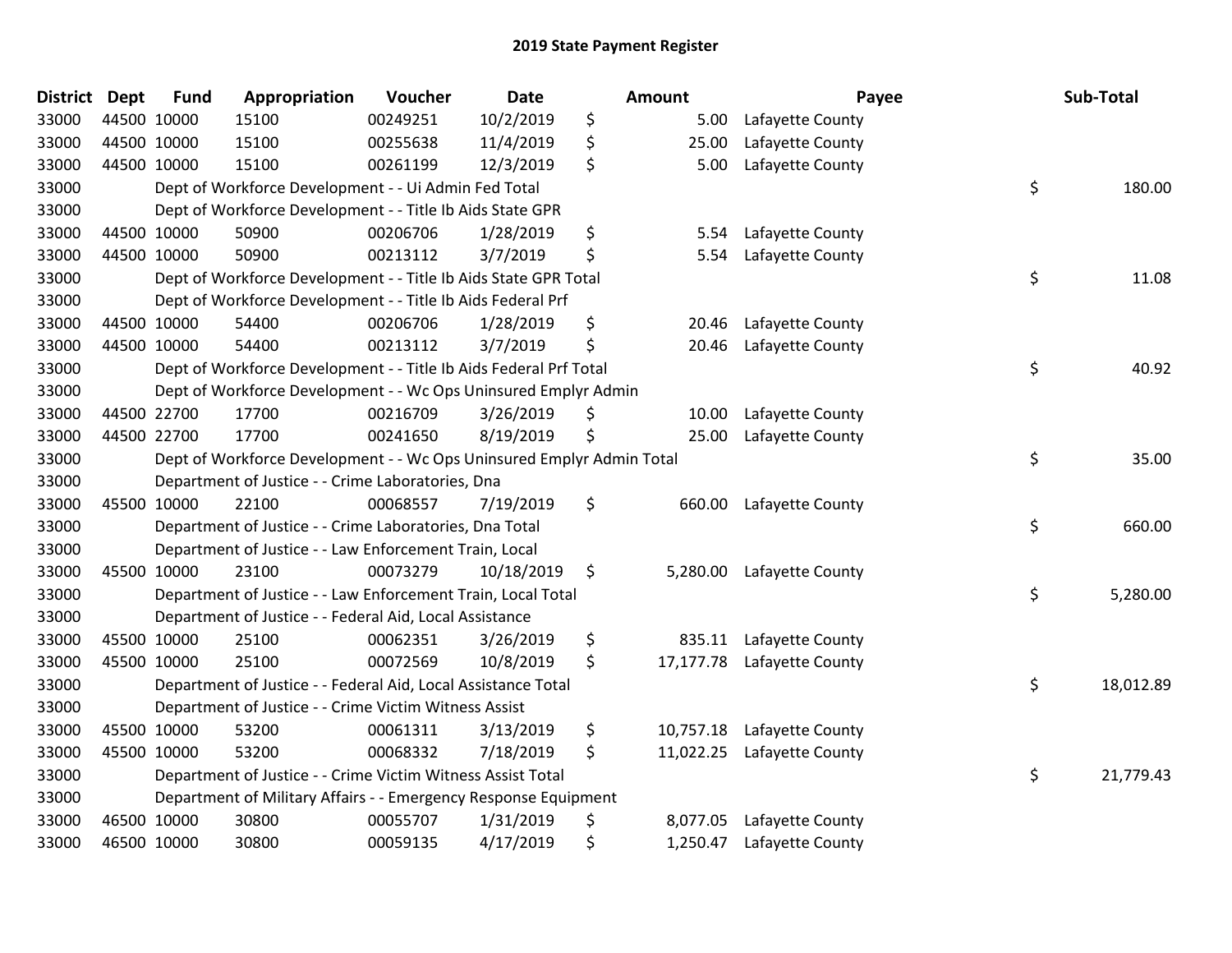| District Dept |             | <b>Fund</b> | Appropriation                                                          | Voucher  | <b>Date</b>     |     | Amount    | Payee                      | Sub-Total       |
|---------------|-------------|-------------|------------------------------------------------------------------------|----------|-----------------|-----|-----------|----------------------------|-----------------|
| 33000         |             |             | Department of Military Affairs - - Emergency Response Equipment Total  |          |                 |     |           |                            | \$<br>9,327.52  |
| 33000         |             |             | Department of Military Affairs - - Local Emer Planning Grants          |          |                 |     |           |                            |                 |
| 33000         | 46500 10000 |             | 33700                                                                  | 00055481 | 1/31/2019       | \$  |           | 4,271.01 Lafayette County  |                 |
| 33000         |             |             | Department of Military Affairs - - Local Emer Planning Grants Total    |          |                 |     |           |                            | \$<br>4,271.01  |
| 33000         |             |             | Department of Military Affairs - - Federal Aid, Local Assistance       |          |                 |     |           |                            |                 |
| 33000         | 46500 10000 |             | 34200                                                                  | 00055544 | 1/31/2019       | \$  |           | 11,918.81 Lafayette County |                 |
| 33000         | 46500 10000 |             | 34200                                                                  | 00066998 | 9/19/2019       | \$  |           | 27,133.36 Lafayette County |                 |
| 33000         |             |             | Department of Military Affairs - - Federal Aid, Local Assistance Total |          |                 |     |           |                            | \$<br>39,052.17 |
| 33000         |             |             | Department of Military Affairs - - Major Disaster Assist; Pif          |          |                 |     |           |                            |                 |
| 33000         | 46500 27200 |             | 36500                                                                  | 00069575 | 11/18/2019      | -\$ | 38,790.99 | Lafayette County           |                 |
| 33000         |             |             | Department of Military Affairs - - Major Disaster Assist; Pif Total    |          |                 |     |           |                            | \$<br>38,790.99 |
| 33000         |             |             | Department of Veterans Affairs - - Grants To Counties                  |          |                 |     |           |                            |                 |
| 33000         | 48500 15200 |             | 12700                                                                  | 00060695 | 2/22/2019       | \$  |           | 850.00 Lafayette County    |                 |
| 33000         |             |             | Department of Veterans Affairs - - Grants To Counties Total            |          |                 |     |           |                            | \$<br>850.00    |
| 33000         |             |             | Department of Veterans Affairs - - County Grants                       |          |                 |     |           |                            |                 |
| 33000         | 48500 58200 |             | 26700                                                                  | 00060695 | 2/22/2019       | \$  | 3,825.00  | Lafayette County           |                 |
| 33000         |             |             | Department of Veterans Affairs - - County Grants Total                 |          |                 |     |           |                            | \$<br>3,825.00  |
| 33000         |             |             | Department of Veterans Affairs - - Veterans Transportation Grant       |          |                 |     |           |                            |                 |
| 33000         | 48500 58200 |             | 28000                                                                  | 00074092 | $12/10/2019$ \$ |     |           | 865.34 Lafayette County    |                 |
| 33000         |             |             | Department of Veterans Affairs - - Veterans Transportation Grant Total |          |                 |     |           |                            | \$<br>865.34    |
| 33000         |             |             | Department of Veterans Affairs - - County Grants                       |          |                 |     |           |                            |                 |
| 33000         | 48500 58300 |             | 37000                                                                  | 00060695 | 2/22/2019       | \$  |           | 3,825.00 Lafayette County  |                 |
| 33000         |             |             | Department of Veterans Affairs - - County Grants Total                 |          |                 |     |           |                            | \$<br>3,825.00  |
| 33000         |             |             | Department of Administration - - Gifts, Grants And Bequests            |          |                 |     |           |                            |                 |
| 33000         | 50500 10000 |             | 13100                                                                  | 00111205 | 11/8/2019       | \$  | 82.00     | Lafayette County           |                 |
| 33000         |             |             | Department of Administration - - Gifts, Grants And Bequests Total      |          |                 |     |           |                            | \$<br>82.00     |
| 33000         |             |             | Department of Administration - - Federal Aid                           |          |                 |     |           |                            |                 |
| 33000         | 50500 10000 |             | 14200                                                                  | 00103941 | 6/14/2019       | \$  | 35,997.00 | Lafayette County           |                 |
| 33000         |             |             | Department of Administration - - Federal Aid Total                     |          |                 |     |           |                            | \$<br>35,997.00 |
| 33000         |             |             | Department of Administration - - Federal Aid, Local Assistance         |          |                 |     |           |                            |                 |
| 33000         | 50500 10000 |             | 15500                                                                  | 00097051 | 2/14/2019       | \$  | 1,243.87  | Lafayette County           |                 |
| 33000         | 50500 10000 |             | 15500                                                                  | 00098885 | 3/14/2019       | \$  | 761.09    | Lafayette County           |                 |
| 33000         | 50500 10000 |             | 15500                                                                  | 00101635 | 4/29/2019       | \$  | 922.30    | Lafayette County           |                 |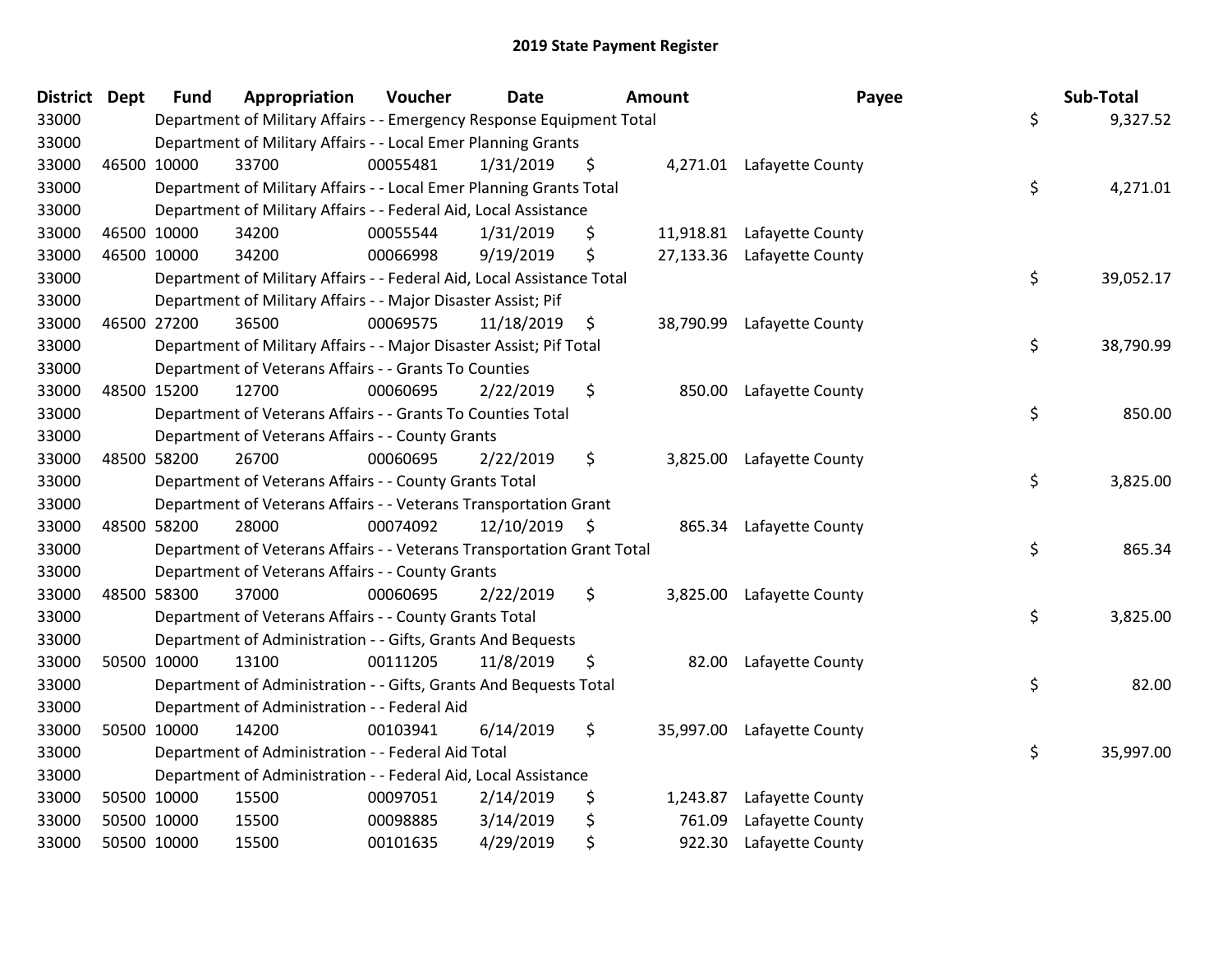| <b>District</b> | <b>Dept</b> | <b>Fund</b> | Appropriation                                                         | Voucher  | Date       | <b>Amount</b>   | Payee            | Sub-Total       |
|-----------------|-------------|-------------|-----------------------------------------------------------------------|----------|------------|-----------------|------------------|-----------------|
| 33000           |             | 50500 10000 | 15500                                                                 | 00102325 | 5/14/2019  | \$<br>1,054.12  | Lafayette County |                 |
| 33000           |             | 50500 10000 | 15500                                                                 | 00104168 | 6/14/2019  | \$<br>2,225.41  | Lafayette County |                 |
| 33000           |             | 50500 10000 | 15500                                                                 | 00105868 | 7/17/2019  | \$<br>776.95    | Lafayette County |                 |
| 33000           |             | 50500 10000 | 15500                                                                 | 00107969 | 8/30/2019  | \$<br>807.02    | Lafayette County |                 |
| 33000           |             | 50500 10000 | 15500                                                                 | 00109981 | 10/1/2019  | \$<br>689.36    | Lafayette County |                 |
| 33000           |             | 50500 10000 | 15500                                                                 | 00110777 | 10/16/2019 | \$<br>1,240.55  | Lafayette County |                 |
| 33000           |             | 50500 10000 | 15500                                                                 | 00112572 | 11/15/2019 | \$<br>1,236.20  | Lafayette County |                 |
| 33000           |             |             | Department of Administration - - Federal Aid, Local Assistance Total  |          |            |                 |                  | \$<br>10,956.87 |
| 33000           |             |             | Department of Administration - - Low-Income Assistance Grants         |          |            |                 |                  |                 |
| 33000           |             | 50500 23500 | 37100                                                                 | 00097051 | 2/14/2019  | \$<br>2,287.25  | Lafayette County |                 |
| 33000           |             | 50500 23500 | 37100                                                                 | 00098885 | 3/14/2019  | \$<br>750.01    | Lafayette County |                 |
| 33000           |             | 50500 23500 | 37100                                                                 | 00101635 | 4/29/2019  | \$<br>594.72    | Lafayette County |                 |
| 33000           |             | 50500 23500 | 37100                                                                 | 00102325 | 5/14/2019  | \$<br>454.54    | Lafayette County |                 |
| 33000           |             | 50500 23500 | 37100                                                                 | 00104168 | 6/14/2019  | \$<br>286.64    | Lafayette County |                 |
| 33000           |             | 50500 23500 | 37100                                                                 | 00105868 | 7/17/2019  | \$<br>39.92     | Lafayette County |                 |
| 33000           |             | 50500 23500 | 37100                                                                 | 00110777 | 10/16/2019 | \$<br>102.87    | Lafayette County |                 |
| 33000           |             | 50500 23500 | 37100                                                                 | 00113511 | 12/2/2019  | \$<br>4,336.31  | Lafayette County |                 |
| 33000           |             | 50500 23500 | 37100                                                                 | 00115162 | 12/31/2019 | \$<br>3,415.11  | Lafayette County |                 |
| 33000           |             |             | Department of Administration - - Low-Income Assistance Grants Total   |          |            |                 |                  | \$<br>12,267.37 |
| 33000           |             |             | Department of Administration - - Land Information Program; Loca       |          |            |                 |                  |                 |
| 33000           |             | 50500 26900 | 17300                                                                 | 00095089 | 1/17/2019  | \$<br>1,000.00  | Lafayette County |                 |
| 33000           |             | 50500 26900 | 17300                                                                 | 00097087 | 2/26/2019  | \$<br>73,048.00 | Lafayette County |                 |
| 33000           |             | 50500 26900 | 17300                                                                 | 00099603 | 3/28/2019  | \$<br>25,000.00 | Lafayette County |                 |
| 33000           |             |             | Department of Administration - - Land Information Program; Loca Total |          |            |                 |                  | \$<br>99,048.00 |
| 33000           |             |             | Public Defender Board - - Transcript, Discovery And Int               |          |            |                 |                  |                 |
| 33000           |             | 55000 10000 | 10600                                                                 | 00174703 | 1/3/2019   | \$<br>5.00      | Lafayette County |                 |
| 33000           |             | 55000 10000 | 10600                                                                 | 00174918 | 1/3/2019   | \$<br>5.00      | Lafayette County |                 |
| 33000           |             | 55000 10000 | 10600                                                                 | 00175826 | 1/9/2019   | \$<br>5.00      | Lafayette County |                 |
| 33000           |             | 55000 10000 | 10600                                                                 | 00175876 | 1/9/2019   | \$<br>15.00     | Lafayette County |                 |
| 33000           |             | 55000 10000 | 10600                                                                 | 00180355 | 2/8/2019   | \$<br>312.40    | Lafayette County |                 |
| 33000           |             | 55000 10000 | 10600                                                                 | 00180356 | 2/8/2019   | \$<br>10.00     | Lafayette County |                 |
| 33000           |             | 55000 10000 | 10600                                                                 | 00182606 | 2/19/2019  | \$<br>5.00      | Lafayette County |                 |
| 33000           |             | 55000 10000 | 10600                                                                 | 00182638 | 2/19/2019  | \$<br>5.00      | Lafayette County |                 |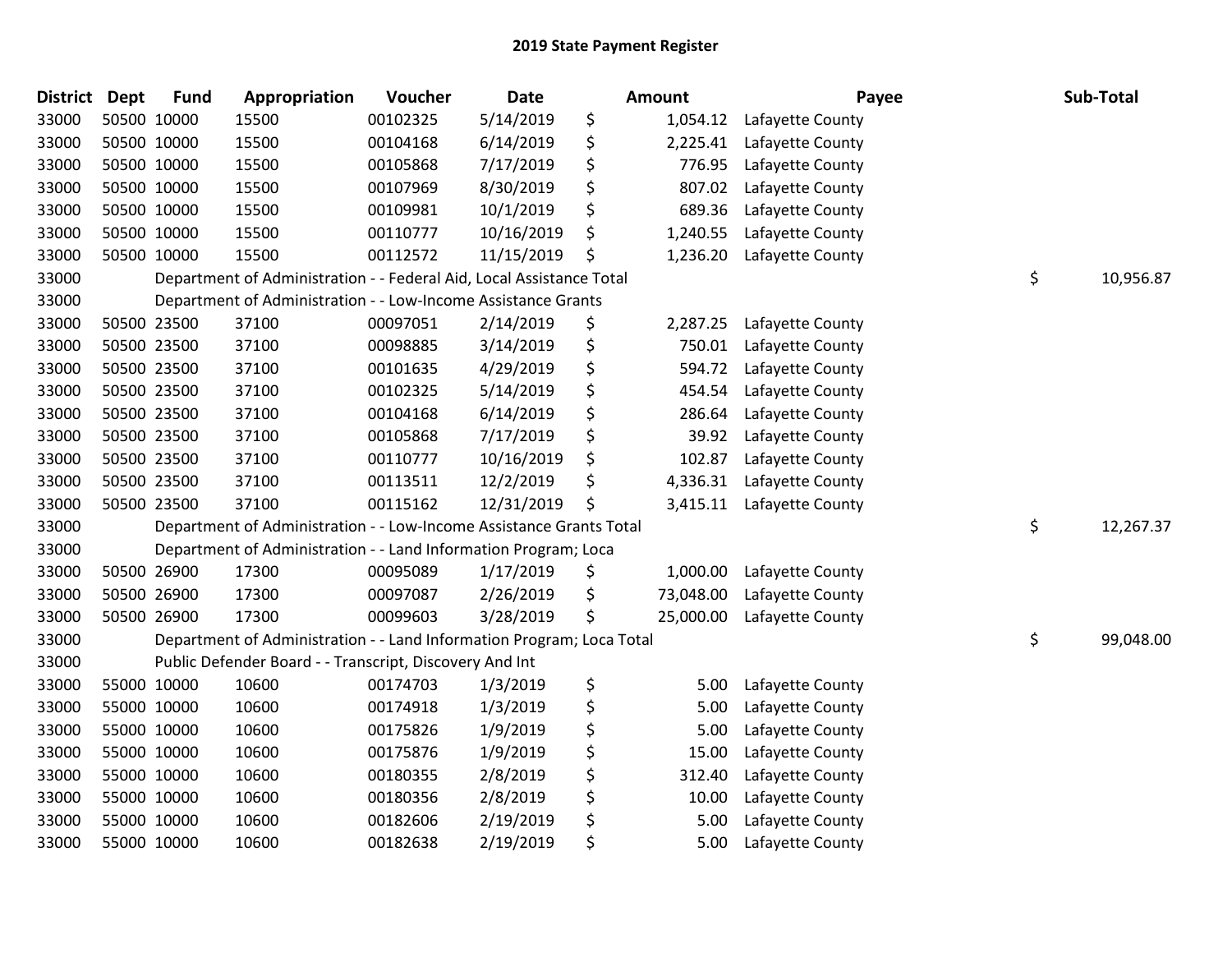| District | <b>Dept</b> | <b>Fund</b> | Appropriation | Voucher  | <b>Date</b> | <b>Amount</b> | Payee            | Sub-Total |
|----------|-------------|-------------|---------------|----------|-------------|---------------|------------------|-----------|
| 33000    | 55000 10000 |             | 10600         | 00186181 | 3/7/2019    | \$<br>15.00   | Lafayette County |           |
| 33000    | 55000 10000 |             | 10600         | 00189627 | 4/3/2019    | \$<br>15.00   | Lafayette County |           |
| 33000    | 55000 10000 |             | 10600         | 00191497 | 4/18/2019   | \$<br>25.00   | Lafayette County |           |
| 33000    | 55000 10000 |             | 10600         | 00191528 | 4/18/2019   | \$<br>20.00   | Lafayette County |           |
| 33000    | 55000 10000 |             | 10600         | 00193353 | 5/3/2019    | \$<br>5.00    | Lafayette County |           |
| 33000    | 55000 10000 |             | 10600         | 00196213 | 5/21/2019   | \$<br>336.80  | Lafayette County |           |
| 33000    | 55000 10000 |             | 10600         | 00196215 | 5/21/2019   | \$<br>25.00   | Lafayette County |           |
| 33000    | 55000 10000 |             | 10600         | 00196216 | 5/21/2019   | \$<br>5.00    | Lafayette County |           |
| 33000    | 55000 10000 |             | 10600         | 00196217 | 5/21/2019   | \$<br>24.55   | Lafayette County |           |
| 33000    | 55000 10000 |             | 10600         | 00197465 | 5/30/2019   | \$<br>6.71    | Lafayette County |           |
| 33000    | 55000 10000 |             | 10600         | 00197466 | 5/30/2019   | \$<br>20.00   | Lafayette County |           |
| 33000    | 55000 10000 |             | 10600         | 00200818 | 6/12/2019   | \$<br>18.42   | Lafayette County |           |
| 33000    | 55000 10000 |             | 10600         | 00203995 | 7/1/2019    | \$<br>15.00   | Lafayette County |           |
| 33000    | 55000 10000 |             | 10600         | 00204461 | 7/8/2019    | \$<br>19.21   | Lafayette County |           |
| 33000    | 55000 10000 |             | 10600         | 00205941 | 7/18/2019   | \$<br>99.20   | Lafayette County |           |
| 33000    | 55000 10000 |             | 10600         | 00205942 | 7/18/2019   | \$<br>14.21   | Lafayette County |           |
| 33000    | 55000 10000 |             | 10600         | 00210104 | 8/20/2019   | \$<br>5.00    | Lafayette County |           |
| 33000    | 55000 10000 |             | 10600         | 00210105 | 8/20/2019   | \$<br>23.42   | Lafayette County |           |
| 33000    | 55000 10000 |             | 10600         | 00213892 | 9/16/2019   | \$<br>5.00    | Lafayette County |           |
| 33000    | 55000 10000 |             | 10600         | 00213893 | 9/16/2019   | \$<br>15.00   | Lafayette County |           |
| 33000    | 55000 10000 |             | 10600         | 00216607 | 10/7/2019   | \$<br>10.00   | Lafayette County |           |
| 33000    | 55000 10000 |             | 10600         | 00216608 | 10/7/2019   | \$<br>37.65   | Lafayette County |           |
| 33000    | 55000 10000 |             | 10600         | 00219329 | 10/28/2019  | \$<br>24.21   | Lafayette County |           |
| 33000    | 55000 10000 |             | 10600         | 00219330 | 10/28/2019  | \$<br>22.20   | Lafayette County |           |
| 33000    | 55000 10000 |             | 10600         | 00219331 | 10/28/2019  | \$<br>51.60   | Lafayette County |           |
| 33000    | 55000 10000 |             | 10600         | 00219332 | 10/28/2019  | \$<br>194.00  | Lafayette County |           |
| 33000    | 55000 10000 |             | 10600         | 00223636 | 11/25/2019  | \$<br>17.20   | Lafayette County |           |
| 33000    | 55000 10000 |             | 10600         | 00223637 | 11/25/2019  | \$<br>49.40   | Lafayette County |           |
| 33000    | 55000 10000 |             | 10600         | 00227649 | 12/23/2019  | \$<br>10.00   | Lafayette County |           |
| 33000    | 55000 10000 |             | 10600         | 00227650 | 12/23/2019  | \$<br>5.00    | Lafayette County |           |
| 33000    | 55000 10000 |             | 10600         | 00227651 | 12/23/2019  | \$<br>5.00    | Lafayette County |           |
| 33000    | 55000 10000 |             | 10600         | 00227652 | 12/23/2019  | \$<br>15.00   | Lafayette County |           |
| 33000    | 55000 10000 |             | 10600         | 00227654 | 12/23/2019  | \$<br>5.00    | Lafayette County |           |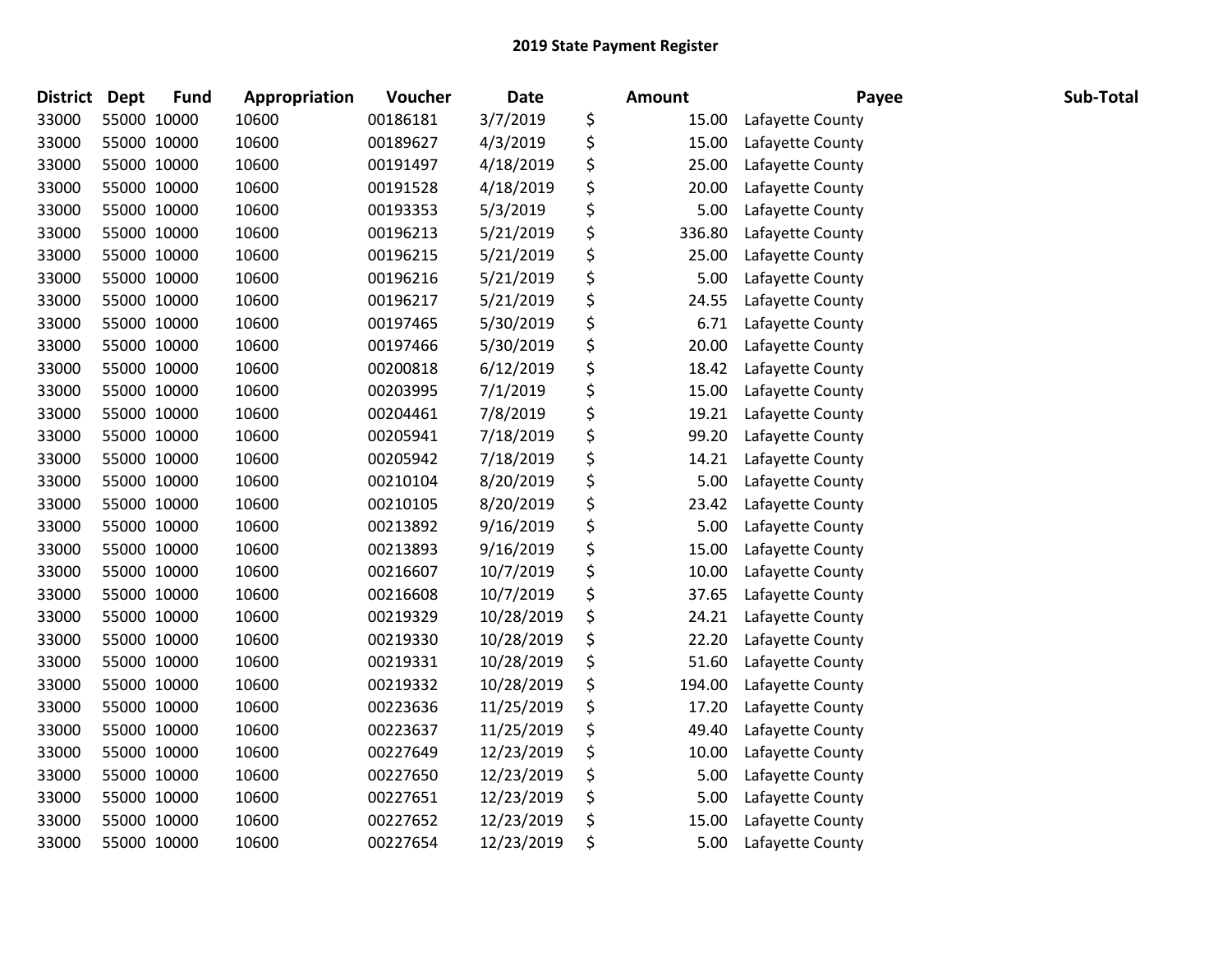| <b>District Dept</b> | <b>Fund</b> | Appropriation                                                    | Voucher  | <b>Date</b> | Amount             | Payee            | Sub-Total          |
|----------------------|-------------|------------------------------------------------------------------|----------|-------------|--------------------|------------------|--------------------|
| 33000                |             | Public Defender Board - - Transcript, Discovery And Int Total    |          |             |                    |                  | \$<br>1,521.18     |
| 33000                |             | Department of Revenue - - Warrants and Satisfactions             |          |             |                    |                  |                    |
| 33000                | 56600 10000 | 10100                                                            | 00119943 | 1/16/2019   | \$<br>35.00        | Lafayette County |                    |
| 33000                | 56600 10000 | 10100                                                            | 00121662 | 2/15/2019   | \$<br>210.50       | Lafayette County |                    |
| 33000                | 56600 10000 | 10100                                                            | 00134157 | 5/22/2019   | \$<br>10.00        | Lafayette County |                    |
| 33000                | 56600 10000 | 10100                                                            | 00134158 | 5/22/2019   | \$<br>15.00        | Lafayette County |                    |
| 33000                | 56600 10000 | 10100                                                            | 00134159 | 5/22/2019   | \$<br>20.00        | Lafayette County |                    |
| 33000                | 56600 10000 | 10100                                                            | 00134160 | 5/22/2019   | \$<br>40.00        | Lafayette County |                    |
| 33000                | 56600 10000 | 10100                                                            | 00136251 | 6/7/2019    | \$<br>15.00        | Lafayette County |                    |
| 33000                | 56600 10000 | 10100                                                            | 00140150 | 7/12/2019   | \$<br>15.00        | Lafayette County |                    |
| 33000                | 56600 10000 | 10100                                                            | 00140220 | 6/28/2019   | \$<br>210.50       | Lafayette County |                    |
| 33000                | 56600 10000 | 10100                                                            | 00142438 | 8/2/2019    | \$<br>10.00        | Lafayette County |                    |
| 33000                | 56600 10000 | 10100                                                            | 00143769 | 8/30/2019   | \$<br>36.30        | Lafayette County |                    |
| 33000                | 56600 10000 | 10100                                                            | 00145146 | 9/6/2019    | \$<br>10.00        | Lafayette County |                    |
| 33000                | 56600 10000 | 10100                                                            | 00147442 | 10/4/2019   | \$<br>20.00        | Lafayette County |                    |
| 33000                | 56600 10000 | 10100                                                            | 00148454 | 10/23/2019  | \$<br>43.50        | Lafayette County |                    |
| 33000                | 56600 10000 | 10100                                                            | 00149338 | 10/18/2019  | \$<br>210.50       | Lafayette County |                    |
| 33000                | 56600 10000 | 10100                                                            | 00149889 | 11/6/2019   | \$<br>60.00        | Lafayette County |                    |
| 33000                | 56600 10000 | 10100                                                            | 00152039 | 12/6/2019   | \$<br>40.00        | Lafayette County |                    |
| 33000                |             | Department of Revenue - - Warrants and Satisfactions Total       |          |             |                    |                  | \$<br>1,001.30     |
| 33000                |             | Circuit Courts - - Circuit Court Costs                           |          |             |                    |                  |                    |
| 33000                | 62500 10000 | 10500                                                            | 00001236 | 1/17/2019   | \$<br>30,371.53    | Lafayette County |                    |
| 33000                | 62500 10000 | 10500                                                            | 00001546 | 8/1/2019    | \$<br>52,009.00    | Lafayette County |                    |
| 33000                |             | Circuit Courts - - Circuit Court Costs Total                     |          |             |                    |                  | \$<br>82,380.53    |
| 33000                |             | Shared Revenue and Tax Relief - - County And Municipal Aid       |          |             |                    |                  |                    |
| 33000                | 83500 10000 | 10500                                                            | 00049109 | 7/22/2019   | \$<br>246,040.43   | Lafayette County |                    |
| 33000                | 83500 10000 | 10500                                                            | 00053406 | 11/18/2019  | \$<br>1,394,229.11 | Lafayette County |                    |
| 33000                |             | Shared Revenue and Tax Relief - - County And Municipal Aid Total |          |             |                    |                  | \$<br>1,640,269.54 |
| 33000                |             | Shared Revenue and Tax Relief - - Exempt Computer Aid            |          |             |                    |                  |                    |
| 33000                | 83500 10000 | 10900                                                            | 00045402 | 7/22/2019   | \$<br>3,002.41     | Lafayette County |                    |
| 33000                |             | Shared Revenue and Tax Relief - - Exempt Computer Aid Total      |          |             |                    |                  | \$<br>3,002.41     |
| 33000                |             | Shared Revenue and Tax Relief - - Utility Aid                    |          |             |                    |                  |                    |
| 33000                | 83500 10000 | 11000                                                            | 00049109 | 7/22/2019   | \$<br>12,433.31    | Lafayette County |                    |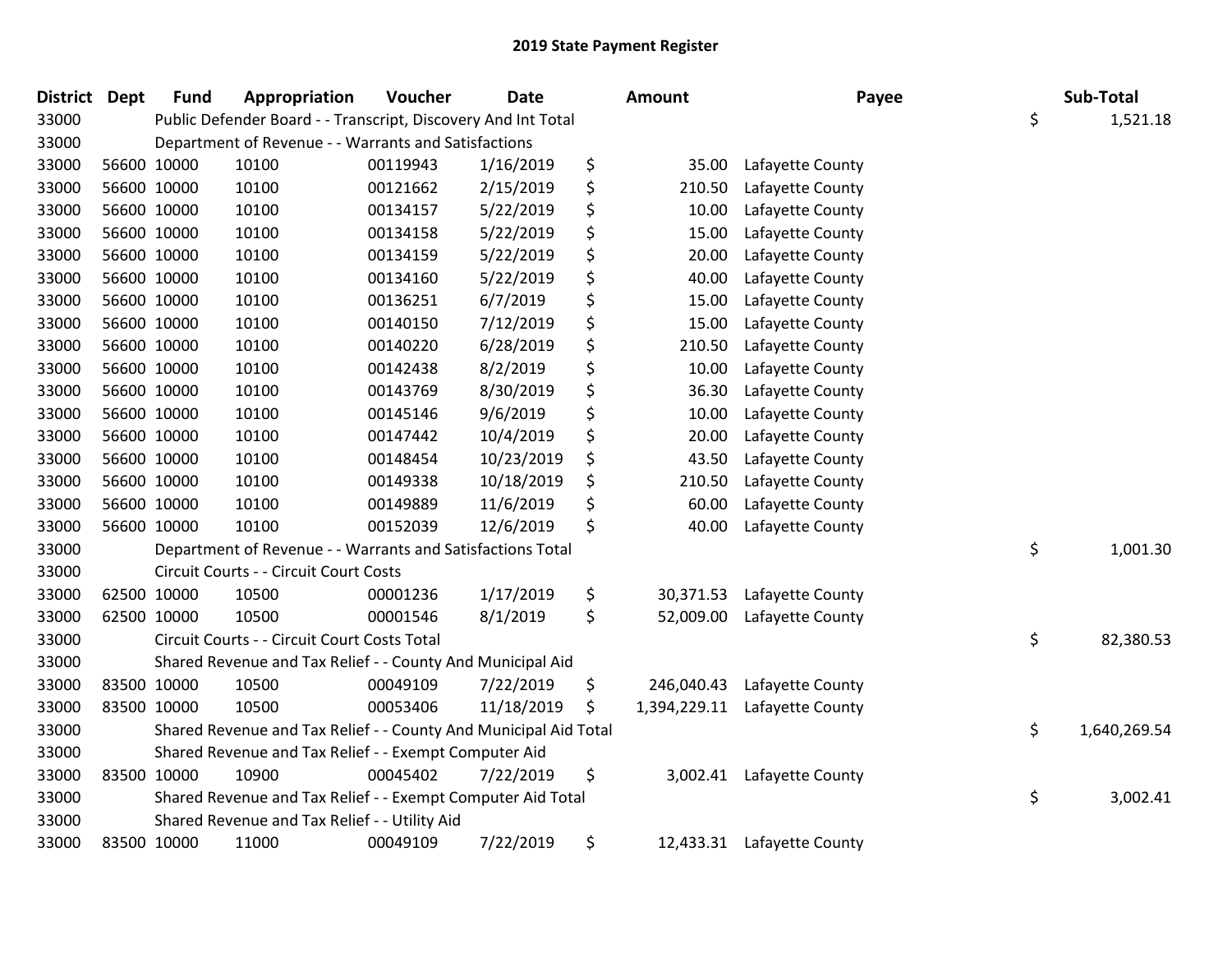| <b>District</b> | <b>Dept</b> | Fund | Appropriation                                                         | <b>Voucher</b> | Date       | Amount             | Payee            | Sub-Total     |
|-----------------|-------------|------|-----------------------------------------------------------------------|----------------|------------|--------------------|------------------|---------------|
| 33000           | 83500 10000 |      | 11000                                                                 | 00053406       | 11/18/2019 | \$<br>553,791.27   | Lafayette County |               |
| 33000           |             |      | Shared Revenue and Tax Relief - - Utility Aid Total                   |                |            |                    |                  | 566,224.58    |
| 33000           |             |      | Shared Revenue and Tax Relief - - Personal Property Aid               |                |            |                    |                  |               |
| 33000           | 83500 10000 |      | 11100                                                                 | 00039925       | 5/6/2019   | \$<br>73,835.78    | Lafayette County |               |
| 33000           |             |      | Shared Revenue and Tax Relief - - Personal Property Aid Total         |                |            |                    |                  | 73,835.78     |
| 33000           |             |      | Shared Revenue and Tax Relief - - School Lvy Tx/First Dollar Cr       |                |            |                    |                  |               |
| 33000           | 83500 10000 |      | 30200                                                                 | 00045265       | 7/22/2019  | \$<br>2,142,417.42 | Lafayette County |               |
| 33000           | 83500 10000 |      | 30200                                                                 | 00048149       | 7/22/2019  | \$<br>629,671.24   | Lafayette County |               |
| 33000           |             |      | Shared Revenue and Tax Relief - - School Lvy Tx/First Dollar Cr Total |                |            |                    |                  | 2,772,088.66  |
| 33000           |             |      | Shared Revenue and Tax Relief - - Lottery & Gaming Credit             |                |            |                    |                  |               |
| 33000           | 83500 52100 |      | 36300                                                                 | 00038635       | 3/25/2019  | \$<br>896,795.70   | Lafayette County |               |
| 33000           |             |      | Shared Revenue and Tax Relief - - Lottery & Gaming Credit Total       |                |            |                    |                  | 896,795.70    |
| 33000 Total     |             |      |                                                                       |                |            |                    |                  | 10,750,866.46 |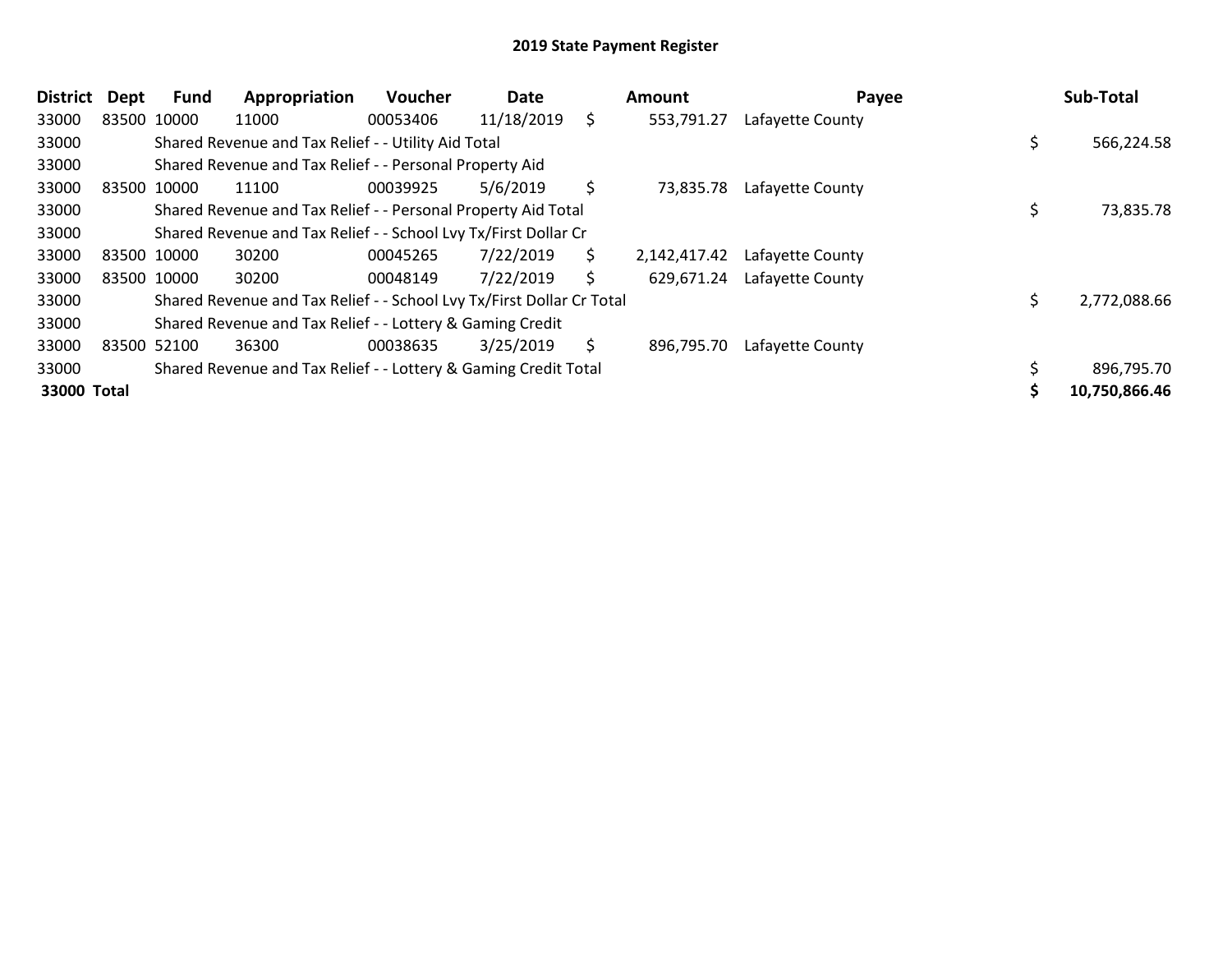| District Dept |             | <b>Fund</b> | Appropriation                                                          | Voucher  | Date       | <b>Amount</b>   |                          | Payee | Sub-Total |
|---------------|-------------|-------------|------------------------------------------------------------------------|----------|------------|-----------------|--------------------------|-------|-----------|
| 33002         |             |             | Dept of Safety & Prof Services - - Fire Dues Distribution              |          |            |                 |                          |       |           |
| 33002         | 16500 10000 |             | 22500                                                                  | 00031161 | 7/17/2019  | \$              | 1,859.18 Town Of Argyle  |       |           |
| 33002         |             |             | Dept of Safety & Prof Services - - Fire Dues Distribution Total        |          |            |                 |                          | \$    | 1,859.18  |
| 33002         |             |             | Dept of Natural Resources - - Aids In Lieu Of Taxes - Gener            |          |            |                 |                          |       |           |
| 33002         |             | 37000 10000 | 50300                                                                  | 00297182 | 2/8/2019   | \$              | 3,158.02 Town Of Argyle  |       |           |
| 33002         |             | 37000 10000 | 50300                                                                  | 00313264 | 4/19/2019  | \$<br>1.13      | Town Of Argyle           |       |           |
| 33002         |             |             | Dept of Natural Resources - - Aids In Lieu Of Taxes - Gener Total      |          |            |                 |                          | \$    | 3,159.15  |
| 33002         |             |             | Dept of Natural Resources - - Resaids - Cnty Forst, Cl & Mfl           |          |            |                 |                          |       |           |
| 33002         |             | 37000 21200 | 57100                                                                  | 00332738 | 6/21/2019  | \$              | 170.08 Town Of Argyle    |       |           |
| 33002         |             |             | Dept of Natural Resources - - Resaids - Cnty Forst, CI & Mfl Total     |          |            |                 |                          | \$    | 170.08    |
| 33002         |             |             | Dept of Natural Resources - - Aids In Lieu Of Taxes - Sum S            |          |            |                 |                          |       |           |
| 33002         |             | 37000 21200 | 57900                                                                  | 00313263 | 4/19/2019  | \$              | 66.82 Town Of Argyle     |       |           |
| 33002         |             |             | Dept of Natural Resources - - Aids In Lieu Of Taxes - Sum S Total      |          |            |                 |                          | \$    | 66.82     |
| 33002         |             |             | WI Dept of Transportation - - Trns Aids To Mnc.-Sf                     |          |            |                 |                          |       |           |
| 33002         |             | 39500 21100 | 19100                                                                  | 00336656 | 1/7/2019   | \$              | 21,680.17 Town Of Argyle |       |           |
| 33002         |             | 39500 21100 | 19100                                                                  | 00363971 | 4/1/2019   | \$<br>21,680.17 | Town Of Argyle           |       |           |
| 33002         |             | 39500 21100 | 19100                                                                  | 00401980 | 7/1/2019   | \$<br>21,680.17 | Town Of Argyle           |       |           |
| 33002         | 39500 21100 |             | 19100                                                                  | 00444798 | 10/7/2019  | \$              | 21,680.19 Town Of Argyle |       |           |
| 33002         |             |             | WI Dept of Transportation - - Trns Aids To Mnc.-Sf Total               |          |            |                 |                          | \$    | 86,720.70 |
| 33002         |             |             | Department of Military Affairs - - Disaster Recovery Aid               |          |            |                 |                          |       |           |
| 33002         |             | 46500 10000 | 30500                                                                  | 00061433 | 5/30/2019  | \$              | 49.00 Town Of Argyle     |       |           |
| 33002         |             |             | Department of Military Affairs - - Disaster Recovery Aid Total         |          |            |                 |                          | \$    | 49.00     |
| 33002         |             |             | Department of Military Affairs - - Federal Aid, Local Assistance       |          |            |                 |                          |       |           |
| 33002         | 46500 10000 |             | 34200                                                                  | 00061433 | 5/30/2019  | \$              | 294.00 Town Of Argyle    |       |           |
| 33002         |             |             | Department of Military Affairs - - Federal Aid, Local Assistance Total |          |            |                 |                          | \$    | 294.00    |
| 33002         |             |             | Shared Revenue and Tax Relief - - County And Municipal Aid             |          |            |                 |                          |       |           |
| 33002         |             | 83500 10000 | 10500                                                                  | 00049083 | 7/22/2019  | \$              | 2,246.04 Town Of Argyle  |       |           |
| 33002         | 83500 10000 |             | 10500                                                                  | 00053380 | 11/18/2019 | \$              | 12,727.57 Town Of Argyle |       |           |
| 33002         |             |             | Shared Revenue and Tax Relief - - County And Municipal Aid Total       |          |            |                 |                          | \$    | 14,973.61 |
| 33002         |             |             | Shared Revenue and Tax Relief - - Exempt Computer Aid                  |          |            |                 |                          |       |           |
| 33002         |             | 83500 10000 | 10900                                                                  | 00046209 | 7/22/2019  | \$<br>14.55     | Town Of Argyle           |       |           |
| 33002         |             |             | Shared Revenue and Tax Relief - - Exempt Computer Aid Total            |          |            |                 |                          | \$    | 14.55     |
| 33002         |             |             | Shared Revenue and Tax Relief - - Personal Property Aid                |          |            |                 |                          |       |           |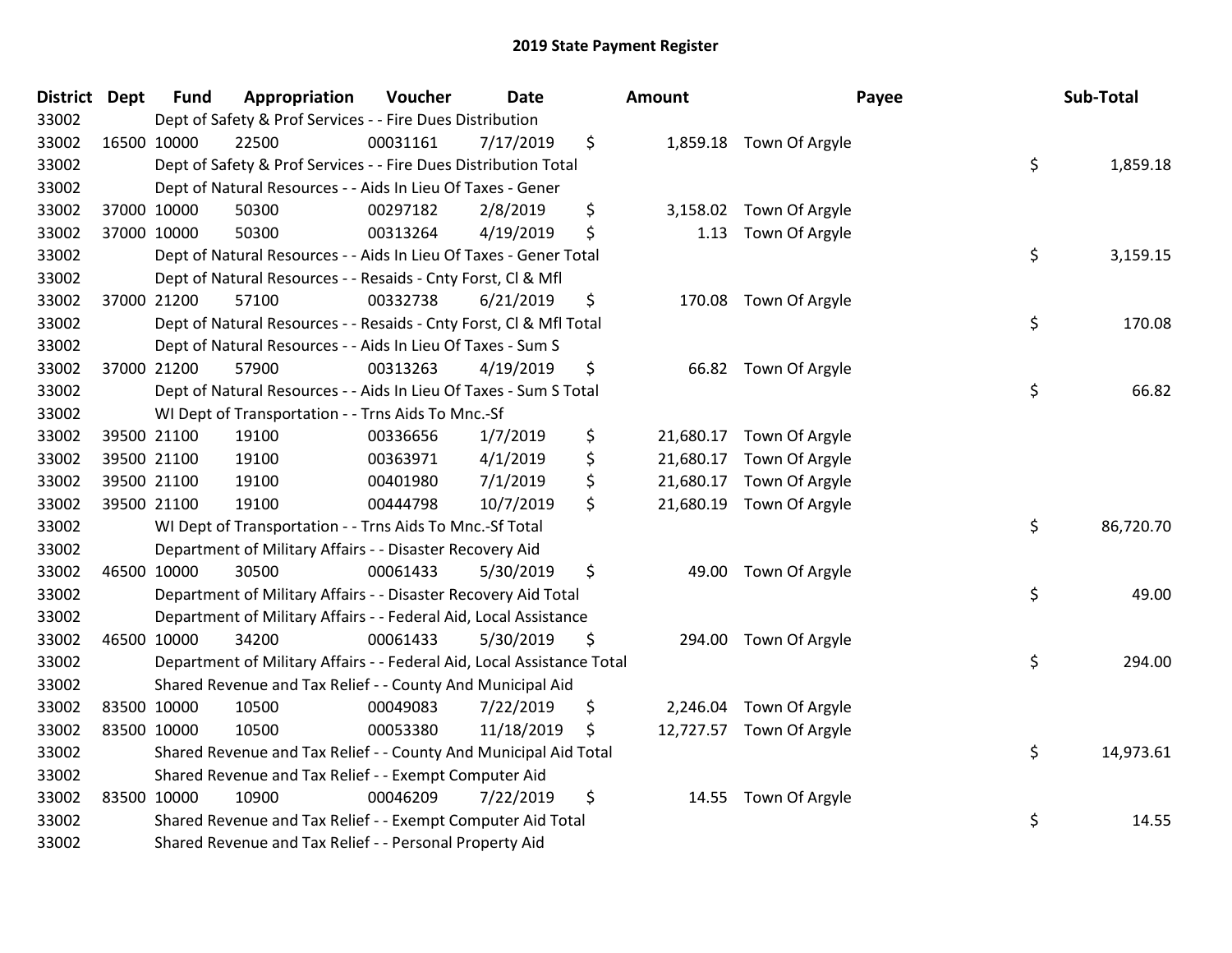| District Dept |             | Fund | <b>Appropriation</b>                                          | <b>Voucher</b> | Date     | Amount | Pavee                 | Sub-Total  |
|---------------|-------------|------|---------------------------------------------------------------|----------------|----------|--------|-----------------------|------------|
| 33002         | 83500 10000 |      | 11100                                                         | 00040755       | 5/6/2019 |        | 210.04 Town Of Argyle |            |
| 33002         |             |      | Shared Revenue and Tax Relief - - Personal Property Aid Total |                |          |        |                       | 210.04     |
| 33002 Total   |             |      |                                                               |                |          |        |                       | 107,517.13 |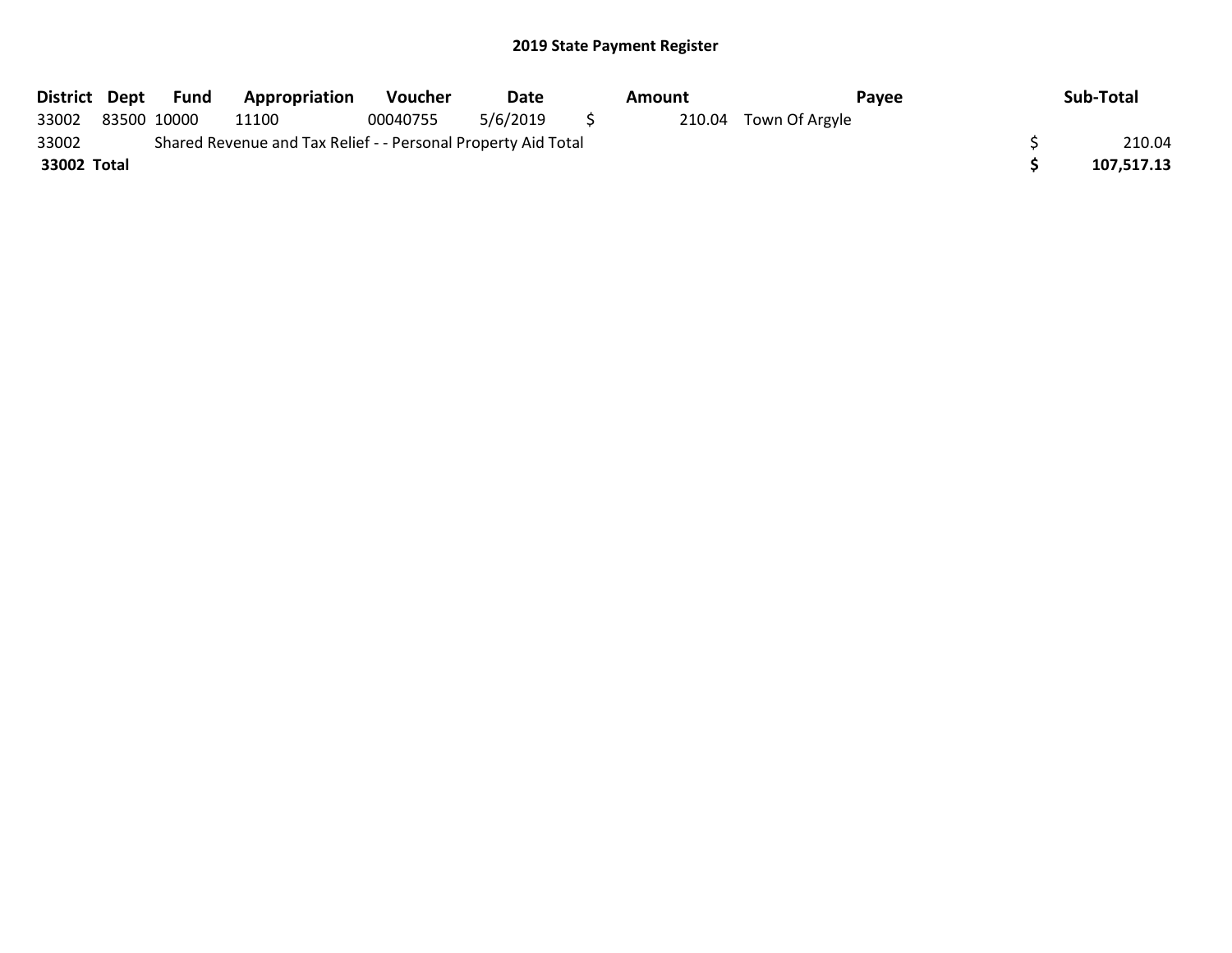| <b>District Dept</b> |             | <b>Fund</b> | Appropriation                                                          | Voucher  | Date      | Amount     | Payee                     | Sub-Total        |
|----------------------|-------------|-------------|------------------------------------------------------------------------|----------|-----------|------------|---------------------------|------------------|
| 33004                |             |             | Dept of Safety & Prof Services - - Fire Dues Distribution              |          |           |            |                           |                  |
| 33004                | 16500 10000 |             | 22500                                                                  | 00030980 | 7/17/2019 | \$         | 2,437.08 Town of Belmont  |                  |
| 33004                |             |             | Dept of Safety & Prof Services - - Fire Dues Distribution Total        |          |           |            |                           | \$<br>2,437.08   |
| 33004                |             |             | Dept of Natural Resources - - Aids In Lieu Of Taxes - Gener            |          |           |            |                           |                  |
| 33004                | 37000 10000 |             | 50300                                                                  | 00297271 | 2/11/2019 | \$         | 6,378.61 Town of Belmont  |                  |
| 33004                | 37000 10000 |             | 50300                                                                  | 00314774 | 4/22/2019 | \$         | 269.83 Town of Belmont    |                  |
| 33004                |             |             | Dept of Natural Resources - - Aids In Lieu Of Taxes - Gener Total      |          |           |            |                           | \$<br>6,648.44   |
| 33004                |             |             | Dept of Natural Resources - - Resaids - Cnty Forst, Cl & Mfl           |          |           |            |                           |                  |
| 33004                | 37000 21200 |             | 57100                                                                  | 00332739 | 6/21/2019 | \$         | 164.06 Town of Belmont    |                  |
| 33004                |             |             | Dept of Natural Resources - - Resaids - Cnty Forst, CI & Mfl Total     |          |           |            |                           | \$<br>164.06     |
| 33004                |             |             | Dept of Natural Resources - - Aids In Lieu Of Taxes - Sum S            |          |           |            |                           |                  |
| 33004                | 37000 21200 |             | 57900                                                                  | 00314773 | 4/22/2019 | \$<br>6.08 | Town of Belmont           |                  |
| 33004                |             |             | Dept of Natural Resources - - Aids In Lieu Of Taxes - Sum S Total      |          |           |            |                           | \$<br>6.08       |
| 33004                |             |             | Dept of Natural Resources - - Fin Asst For Responsible Units           |          |           |            |                           |                  |
| 33004                | 37000 27400 |             | 67000                                                                  | 00322863 | 5/22/2019 | \$         | 2,078.65 Town of Belmont  |                  |
| 33004                |             |             | Dept of Natural Resources - - Fin Asst For Responsible Units Total     |          |           |            |                           | \$<br>2,078.65   |
| 33004                |             |             | WI Dept of Transportation - - Trns Aids To Mnc.-Sf                     |          |           |            |                           |                  |
| 33004                |             | 39500 21100 | 19100                                                                  | 00336657 | 1/7/2019  | \$         | 27,718.37 Town of Belmont |                  |
| 33004                |             | 39500 21100 | 19100                                                                  | 00363972 | 4/1/2019  | \$         | 27,718.37 Town of Belmont |                  |
| 33004                | 39500 21100 |             | 19100                                                                  | 00401981 | 7/1/2019  | \$         | 27,718.37 Town of Belmont |                  |
| 33004                | 39500 21100 |             | 19100                                                                  | 00444799 | 10/7/2019 | \$         | 27,718.38 Town of Belmont |                  |
| 33004                |             |             | WI Dept of Transportation - - Trns Aids To Mnc.-Sf Total               |          |           |            |                           | \$<br>110,873.49 |
| 33004                |             |             | WI Dept of Transportation - - Loc Rd Imp Prg St Fd                     |          |           |            |                           |                  |
| 33004                | 39500 21100 |             | 27800                                                                  | 00416206 | 7/25/2019 | \$         | 30,105.86 Town of Belmont |                  |
| 33004                |             |             | WI Dept of Transportation - - Loc Rd Imp Prg St Fd Total               |          |           |            |                           | \$<br>30,105.86  |
| 33004                |             |             | Department of Military Affairs - - Federal Aid, Local Assistance       |          |           |            |                           |                  |
| 33004                | 46500 10000 |             | 34200                                                                  | 00059051 | 4/12/2019 | \$         | 8,647.14 Town of Belmont  |                  |
| 33004                |             |             | Department of Military Affairs - - Federal Aid, Local Assistance Total |          |           |            |                           | \$<br>8,647.14   |
| 33004                |             |             | Department of Military Affairs - - Major Disaster Assist; Pif          |          |           |            |                           |                  |
| 33004                | 46500 27200 |             | 36500                                                                  | 00067593 | 10/3/2019 | \$         | 4,362.08 Town of Belmont  |                  |
| 33004                |             |             | Department of Military Affairs - - Major Disaster Assist; Pif Total    |          |           |            |                           | \$<br>4,362.08   |
| 33004                |             |             | Shared Revenue and Tax Relief - - County And Municipal Aid             |          |           |            |                           |                  |
| 33004                | 83500 10000 |             | 10500                                                                  | 00049084 | 7/22/2019 | \$         | 4,974.49 Town of Belmont  |                  |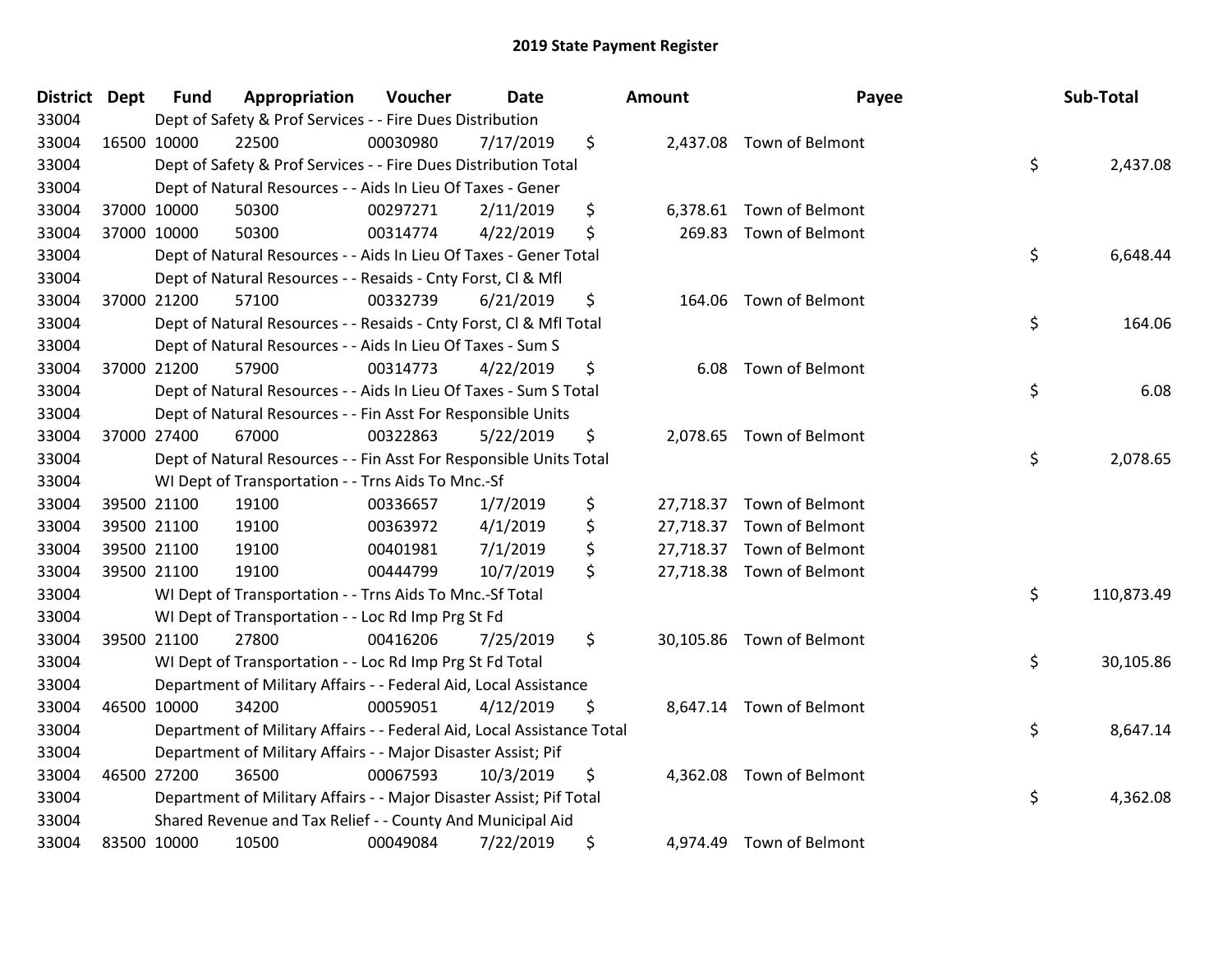| <b>District</b> | Dept | Fund        | Appropriation                                                       | Voucher  | Date       | Amount          | Payee                  | Sub-Total       |
|-----------------|------|-------------|---------------------------------------------------------------------|----------|------------|-----------------|------------------------|-----------------|
| 33004           |      | 83500 10000 | 10500                                                               | 00053381 | 11/18/2019 | \$<br>28,188.76 | Town of Belmont        |                 |
| 33004           |      |             | Shared Revenue and Tax Relief - - County And Municipal Aid Total    |          |            |                 |                        | \$<br>33,163.25 |
| 33004           |      |             | Shared Revenue and Tax Relief - - Exempt Computer Aid               |          |            |                 |                        |                 |
| 33004           |      | 83500 10000 | 10900                                                               | 00046210 | 7/22/2019  | \$<br>2.08      | <b>Town of Belmont</b> |                 |
| 33004           |      |             | Shared Revenue and Tax Relief - - Exempt Computer Aid Total         |          |            |                 |                        | \$<br>2.08      |
| 33004           |      |             | Shared Revenue and Tax Relief - - Utility Aid                       |          |            |                 |                        |                 |
| 33004           |      | 83500 10000 | 11000                                                               | 00049084 | 7/22/2019  | \$<br>28.68     | Town of Belmont        |                 |
| 33004           |      | 83500 10000 | 11000                                                               | 00053381 | 11/18/2019 | \$<br>176.44    | Town of Belmont        |                 |
| 33004           |      |             | Shared Revenue and Tax Relief - - Utility Aid Total                 |          |            |                 |                        | \$<br>205.12    |
| 33004           |      |             | Shared Revenue and Tax Relief - - Personal Property Aid             |          |            |                 |                        |                 |
| 33004           |      | 83500 10000 | 11100                                                               | 00040756 | 5/6/2019   | \$<br>245.65    | <b>Town of Belmont</b> |                 |
| 33004           |      |             | Shared Revenue and Tax Relief - - Personal Property Aid Total       |          |            |                 |                        | \$<br>245.65    |
| 33004           |      |             | Shared Revenue and Tax Relief - - Payments For Municipal Svcs       |          |            |                 |                        |                 |
| 33004           |      | 83500 10000 | 50100                                                               | 00037983 | 2/1/2019   | \$<br>69.81     | <b>Town of Belmont</b> |                 |
| 33004           |      |             | Shared Revenue and Tax Relief - - Payments For Municipal Svcs Total |          |            |                 |                        | \$<br>69.81     |
| 33004           |      |             | Shared Revenue and Tax Relief - - Lottery & Gaming Credit           |          |            |                 |                        |                 |
| 33004           |      | 83500 52100 | 36300                                                               | 00038350 | 3/25/2019  | \$<br>6,112.92  | Town of Belmont        |                 |
| 33004           |      |             | Shared Revenue and Tax Relief - - Lottery & Gaming Credit Total     |          |            |                 |                        | 6,112.92        |
| 33004 Total     |      |             |                                                                     |          |            |                 |                        | 205,121.71      |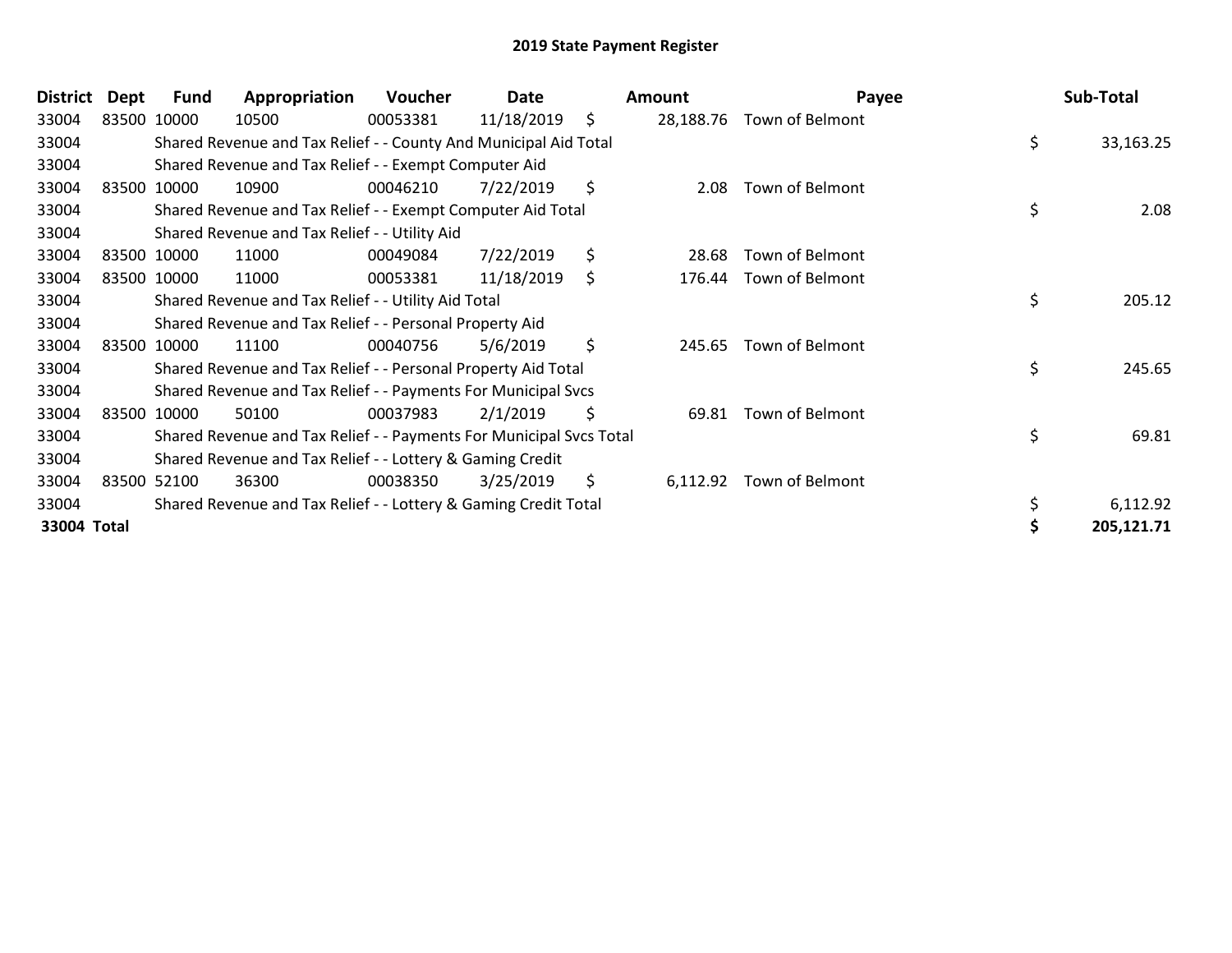| <b>District Dept</b> |             | <b>Fund</b> | Appropriation                                                      | Voucher  | Date       | <b>Amount</b> | Payee                    | Sub-Total        |
|----------------------|-------------|-------------|--------------------------------------------------------------------|----------|------------|---------------|--------------------------|------------------|
| 33006                |             |             | Dept of Safety & Prof Services - - Fire Dues Distribution          |          |            |               |                          |                  |
| 33006                |             | 16500 10000 | 22500                                                              | 00031185 | 7/17/2019  | \$            | 1,771.51 Town Of Benton  |                  |
| 33006                |             |             | Dept of Safety & Prof Services - - Fire Dues Distribution Total    |          |            |               |                          | \$<br>1,771.51   |
| 33006                |             |             | Dept of Natural Resources - - Aids In Lieu Of Taxes - Gener        |          |            |               |                          |                  |
| 33006                |             | 37000 10000 | 50300                                                              | 00297272 | 2/8/2019   | \$            | 2,048.81 Town Of Benton  |                  |
| 33006                |             |             | Dept of Natural Resources - - Aids In Lieu Of Taxes - Gener Total  |          |            |               |                          | \$<br>2,048.81   |
| 33006                |             |             | Dept of Natural Resources - - Resaids - Cnty Forst, Cl & Mfl       |          |            |               |                          |                  |
| 33006                |             | 37000 21200 | 57100                                                              | 00332740 | 6/21/2019  | \$            | 24.78 Town Of Benton     |                  |
| 33006                |             |             | Dept of Natural Resources - - Resaids - Cnty Forst, CI & Mfl Total |          |            |               |                          | \$<br>24.78      |
| 33006                |             |             | Dept of Natural Resources - - Fin Asst For Responsible Units       |          |            |               |                          |                  |
| 33006                |             | 37000 27400 | 67000                                                              | 00323587 | 5/22/2019  | \$            | 228.23 Town Of Benton    |                  |
| 33006                |             |             | Dept of Natural Resources - - Fin Asst For Responsible Units Total |          |            |               |                          | \$<br>228.23     |
| 33006                |             |             | WI Dept of Transportation - - Trns Aids To Mnc.-Sf                 |          |            |               |                          |                  |
| 33006                |             | 39500 21100 | 19100                                                              | 00336658 | 1/7/2019   | \$            | 18,902.96 Town Of Benton |                  |
| 33006                |             | 39500 21100 | 19100                                                              | 00363973 | 4/1/2019   | \$            | 18,902.96 Town Of Benton |                  |
| 33006                |             | 39500 21100 | 19100                                                              | 00401982 | 7/1/2019   | \$            | 18,902.96 Town Of Benton |                  |
| 33006                |             | 39500 21100 | 19100                                                              | 00444800 | 10/7/2019  | \$            | 18,902.97 Town Of Benton |                  |
| 33006                |             |             | WI Dept of Transportation - - Trns Aids To Mnc.-Sf Total           |          |            |               |                          | \$<br>75,611.85  |
| 33006                |             |             | WI Dept of Transportation - - Loc Rd Imp Prg St Fd                 |          |            |               |                          |                  |
| 33006                |             | 39500 21100 | 27800                                                              | 00466620 | 11/29/2019 | \$            | 12,500.00 Town Of Benton |                  |
| 33006                |             |             | WI Dept of Transportation - - Loc Rd Imp Prg St Fd Total           |          |            |               |                          | \$<br>12,500.00  |
| 33006                |             |             | Shared Revenue and Tax Relief - - County And Municipal Aid         |          |            |               |                          |                  |
| 33006                |             | 83500 10000 | 10500                                                              | 00049085 | 7/22/2019  | \$            | 3,074.99 Town Of Benton  |                  |
| 33006                | 83500 10000 |             | 10500                                                              | 00053382 | 11/18/2019 | \$            | 17,424.95 Town Of Benton |                  |
| 33006                |             |             | Shared Revenue and Tax Relief - - County And Municipal Aid Total   |          |            |               |                          | \$<br>20,499.94  |
| 33006                |             |             | Shared Revenue and Tax Relief - - Utility Aid                      |          |            |               |                          |                  |
| 33006                |             | 83500 10000 | 11000                                                              | 00049085 | 7/22/2019  | \$<br>159.78  | Town Of Benton           |                  |
| 33006                | 83500 10000 |             | 11000                                                              | 00053382 | 11/18/2019 | \$            | 2,939.77 Town Of Benton  |                  |
| 33006                |             |             | Shared Revenue and Tax Relief - - Utility Aid Total                |          |            |               |                          | \$<br>3,099.55   |
| 33006                |             |             | Shared Revenue and Tax Relief - - Personal Property Aid            |          |            |               |                          |                  |
| 33006                | 83500 10000 |             | 11100                                                              | 00040757 | 5/6/2019   | \$<br>850.23  | Town Of Benton           |                  |
| 33006                |             |             | Shared Revenue and Tax Relief - - Personal Property Aid Total      |          |            |               |                          | \$<br>850.23     |
| 33006 Total          |             |             |                                                                    |          |            |               |                          | \$<br>116,634.90 |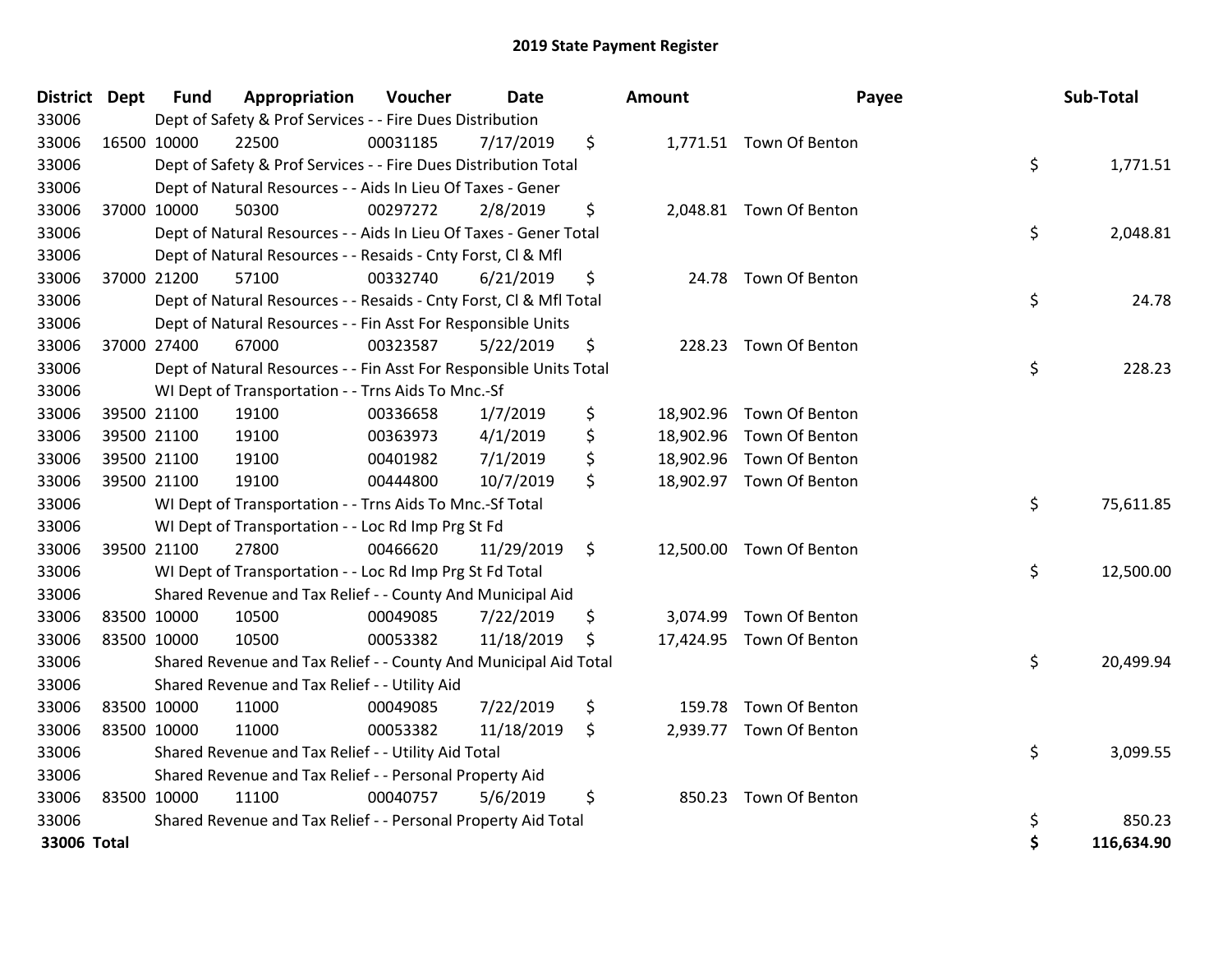| District Dept |             | <b>Fund</b> | Appropriation                                                      | Voucher  | Date       | <b>Amount</b> | Payee                       | Sub-Total       |
|---------------|-------------|-------------|--------------------------------------------------------------------|----------|------------|---------------|-----------------------------|-----------------|
| 33008         |             |             | Dept of Safety & Prof Services - - Fire Dues Distribution          |          |            |               |                             |                 |
| 33008         | 16500 10000 |             | 22500                                                              | 00031450 | 7/18/2019  | \$            | 975.98 Town Of Blanchard    |                 |
| 33008         |             |             | Dept of Safety & Prof Services - - Fire Dues Distribution Total    |          |            |               |                             | \$<br>975.98    |
| 33008         |             |             | Dept of Natural Resources - - Aids In Lieu Of Taxes - Gener        |          |            |               |                             |                 |
| 33008         |             | 37000 10000 | 50300                                                              | 00313791 | 4/19/2019  | \$            | 57.02 Town Of Blanchard     |                 |
| 33008         |             |             | Dept of Natural Resources - - Aids In Lieu Of Taxes - Gener Total  |          |            |               |                             | \$<br>57.02     |
| 33008         |             |             | Dept of Natural Resources - - Resaids - Cnty Forst, Cl & Mfl       |          |            |               |                             |                 |
| 33008         |             | 37000 21200 | 57100                                                              | 00332741 | 6/21/2019  | \$            | 73.91 Town Of Blanchard     |                 |
| 33008         |             |             | Dept of Natural Resources - - Resaids - Cnty Forst, Cl & Mfl Total |          |            |               |                             | \$<br>73.91     |
| 33008         |             |             | Dept of Natural Resources - - Fin Asst For Responsible Units       |          |            |               |                             |                 |
| 33008         |             | 37000 27400 | 67000                                                              | 00323083 | 5/22/2019  | \$            | 725.11 Town Of Blanchard    |                 |
| 33008         |             |             | Dept of Natural Resources - - Fin Asst For Responsible Units Total |          |            |               |                             | \$<br>725.11    |
| 33008         |             |             | WI Dept of Transportation - - Trns Aids To Mnc.-Sf                 |          |            |               |                             |                 |
| 33008         |             | 39500 21100 | 19100                                                              | 00336659 | 1/7/2019   | \$            | 12,643.78 Town Of Blanchard |                 |
| 33008         |             | 39500 21100 | 19100                                                              | 00363974 | 4/1/2019   | \$            | 12,643.78 Town Of Blanchard |                 |
| 33008         |             | 39500 21100 | 19100                                                              | 00401983 | 7/1/2019   | \$            | 12,643.78 Town Of Blanchard |                 |
| 33008         |             | 39500 21100 | 19100                                                              | 00444801 | 10/7/2019  | \$            | 12,643.79 Town Of Blanchard |                 |
| 33008         |             |             | WI Dept of Transportation - - Trns Aids To Mnc.-Sf Total           |          |            |               |                             | \$<br>50,575.13 |
| 33008         |             |             | Elections Commission - - 2018 Hava Election Security               |          |            |               |                             |                 |
| 33008         |             | 51000 22000 | 18200                                                              | 00002842 | 11/21/2019 | \$            | 100.00 Town Of Blanchard    |                 |
| 33008         |             |             | Elections Commission - - 2018 Hava Election Security Total         |          |            |               |                             | \$<br>100.00    |
| 33008         |             |             | Shared Revenue and Tax Relief - - County And Municipal Aid         |          |            |               |                             |                 |
| 33008         |             | 83500 10000 | 10500                                                              | 00049086 | 7/22/2019  | \$            | 2,186.73 Town Of Blanchard  |                 |
| 33008         |             | 83500 10000 | 10500                                                              | 00053383 | 11/18/2019 | \$            | 12,391.44 Town Of Blanchard |                 |
| 33008         |             |             | Shared Revenue and Tax Relief - - County And Municipal Aid Total   |          |            |               |                             | \$<br>14,578.17 |
| 33008         |             |             | Shared Revenue and Tax Relief - - Exempt Computer Aid              |          |            |               |                             |                 |
| 33008         | 83500 10000 |             | 10900                                                              | 00046211 | 7/22/2019  | \$<br>2.08    | <b>Town Of Blanchard</b>    |                 |
| 33008         |             |             | Shared Revenue and Tax Relief - - Exempt Computer Aid Total        |          |            |               |                             | \$<br>2.08      |
| 33008         |             |             | Shared Revenue and Tax Relief - - Utility Aid                      |          |            |               |                             |                 |
| 33008         |             | 83500 10000 | 11000                                                              | 00049086 | 7/22/2019  | \$            | 7.71 Town Of Blanchard      |                 |
| 33008         |             | 83500 10000 | 11000                                                              | 00053383 | 11/18/2019 | \$<br>45.70   | <b>Town Of Blanchard</b>    |                 |
| 33008         |             |             | Shared Revenue and Tax Relief - - Utility Aid Total                |          |            |               |                             | \$<br>53.41     |
| 33008         |             |             | Shared Revenue and Tax Relief - - Personal Property Aid            |          |            |               |                             |                 |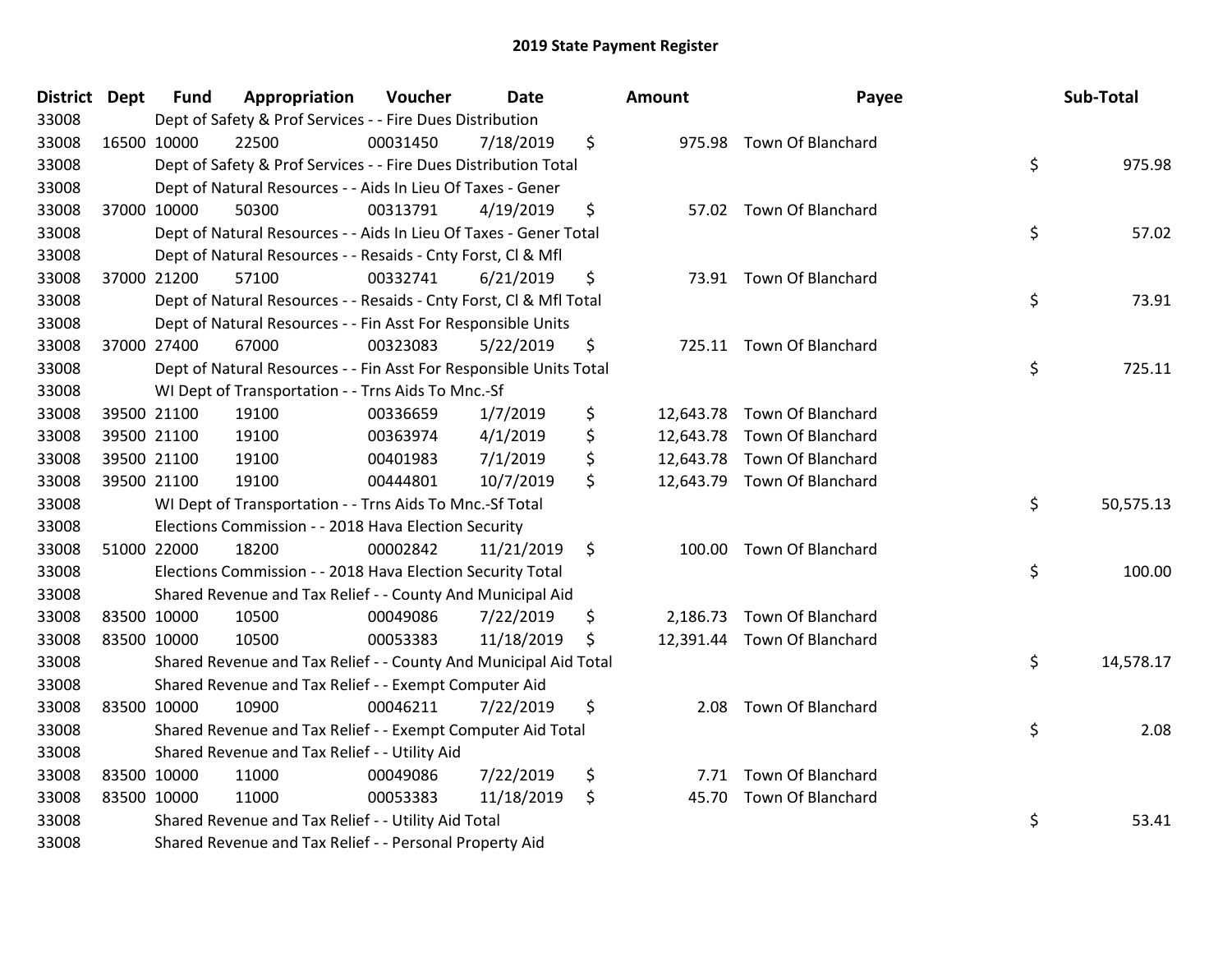| District Dept | Fund        | Appropriation                                                 | <b>Voucher</b> | Date     | Amount | Pavee             | Sub-Total |
|---------------|-------------|---------------------------------------------------------------|----------------|----------|--------|-------------------|-----------|
| 33008         | 83500 10000 | 11100                                                         | 00040758       | 5/6/2019 | 71.64  | Town Of Blanchard |           |
| 33008         |             | Shared Revenue and Tax Relief - - Personal Property Aid Total |                |          |        |                   | 71.64     |
| 33008 Total   |             |                                                               |                |          |        |                   | 67.212.45 |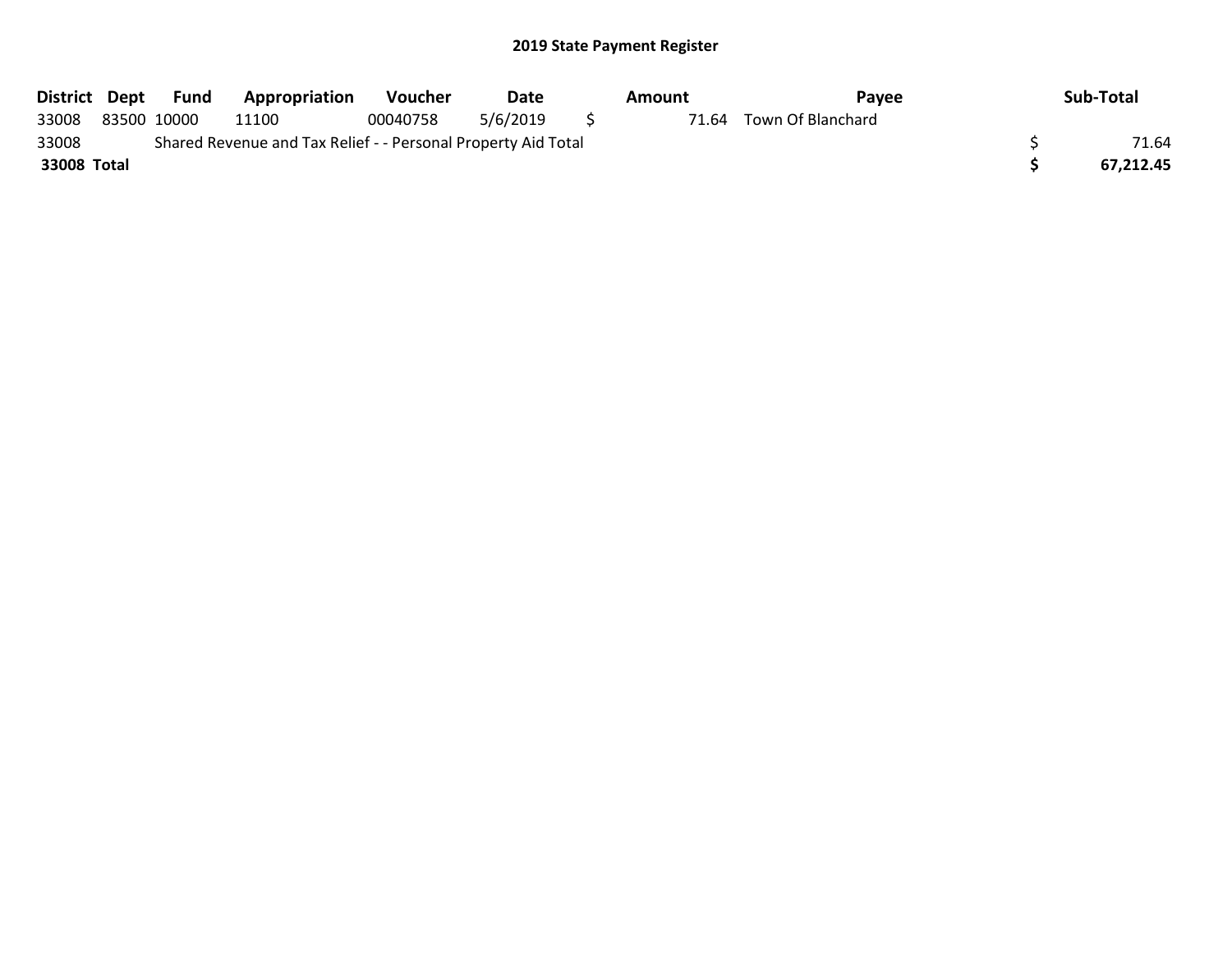| <b>District Dept</b> | <b>Fund</b> | Appropriation                                                          | Voucher  | <b>Date</b> | Amount         | Payee                        | Sub-Total        |
|----------------------|-------------|------------------------------------------------------------------------|----------|-------------|----------------|------------------------------|------------------|
| 33010                |             | Dept of Safety & Prof Services - - Fire Dues Distribution              |          |             |                |                              |                  |
| 33010                | 16500 10000 | 22500                                                                  | 00030731 | 7/16/2019   | \$             | 3,411.35 Town Of Darlington  |                  |
| 33010                |             | Dept of Safety & Prof Services - - Fire Dues Distribution Total        |          |             |                |                              | \$<br>3,411.35   |
| 33010                |             | Dept of Natural Resources - - Resaids - Cnty Forst, Cl & Mfl           |          |             |                |                              |                  |
| 33010                | 37000 21200 | 57100                                                                  | 00332742 | 6/21/2019   | \$<br>71.85    | <b>Town Of Darlington</b>    |                  |
| 33010                |             | Dept of Natural Resources - - Resaids - Cnty Forst, CI & Mfl Total     |          |             |                |                              | \$<br>71.85      |
| 33010                |             | Dept of Natural Resources - - Fin Asst For Responsible Units           |          |             |                |                              |                  |
| 33010                | 37000 27400 | 67000                                                                  | 00322875 | 5/22/2019   | \$<br>683.90   | <b>Town Of Darlington</b>    |                  |
| 33010                |             | Dept of Natural Resources - - Fin Asst For Responsible Units Total     |          |             |                |                              | \$<br>683.90     |
| 33010                |             | WI Dept of Transportation - - Trns Aids To Mnc.-Sf                     |          |             |                |                              |                  |
| 33010                | 39500 21100 | 19100                                                                  | 00336660 | 1/7/2019    | \$             | 32,364.97 Town Of Darlington |                  |
| 33010                | 39500 21100 | 19100                                                                  | 00363975 | 4/1/2019    | \$             | 32,364.97 Town Of Darlington |                  |
| 33010                | 39500 21100 | 19100                                                                  | 00401984 | 7/1/2019    | \$             | 32,364.97 Town Of Darlington |                  |
| 33010                | 39500 21100 | 19100                                                                  | 00444802 | 10/7/2019   | \$             | 32,365.00 Town Of Darlington |                  |
| 33010                |             | WI Dept of Transportation - - Trns Aids To Mnc.-Sf Total               |          |             |                |                              | \$<br>129,459.91 |
| 33010                |             | Department of Military Affairs - - Disaster Recovery Aid               |          |             |                |                              |                  |
| 33010                | 46500 10000 | 30500                                                                  | 00056004 | 2/5/2019    | \$<br>321.26   | <b>Town Of Darlington</b>    |                  |
| 33010                |             | Department of Military Affairs - - Disaster Recovery Aid Total         |          |             |                |                              | \$<br>321.26     |
| 33010                |             | Department of Military Affairs - - Federal Aid, Local Assistance       |          |             |                |                              |                  |
| 33010                | 46500 10000 | 34200                                                                  | 00056004 | 2/5/2019    | \$             | 3,559.54 Town Of Darlington  |                  |
| 33010                |             | Department of Military Affairs - - Federal Aid, Local Assistance Total |          |             |                |                              | \$<br>3,559.54   |
| 33010                |             | Department of Military Affairs - - Major Disaster Assist; Pif          |          |             |                |                              |                  |
| 33010                | 46500 27200 | 36500                                                                  | 00065083 | 8/9/2019    | \$             | 21,642.62 Town Of Darlington |                  |
| 33010                |             | Department of Military Affairs - - Major Disaster Assist; Pif Total    |          |             |                |                              | \$<br>21,642.62  |
| 33010                |             | Elections Commission - - 2018 Hava Election Security                   |          |             |                |                              |                  |
| 33010                | 51000 22000 | 18200                                                                  | 00002642 | 11/15/2019  | \$<br>700.00   | Town Of Darlington           |                  |
| 33010                | 51000 22000 | 18200                                                                  | 00002989 | 12/5/2019   | \$<br>500.00   | <b>Town Of Darlington</b>    |                  |
| 33010                |             | Elections Commission - - 2018 Hava Election Security Total             |          |             |                |                              | \$<br>1,200.00   |
| 33010                |             | Shared Revenue and Tax Relief - - County And Municipal Aid             |          |             |                |                              |                  |
| 33010                | 83500 10000 | 10500                                                                  | 00049087 | 7/22/2019   | \$<br>2,072.95 | <b>Town Of Darlington</b>    |                  |
| 33010                | 83500 10000 | 10500                                                                  | 00053384 | 11/18/2019  | \$             | 11,746.73 Town Of Darlington |                  |
| 33010                |             | Shared Revenue and Tax Relief - - County And Municipal Aid Total       |          |             |                |                              | \$<br>13,819.68  |
| 33010                |             | Shared Revenue and Tax Relief - - Exempt Computer Aid                  |          |             |                |                              |                  |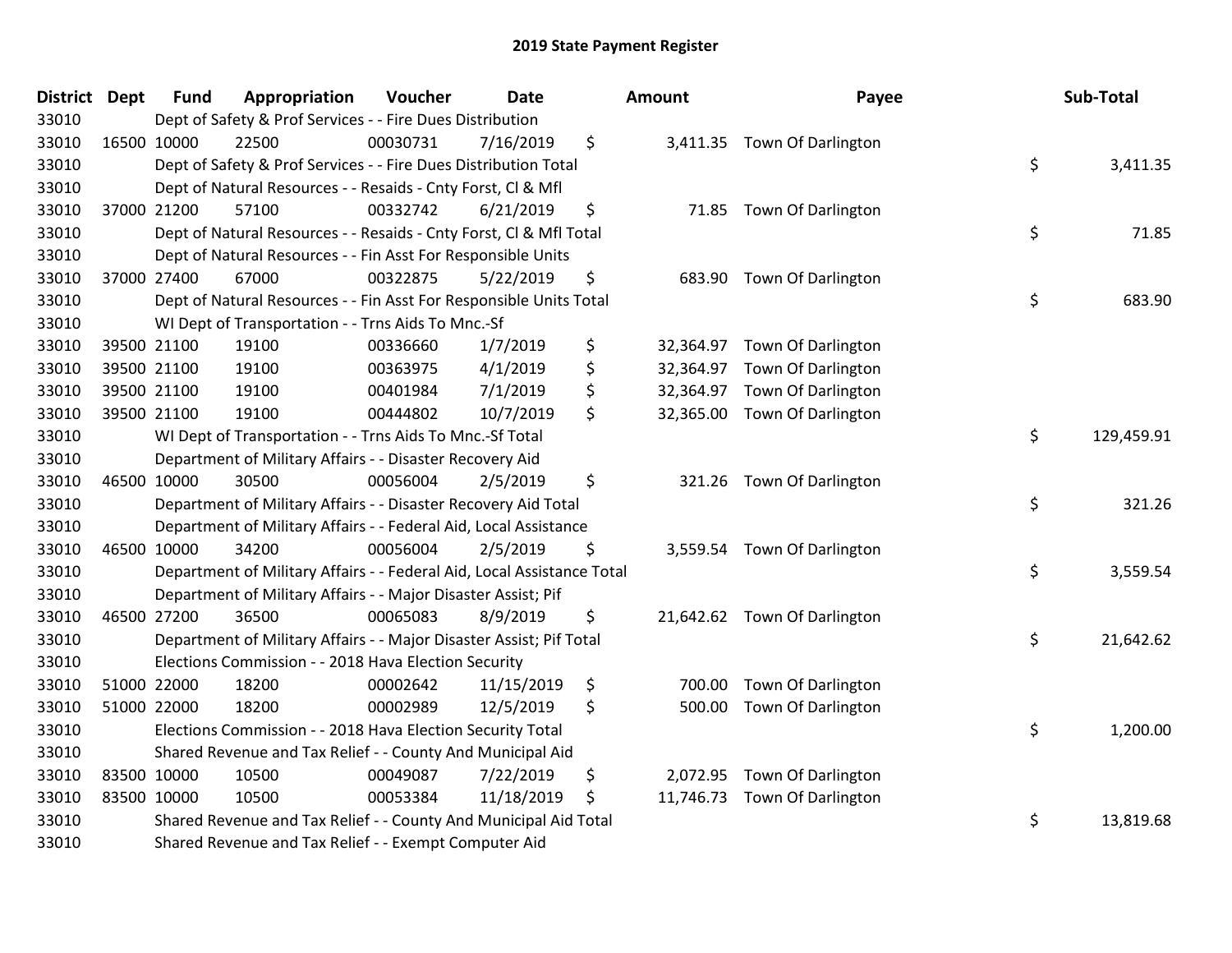| <b>District</b> | <b>Dept</b> | Fund        | Appropriation                                                 | <b>Voucher</b> | Date       |    | Amount   | Payee                        | Sub-Total  |
|-----------------|-------------|-------------|---------------------------------------------------------------|----------------|------------|----|----------|------------------------------|------------|
| 33010           |             | 83500 10000 | 10900                                                         | 00046212       | 7/22/2019  | \$ | 24.94    | Town Of Darlington           |            |
| 33010           |             |             | Shared Revenue and Tax Relief - - Exempt Computer Aid Total   |                |            |    |          |                              | 24.94      |
| 33010           |             |             | Shared Revenue and Tax Relief - - Utility Aid                 |                |            |    |          |                              |            |
| 33010           |             | 83500 10000 | 11000                                                         | 00049087       | 7/22/2019  | \$ | 4,395.51 | Town Of Darlington           |            |
| 33010           |             | 83500 10000 | 11000                                                         | 00053384       | 11/18/2019 |    |          | 35,105.96 Town Of Darlington |            |
| 33010           |             |             | Shared Revenue and Tax Relief - - Utility Aid Total           |                |            |    |          |                              | 39,501.47  |
| 33010           |             |             | Shared Revenue and Tax Relief - - Personal Property Aid       |                |            |    |          |                              |            |
| 33010           |             | 83500 10000 | 11100                                                         | 00040759       | 5/6/2019   | S  | 2.592.31 | Town Of Darlington           |            |
| 33010           |             |             | Shared Revenue and Tax Relief - - Personal Property Aid Total |                |            |    |          |                              | 2,592.31   |
| 33010 Total     |             |             |                                                               |                |            |    |          |                              | 216,288.83 |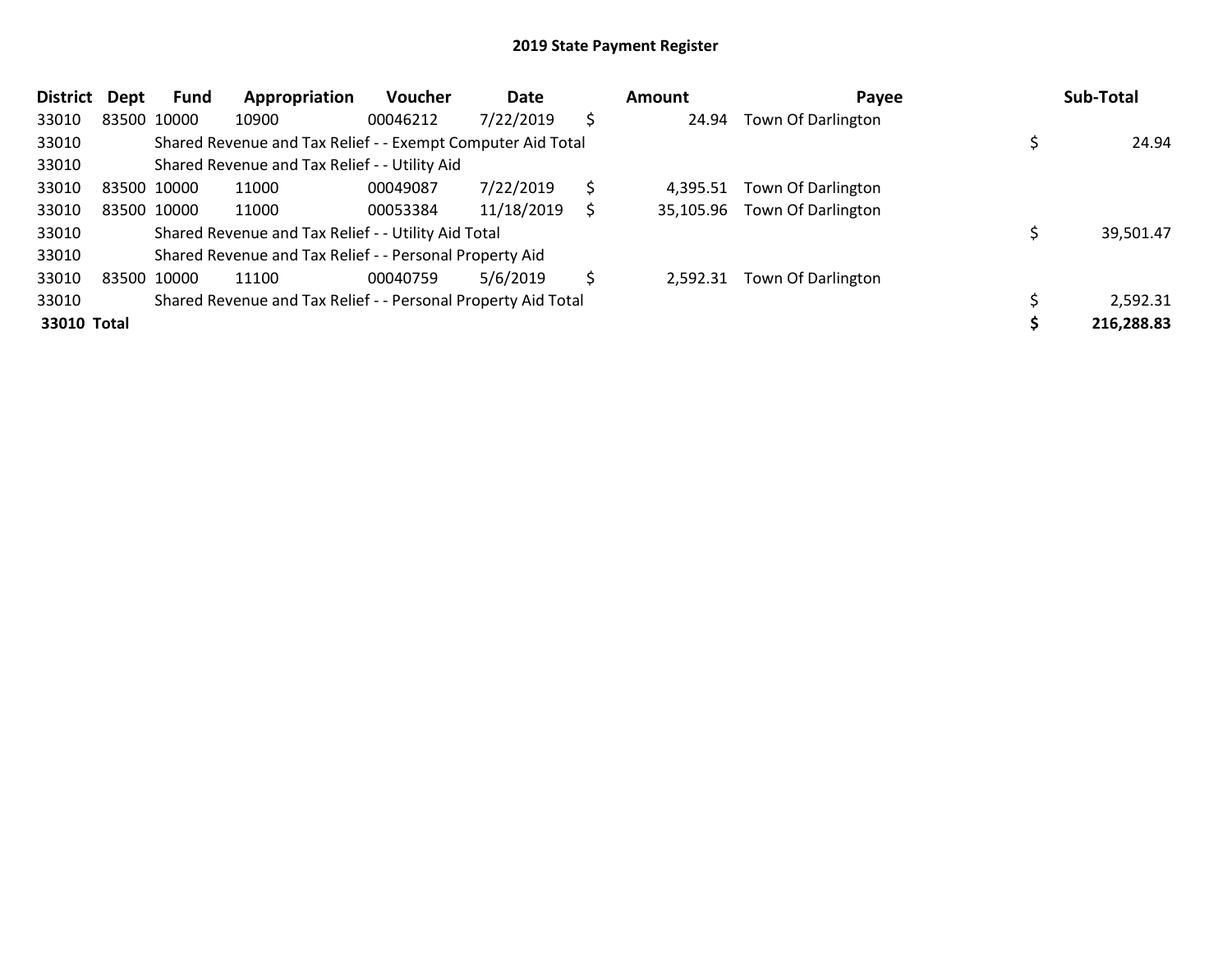| <b>District</b> | <b>Dept</b> | <b>Fund</b> | Appropriation                                                       | Voucher  | <b>Date</b> | <b>Amount</b>  | Payee                       | Sub-Total        |
|-----------------|-------------|-------------|---------------------------------------------------------------------|----------|-------------|----------------|-----------------------------|------------------|
| 33012           |             |             | Dept of Safety & Prof Services - - Fire Dues Distribution           |          |             |                |                             |                  |
| 33012           |             | 16500 10000 | 22500                                                               | 00031194 | 7/17/2019   | \$             | 1,750.22 Town Of Elk Grove  |                  |
| 33012           |             |             | Dept of Safety & Prof Services - - Fire Dues Distribution Total     |          |             |                |                             | \$<br>1,750.22   |
| 33012           |             |             | Dept of Natural Resources - - Aids In Lieu Of Taxes - Gener         |          |             |                |                             |                  |
| 33012           |             | 37000 10000 | 50300                                                               | 00314308 | 4/19/2019   | \$             | 66.61 Town Of Elk Grove     |                  |
| 33012           |             |             | Dept of Natural Resources - - Aids In Lieu Of Taxes - Gener Total   |          |             |                |                             | \$<br>66.61      |
| 33012           |             |             | Dept of Natural Resources - - Resaids - Cnty Forst, CI & Mfl        |          |             |                |                             |                  |
| 33012           |             | 37000 21200 | 57100                                                               | 00332743 | 6/21/2019   | \$             | 10.20 Town Of Elk Grove     |                  |
| 33012           |             |             | Dept of Natural Resources - - Resaids - Cnty Forst, CI & Mfl Total  |          |             |                |                             | \$<br>10.20      |
| 33012           |             |             | Dept of Natural Resources - - Fin Asst For Responsible Units        |          |             |                |                             |                  |
| 33012           |             | 37000 27400 | 67000                                                               | 00322878 | 5/22/2019   | \$             | 567.41 Town Of Elk Grove    |                  |
| 33012           |             |             | Dept of Natural Resources - - Fin Asst For Responsible Units Total  |          |             |                |                             | \$<br>567.41     |
| 33012           |             |             | WI Dept of Transportation - - Trns Aids To Mnc.-Sf                  |          |             |                |                             |                  |
| 33012           |             | 39500 21100 | 19100                                                               | 00336661 | 1/7/2019    | \$             | 23,651.10 Town Of Elk Grove |                  |
| 33012           |             | 39500 21100 | 19100                                                               | 00363976 | 4/1/2019    | \$             | 23,651.10 Town Of Elk Grove |                  |
| 33012           |             | 39500 21100 | 19100                                                               | 00401985 | 7/1/2019    | \$             | 23,651.10 Town Of Elk Grove |                  |
| 33012           |             | 39500 21100 | 19100                                                               | 00444803 | 10/7/2019   | \$             | 23,651.10 Town Of Elk Grove |                  |
| 33012           |             |             | WI Dept of Transportation - - Trns Aids To Mnc.-Sf Total            |          |             |                |                             | \$<br>94,604.40  |
| 33012           |             |             | Shared Revenue and Tax Relief - - County And Municipal Aid          |          |             |                |                             |                  |
| 33012           |             | 83500 10000 | 10500                                                               | 00049088 | 7/22/2019   | \$             | 2,709.11 Town Of Elk Grove  |                  |
| 33012           |             | 83500 10000 | 10500                                                               | 00053385 | 11/18/2019  | \$             | 15,351.65 Town Of Elk Grove |                  |
| 33012           |             |             | Shared Revenue and Tax Relief - - County And Municipal Aid Total    |          |             |                |                             | \$<br>18,060.76  |
| 33012           |             |             | Shared Revenue and Tax Relief - - Exempt Computer Aid               |          |             |                |                             |                  |
| 33012           |             | 83500 10000 | 10900                                                               | 00046213 | 7/22/2019   | \$<br>2.08     | Town Of Elk Grove           |                  |
| 33012           |             |             | Shared Revenue and Tax Relief - - Exempt Computer Aid Total         |          |             |                |                             | \$<br>2.08       |
| 33012           |             |             | Shared Revenue and Tax Relief - - Personal Property Aid             |          |             |                |                             |                  |
| 33012           |             | 83500 10000 | 11100                                                               | 00040760 | 5/6/2019    | \$<br>1,030.29 | Town Of Elk Grove           |                  |
| 33012           |             |             | Shared Revenue and Tax Relief - - Personal Property Aid Total       |          |             |                |                             | \$<br>1,030.29   |
| 33012           |             |             | Shared Revenue and Tax Relief - - Payments For Municipal Svcs       |          |             |                |                             |                  |
| 33012           |             | 83500 10000 | 50100                                                               | 00037900 | 1/31/2019   | \$             | 674.65 Town Of Elk Grove    |                  |
| 33012           |             |             | Shared Revenue and Tax Relief - - Payments For Municipal Svcs Total |          |             |                |                             | \$<br>674.65     |
| 33012 Total     |             |             |                                                                     |          |             |                |                             | \$<br>116,766.62 |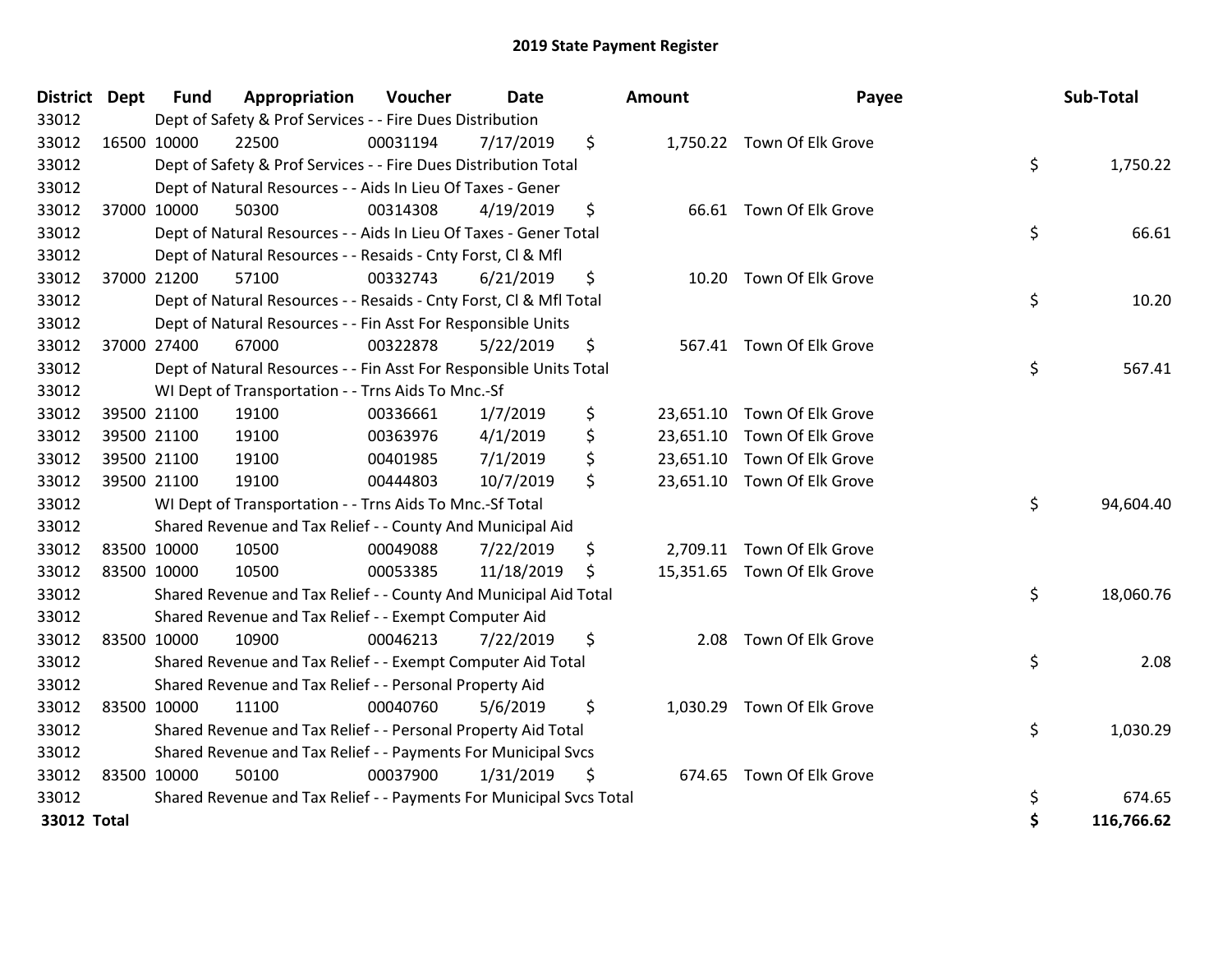| District Dept |             | <b>Fund</b> | Appropriation                                                          | Voucher  | <b>Date</b> | <b>Amount</b>   | Payee                     | Sub-Total       |
|---------------|-------------|-------------|------------------------------------------------------------------------|----------|-------------|-----------------|---------------------------|-----------------|
| 33014         |             |             | Dept of Safety & Prof Services - - Fire Dues Distribution              |          |             |                 |                           |                 |
| 33014         |             | 16500 10000 | 22500                                                                  | 00031327 | 7/18/2019   | \$              | 1,354.76 Fayette, Town of |                 |
| 33014         |             |             | Dept of Safety & Prof Services - - Fire Dues Distribution Total        |          |             |                 |                           | \$<br>1,354.76  |
| 33014         |             |             | Dept of Natural Resources - - Aids In Lieu Of Taxes - Gener            |          |             |                 |                           |                 |
| 33014         |             | 37000 10000 | 50300                                                                  | 00297195 | 2/8/2019    | \$<br>23,697.67 | Fayette, Town of          |                 |
| 33014         |             | 37000 10000 | 50300                                                                  | 00297196 | 2/8/2019    | \$<br>2,009.60  | Fayette, Town of          |                 |
| 33014         |             | 37000 10000 | 50300                                                                  | 00297197 | 2/8/2019    | \$<br>1,812.37  | Fayette, Town of          |                 |
| 33014         |             | 37000 10000 | 50300                                                                  | 00313396 | 4/19/2019   | \$<br>2,779.68  | Fayette, Town of          |                 |
| 33014         | 37000 10000 |             | 50300                                                                  | 00313398 | 4/19/2019   | \$<br>467.55    | Fayette, Town of          |                 |
| 33014         |             |             | Dept of Natural Resources - - Aids In Lieu Of Taxes - Gener Total      |          |             |                 |                           | \$<br>30,766.87 |
| 33014         |             |             | Dept of Natural Resources - - Resaids - Cnty Forst, CI & Mfl           |          |             |                 |                           |                 |
| 33014         |             | 37000 21200 | 57100                                                                  | 00332744 | 6/21/2019   | \$<br>119.88    | Fayette, Town of          |                 |
| 33014         |             |             | Dept of Natural Resources - - Resaids - Cnty Forst, Cl & Mfl Total     |          |             |                 |                           | \$<br>119.88    |
| 33014         |             |             | Dept of Natural Resources - - Aids In Lieu Of Taxes - Sum S            |          |             |                 |                           |                 |
| 33014         |             | 37000 21200 | 57900                                                                  | 00313397 | 4/19/2019   | \$<br>372.82    | Fayette, Town of          |                 |
| 33014         |             | 37000 21200 | 57900                                                                  | 00313399 | 4/19/2019   | \$<br>1,495.44  | Fayette, Town of          |                 |
| 33014         |             |             | Dept of Natural Resources - - Aids In Lieu Of Taxes - Sum S Total      |          |             |                 |                           | \$<br>1,868.26  |
| 33014         |             |             | Dept of Natural Resources - - Fin Asst For Responsible Units           |          |             |                 |                           |                 |
| 33014         |             | 37000 27400 | 67000                                                                  | 00322880 | 5/22/2019   | \$              | 535.71 Fayette, Town of   |                 |
| 33014         |             |             | Dept of Natural Resources - - Fin Asst For Responsible Units Total     |          |             |                 |                           | \$<br>535.71    |
| 33014         |             |             | WI Dept of Transportation - - Trns Aids To Mnc.-Sf                     |          |             |                 |                           |                 |
| 33014         |             | 39500 21100 | 19100                                                                  | 00336662 | 1/7/2019    | \$<br>16,639.38 | Fayette, Town of          |                 |
| 33014         |             | 39500 21100 | 19100                                                                  | 00363977 | 4/1/2019    | \$<br>16,639.38 | Fayette, Town of          |                 |
| 33014         |             | 39500 21100 | 19100                                                                  | 00401986 | 7/1/2019    | \$<br>16,639.38 | Fayette, Town of          |                 |
| 33014         |             | 39500 21100 | 19100                                                                  | 00444804 | 10/7/2019   | \$<br>16,639.40 | Fayette, Town of          |                 |
| 33014         |             |             | WI Dept of Transportation - - Trns Aids To Mnc.-Sf Total               |          |             |                 |                           | \$<br>66,557.54 |
| 33014         |             |             | Department of Military Affairs - - Federal Aid, Local Assistance       |          |             |                 |                           |                 |
| 33014         |             | 46500 10000 | 34200                                                                  | 00056011 | 2/5/2019    | \$<br>12,844.58 | Fayette, Town of          |                 |
| 33014         |             |             | Department of Military Affairs - - Federal Aid, Local Assistance Total |          |             |                 |                           | \$<br>12,844.58 |
| 33014         |             |             | Shared Revenue and Tax Relief - - County And Municipal Aid             |          |             |                 |                           |                 |
| 33014         | 83500 10000 |             | 10500                                                                  | 00049089 | 7/22/2019   | \$<br>3,185.70  | Fayette, Town of          |                 |
| 33014         | 83500 10000 |             | 10500                                                                  | 00053386 | 11/18/2019  | \$<br>18,052.33 | Fayette, Town of          |                 |
| 33014         |             |             | Shared Revenue and Tax Relief - - County And Municipal Aid Total       |          |             |                 |                           | \$<br>21,238.03 |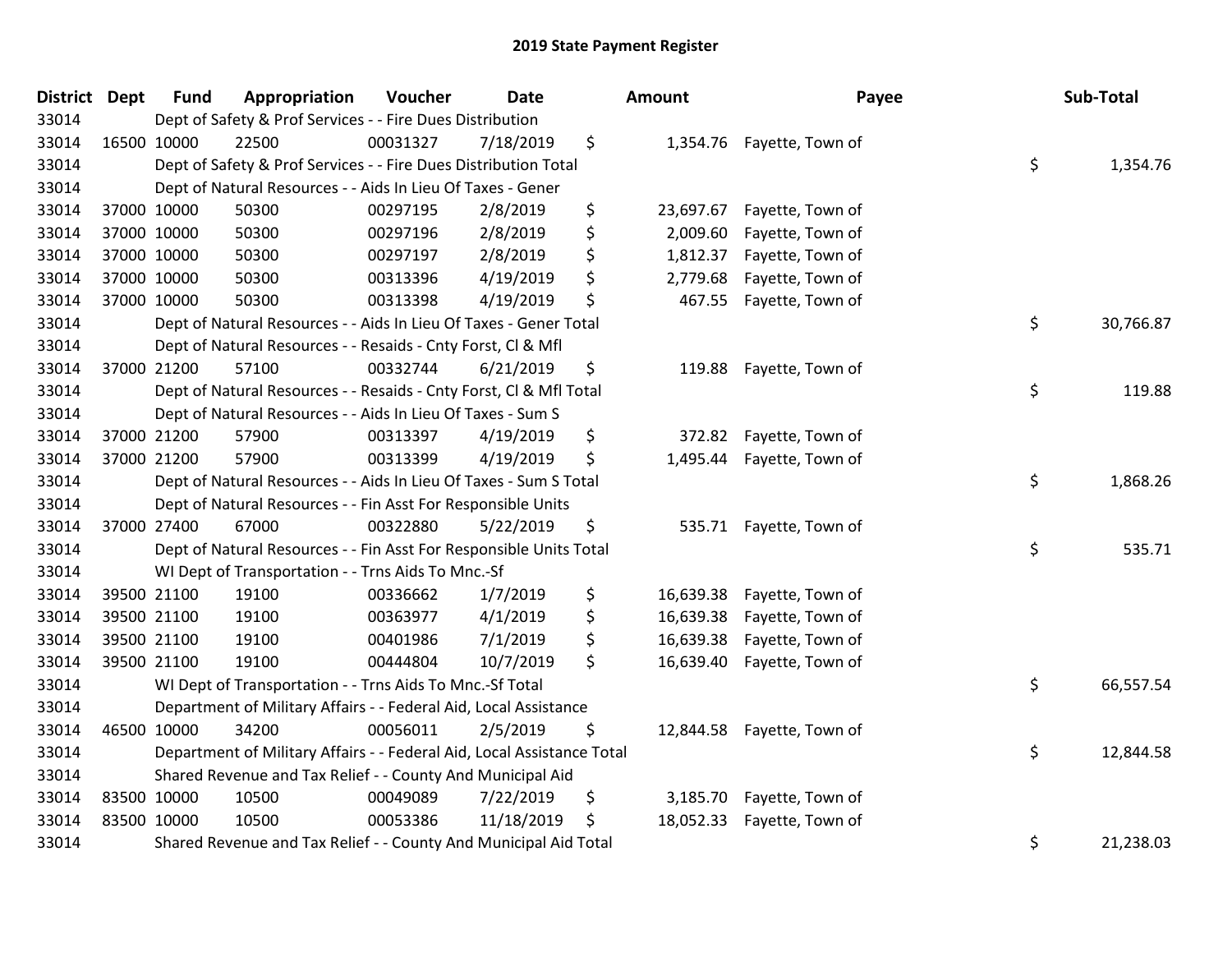| <b>District</b> | Dept | Fund        | Appropriation                                                       | <b>Voucher</b> | Date      |   | Amount | Payee            | Sub-Total  |
|-----------------|------|-------------|---------------------------------------------------------------------|----------------|-----------|---|--------|------------------|------------|
| 33014           |      |             | Shared Revenue and Tax Relief - - Exempt Computer Aid               |                |           |   |        |                  |            |
| 33014           |      | 83500 10000 | 10900                                                               | 00046214       | 7/22/2019 |   | 2.08   | Fayette, Town of |            |
| 33014           |      |             | Shared Revenue and Tax Relief - - Exempt Computer Aid Total         |                |           |   |        |                  | 2.08       |
| 33014           |      |             | Shared Revenue and Tax Relief - - Personal Property Aid             |                |           |   |        |                  |            |
| 33014           |      | 83500 10000 | 11100                                                               | 00040761       | 5/6/2019  | Ś | 61.30  | Fayette, Town of |            |
| 33014           |      |             | Shared Revenue and Tax Relief - - Personal Property Aid Total       |                |           |   |        |                  | 61.30      |
| 33014           |      |             | Shared Revenue and Tax Relief - - Payments For Municipal Svcs       |                |           |   |        |                  |            |
| 33014           |      | 83500 10000 | 50100                                                               | 00037719       | 1/31/2019 | S | 538.49 | Fayette, Town of |            |
| 33014           |      |             | Shared Revenue and Tax Relief - - Payments For Municipal Svcs Total |                |           |   |        |                  | 538.49     |
| 33014 Total     |      |             |                                                                     |                |           |   |        |                  | 135,887.50 |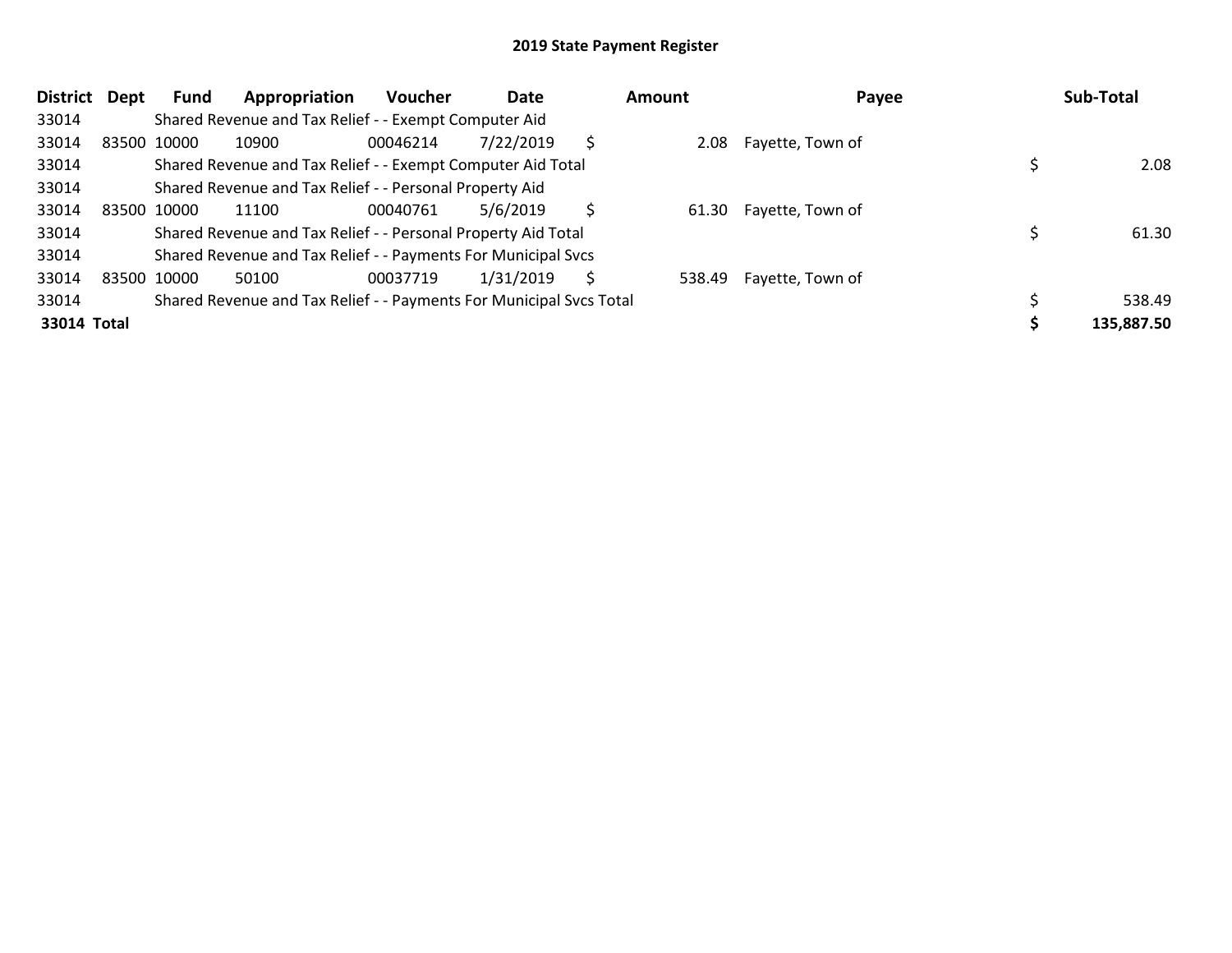| District Dept |             | <b>Fund</b> | Appropriation                                                      | Voucher  | <b>Date</b> | Amount | Payee                     | Sub-Total        |
|---------------|-------------|-------------|--------------------------------------------------------------------|----------|-------------|--------|---------------------------|------------------|
| 33016         |             |             | Dept of Safety & Prof Services - - Fire Dues Distribution          |          |             |        |                           |                  |
| 33016         | 16500 10000 |             | 22500                                                              | 00031162 | 7/17/2019   | \$     | 1,855.48 Town Of Gratiot  |                  |
| 33016         |             |             | Dept of Safety & Prof Services - - Fire Dues Distribution Total    |          |             |        |                           | \$<br>1,855.48   |
| 33016         |             |             | Dept of Natural Resources - - Resaids - Cnty Forst, Cl & Mfl       |          |             |        |                           |                  |
| 33016         |             | 37000 21200 | 57100                                                              | 00332745 | 6/21/2019   | \$     | 64.82 Town Of Gratiot     |                  |
| 33016         |             |             | Dept of Natural Resources - - Resaids - Cnty Forst, Cl & Mfl Total |          |             |        |                           | \$<br>64.82      |
| 33016         |             |             | Dept of Natural Resources - - Fin Asst For Responsible Units       |          |             |        |                           |                  |
| 33016         |             | 37000 27400 | 67000                                                              | 00323254 | 5/22/2019   | \$     | 3,162.70 Town Of Gratiot  |                  |
| 33016         |             |             | Dept of Natural Resources - - Fin Asst For Responsible Units Total |          |             |        |                           | \$<br>3,162.70   |
| 33016         |             |             | WI Dept of Transportation - - Trns Aids To Mnc.-Sf                 |          |             |        |                           |                  |
| 33016         |             | 39500 21100 | 19100                                                              | 00336663 | 1/7/2019    | \$     | 36,904.07 Town Of Gratiot |                  |
| 33016         |             | 39500 21100 | 19100                                                              | 00363978 | 4/1/2019    | \$     | 36,904.07 Town Of Gratiot |                  |
| 33016         |             | 39500 21100 | 19100                                                              | 00401987 | 7/1/2019    | \$     | 36,904.07 Town Of Gratiot |                  |
| 33016         |             | 39500 21100 | 19100                                                              | 00444805 | 10/7/2019   | \$     | 36,904.10 Town Of Gratiot |                  |
| 33016         |             |             | WI Dept of Transportation - - Trns Aids To Mnc.-Sf Total           |          |             |        |                           | \$<br>147,616.31 |
| 33016         |             |             | Elections Commission - - General Program Ops, GPR                  |          |             |        |                           |                  |
| 33016         |             | 51000 10000 | 10100                                                              | 00001497 | 1/25/2019   | \$     | 100.00 Town Of Gratiot    |                  |
| 33016         |             |             | Elections Commission - - General Program Ops, GPR Total            |          |             |        |                           | \$<br>100.00     |
| 33016         |             |             | Elections Commission - - 2018 Hava Election Security               |          |             |        |                           |                  |
| 33016         | 51000 22000 |             | 18200                                                              | 00002554 | 11/19/2019  | \$     | 1,200.00 Town Of Gratiot  |                  |
| 33016         |             |             | Elections Commission - - 2018 Hava Election Security Total         |          |             |        |                           | \$<br>1,200.00   |
| 33016         |             |             | Shared Revenue and Tax Relief - - County And Municipal Aid         |          |             |        |                           |                  |
| 33016         |             | 83500 10000 | 10500                                                              | 00049090 | 7/22/2019   | \$     | 3,236.40 Town Of Gratiot  |                  |
| 33016         |             | 83500 10000 | 10500                                                              | 00053387 | 11/18/2019  | \$     | 18,339.61 Town Of Gratiot |                  |
| 33016         |             |             | Shared Revenue and Tax Relief - - County And Municipal Aid Total   |          |             |        |                           | \$<br>21,576.01  |
| 33016         |             |             | Shared Revenue and Tax Relief - - Exempt Computer Aid              |          |             |        |                           |                  |
| 33016         |             | 83500 10000 | 10900                                                              | 00046215 | 7/22/2019   | \$     | 10.40 Town Of Gratiot     |                  |
| 33016         |             |             | Shared Revenue and Tax Relief - - Exempt Computer Aid Total        |          |             |        |                           | \$<br>10.40      |
| 33016         |             |             | Shared Revenue and Tax Relief - - Utility Aid                      |          |             |        |                           |                  |
| 33016         |             | 83500 10000 | 11000                                                              | 00049090 | 7/22/2019   | \$     | 80.20 Town Of Gratiot     |                  |
| 33016         |             | 83500 10000 | 11000                                                              | 00053387 | 11/18/2019  | \$     | 469.40 Town Of Gratiot    |                  |
| 33016         |             |             | Shared Revenue and Tax Relief - - Utility Aid Total                |          |             |        |                           | \$<br>549.60     |
| 33016         |             |             | Shared Revenue and Tax Relief - - Personal Property Aid            |          |             |        |                           |                  |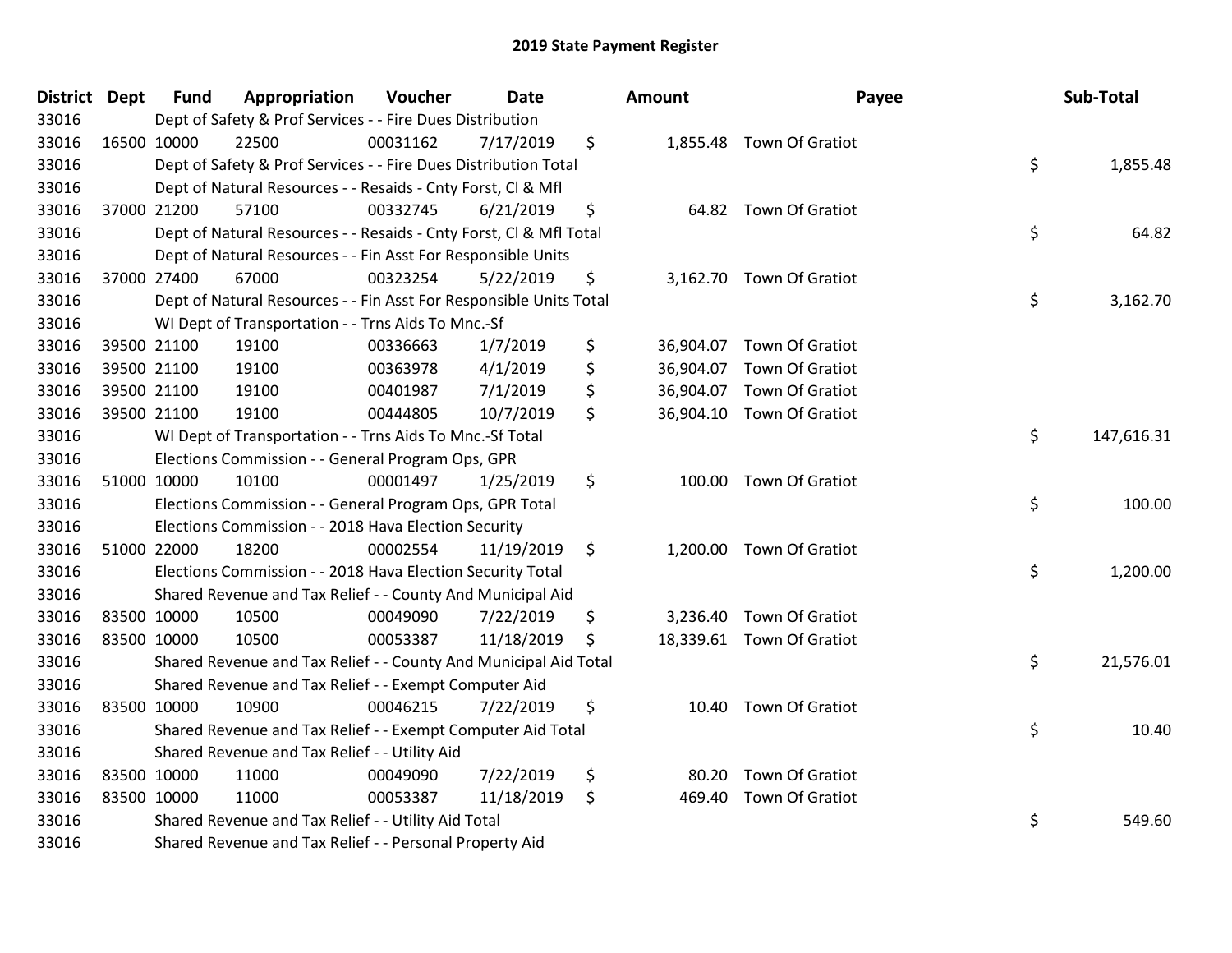|             |             | District Dept Fund | <b>Appropriation</b>                                          | <b>Voucher</b> | Date     | Amount | Pavee           | Sub-Total  |
|-------------|-------------|--------------------|---------------------------------------------------------------|----------------|----------|--------|-----------------|------------|
| 33016       | 83500 10000 |                    | 11100                                                         | 00040762       | 5/6/2019 | 806.73 | Town Of Gratiot |            |
| 33016       |             |                    | Shared Revenue and Tax Relief - - Personal Property Aid Total |                |          |        |                 | 806.73     |
| 33016 Total |             |                    |                                                               |                |          |        |                 | 176.942.05 |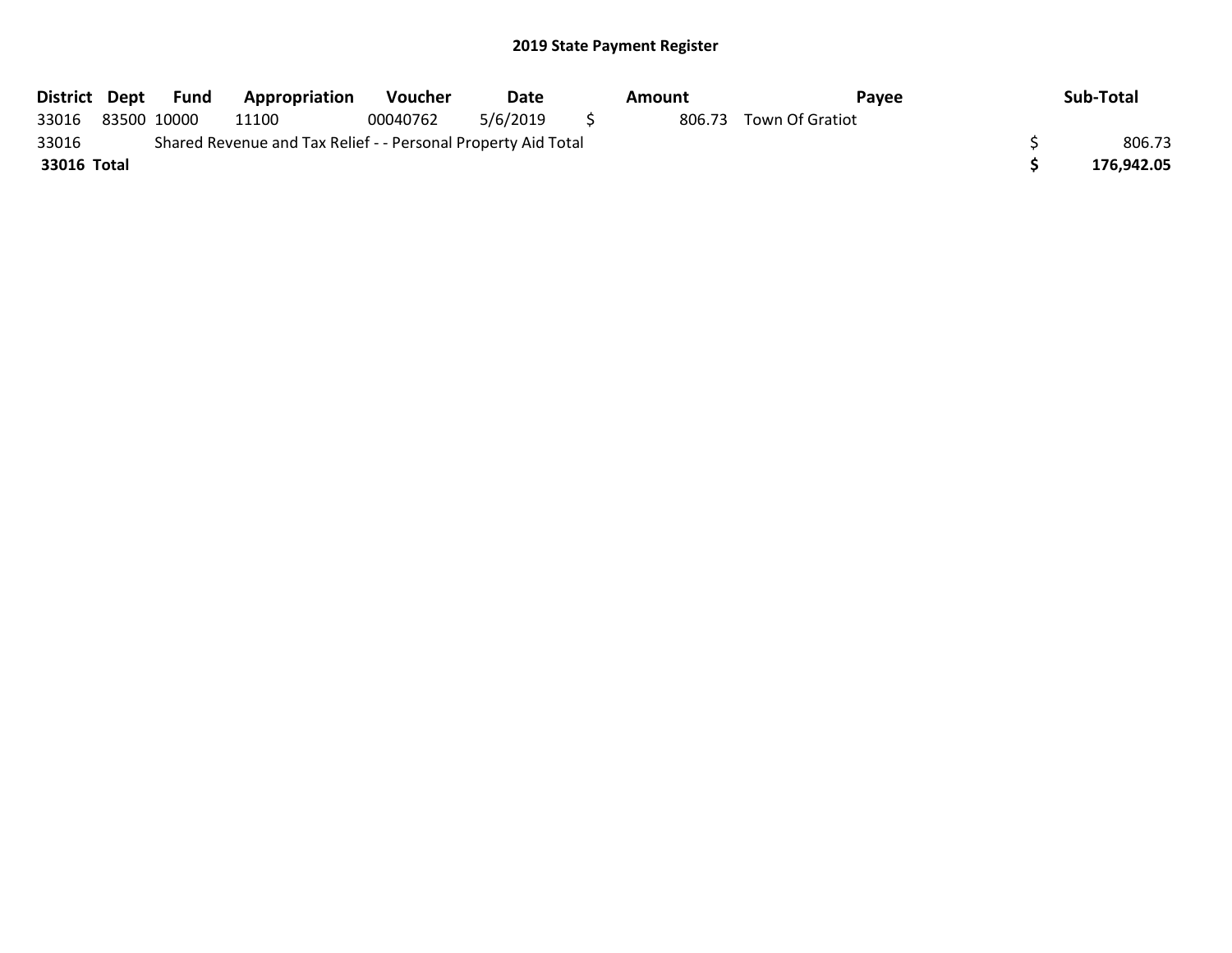| <b>District</b> | <b>Dept</b> | <b>Fund</b> | Appropriation                                                      | Voucher  | <b>Date</b> |     | Amount    | Payee                     | Sub-Total       |
|-----------------|-------------|-------------|--------------------------------------------------------------------|----------|-------------|-----|-----------|---------------------------|-----------------|
| 33018           |             |             | Dept of Safety & Prof Services - - Fire Dues Distribution          |          |             |     |           |                           |                 |
| 33018           | 16500 10000 |             | 22500                                                              | 00031747 | 7/18/2019   | \$  |           | 1,417.17 Town Of Kendall  |                 |
| 33018           |             |             | Dept of Safety & Prof Services - - Fire Dues Distribution Total    |          |             |     |           |                           | \$<br>1,417.17  |
| 33018           |             |             | Dept of Natural Resources - - Aids In Lieu Of Taxes - Gener        |          |             |     |           |                           |                 |
| 33018           |             | 37000 10000 | 50300                                                              | 00314373 | 4/19/2019   | \$  |           | 34.58 Town Of Kendall     |                 |
| 33018           |             |             | Dept of Natural Resources - - Aids In Lieu Of Taxes - Gener Total  |          |             |     |           |                           | \$<br>34.58     |
| 33018           |             |             | Dept of Natural Resources - - Resaids - Cnty Forst, CI & Mfl       |          |             |     |           |                           |                 |
| 33018           | 37000 21200 |             | 57100                                                              | 00332746 | 6/21/2019   | \$  |           | 83.30 Town Of Kendall     |                 |
| 33018           |             |             | Dept of Natural Resources - - Resaids - Cnty Forst, Cl & Mfl Total |          |             |     |           |                           | \$<br>83.30     |
| 33018           |             |             | Dept of Natural Resources - - Fin Asst For Responsible Units       |          |             |     |           |                           |                 |
| 33018           |             | 37000 27400 | 67000                                                              | 00322890 | 5/22/2019   | \$  | 742.55    | Town Of Kendall           |                 |
| 33018           |             |             | Dept of Natural Resources - - Fin Asst For Responsible Units Total |          |             |     |           |                           | \$<br>742.55    |
| 33018           |             |             | WI Dept of Transportation - - Trns Aids To Mnc.-Sf                 |          |             |     |           |                           |                 |
| 33018           |             | 39500 21100 | 19100                                                              | 00336664 | 1/7/2019    | \$  | 23,937.78 | Town Of Kendall           |                 |
| 33018           |             | 39500 21100 | 19100                                                              | 00363979 | 4/1/2019    | \$  |           | 23,937.78 Town Of Kendall |                 |
| 33018           |             | 39500 21100 | 19100                                                              | 00401988 | 7/1/2019    | \$  |           | 23,937.78 Town Of Kendall |                 |
| 33018           | 39500 21100 |             | 19100                                                              | 00444806 | 10/8/2019   | \$  |           | 23,937.78 Town Of Kendall |                 |
| 33018           |             |             | WI Dept of Transportation - - Trns Aids To Mnc.-Sf Total           |          |             |     |           |                           | \$<br>95,751.12 |
| 33018           |             |             | Shared Revenue and Tax Relief - - County And Municipal Aid         |          |             |     |           |                           |                 |
| 33018           | 83500 10000 |             | 10500                                                              | 00049091 | 7/22/2019   | \$  |           | 2,324.96 Town Of Kendall  |                 |
| 33018           | 83500 10000 |             | 10500                                                              | 00053388 | 11/18/2019  | \$. |           | 13,174.75 Town Of Kendall |                 |
| 33018           |             |             | Shared Revenue and Tax Relief - - County And Municipal Aid Total   |          |             |     |           |                           | \$<br>15,499.71 |
| 33018           |             |             | Shared Revenue and Tax Relief - - Exempt Computer Aid              |          |             |     |           |                           |                 |
| 33018           | 83500 10000 |             | 10900                                                              | 00046216 | 7/22/2019   | \$  | 2.08      | Town Of Kendall           |                 |
| 33018           |             |             | Shared Revenue and Tax Relief - - Exempt Computer Aid Total        |          |             |     |           |                           | \$<br>2.08      |
| 33018           |             |             | Shared Revenue and Tax Relief - - Personal Property Aid            |          |             |     |           |                           |                 |
| 33018           | 83500 10000 |             | 11100                                                              | 00040763 | 5/6/2019    | \$  | 276.05    | Town Of Kendall           |                 |
| 33018           |             |             | Shared Revenue and Tax Relief - - Personal Property Aid Total      |          |             |     |           |                           | \$<br>276.05    |
| 33018 Total     |             |             |                                                                    |          |             |     |           |                           | 113,806.56      |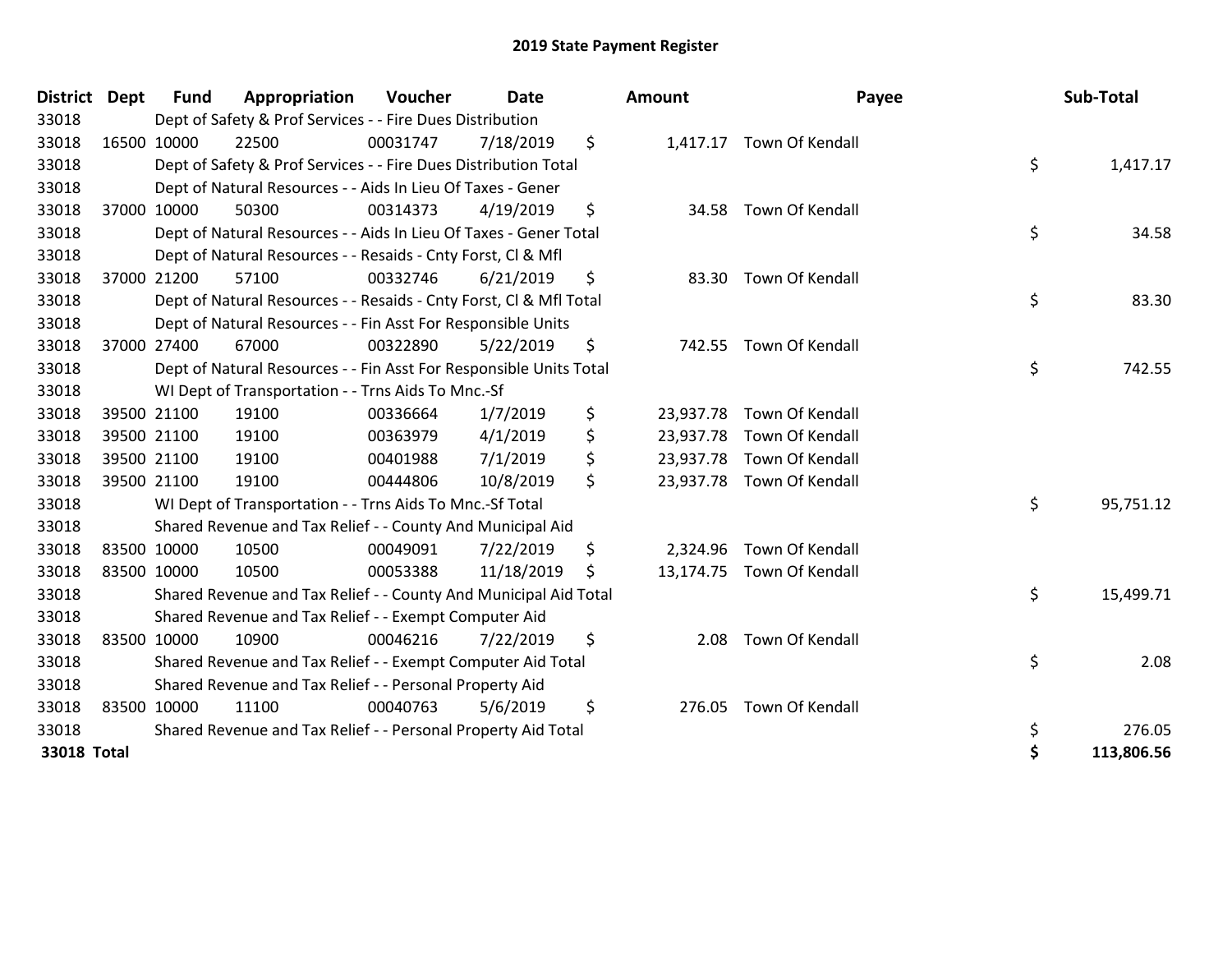| District    | Dept | <b>Fund</b> | Appropriation                                                          | Voucher  | Date       | Amount          | Payee                    | Sub-Total       |
|-------------|------|-------------|------------------------------------------------------------------------|----------|------------|-----------------|--------------------------|-----------------|
| 33020       |      |             | Dept of Safety & Prof Services - - Fire Dues Distribution              |          |            |                 |                          |                 |
| 33020       |      | 16500 10000 | 22500                                                                  | 00031491 | 7/18/2019  | \$              | 848.46 Town Of Lamont    |                 |
| 33020       |      |             | Dept of Safety & Prof Services - - Fire Dues Distribution Total        |          |            |                 |                          | \$<br>848.46    |
| 33020       |      |             | Dept of Natural Resources - - Resaids - Cnty Forst, Cl & Mfl           |          |            |                 |                          |                 |
| 33020       |      | 37000 21200 | 57100                                                                  | 00332747 | 6/21/2019  | \$              | 55.90 Town Of Lamont     |                 |
| 33020       |      |             | Dept of Natural Resources - - Resaids - Cnty Forst, CI & Mfl Total     |          |            |                 |                          | \$<br>55.90     |
| 33020       |      |             | Dept of Natural Resources - - Fin Asst For Responsible Units           |          |            |                 |                          |                 |
| 33020       |      | 37000 27400 | 67000                                                                  | 00322892 | 5/22/2019  | \$              | 984.51 Town Of Lamont    |                 |
| 33020       |      |             | Dept of Natural Resources - - Fin Asst For Responsible Units Total     |          |            |                 |                          | \$<br>984.51    |
| 33020       |      |             | WI Dept of Transportation - - Trns Aids To Mnc.-Sf                     |          |            |                 |                          |                 |
| 33020       |      | 39500 21100 | 19100                                                                  | 00336665 | 1/7/2019   | \$<br>17,236.63 | Town Of Lamont           |                 |
| 33020       |      | 39500 21100 | 19100                                                                  | 00363980 | 4/1/2019   | \$<br>17,236.63 | Town Of Lamont           |                 |
| 33020       |      | 39500 21100 | 19100                                                                  | 00401989 | 7/1/2019   | \$              | 17,236.63 Town Of Lamont |                 |
| 33020       |      | 39500 21100 | 19100                                                                  | 00444807 | 10/7/2019  | \$              | 17,236.65 Town Of Lamont |                 |
| 33020       |      |             | WI Dept of Transportation - - Trns Aids To Mnc.-Sf Total               |          |            |                 |                          | \$<br>68,946.54 |
| 33020       |      |             | Department of Military Affairs - - Federal Aid, Local Assistance       |          |            |                 |                          |                 |
| 33020       |      | 46500 10000 | 34200                                                                  | 00060966 | 5/23/2019  | \$              | 323.79 Town Of Lamont    |                 |
| 33020       |      |             | Department of Military Affairs - - Federal Aid, Local Assistance Total |          |            |                 |                          | \$<br>323.79    |
| 33020       |      |             | Elections Commission - - 2018 Hava Election Security                   |          |            |                 |                          |                 |
| 33020       |      | 51000 22000 | 18200                                                                  | 00002584 | 11/18/2019 | \$              | 1,200.00 Town Of Lamont  |                 |
| 33020       |      |             | Elections Commission - - 2018 Hava Election Security Total             |          |            |                 |                          | \$<br>1,200.00  |
| 33020       |      |             | Shared Revenue and Tax Relief - - County And Municipal Aid             |          |            |                 |                          |                 |
| 33020       |      | 83500 10000 | 10500                                                                  | 00049092 | 7/22/2019  | \$              | 2,733.47 Town Of Lamont  |                 |
| 33020       |      | 83500 10000 | 10500                                                                  | 00053389 | 11/18/2019 | \$              | 15,489.66 Town Of Lamont |                 |
| 33020       |      |             | Shared Revenue and Tax Relief - - County And Municipal Aid Total       |          |            |                 |                          | \$<br>18,223.13 |
| 33020       |      |             | Shared Revenue and Tax Relief - - Exempt Computer Aid                  |          |            |                 |                          |                 |
| 33020       |      | 83500 10000 | 10900                                                                  | 00046217 | 7/22/2019  | \$              | 4.16 Town Of Lamont      |                 |
| 33020       |      |             | Shared Revenue and Tax Relief - - Exempt Computer Aid Total            |          |            |                 |                          | \$<br>4.16      |
| 33020       |      |             | Shared Revenue and Tax Relief - - Utility Aid                          |          |            |                 |                          |                 |
| 33020       |      | 83500 10000 | 11000                                                                  | 00049092 | 7/22/2019  | \$<br>84.08     | Town Of Lamont           |                 |
| 33020       |      | 83500 10000 | 11000                                                                  | 00053389 | 11/18/2019 | \$<br>491.11    | Town Of Lamont           |                 |
| 33020       |      |             | Shared Revenue and Tax Relief - - Utility Aid Total                    |          |            |                 |                          | \$<br>575.19    |
| 33020 Total |      |             |                                                                        |          |            |                 |                          | 91,161.68       |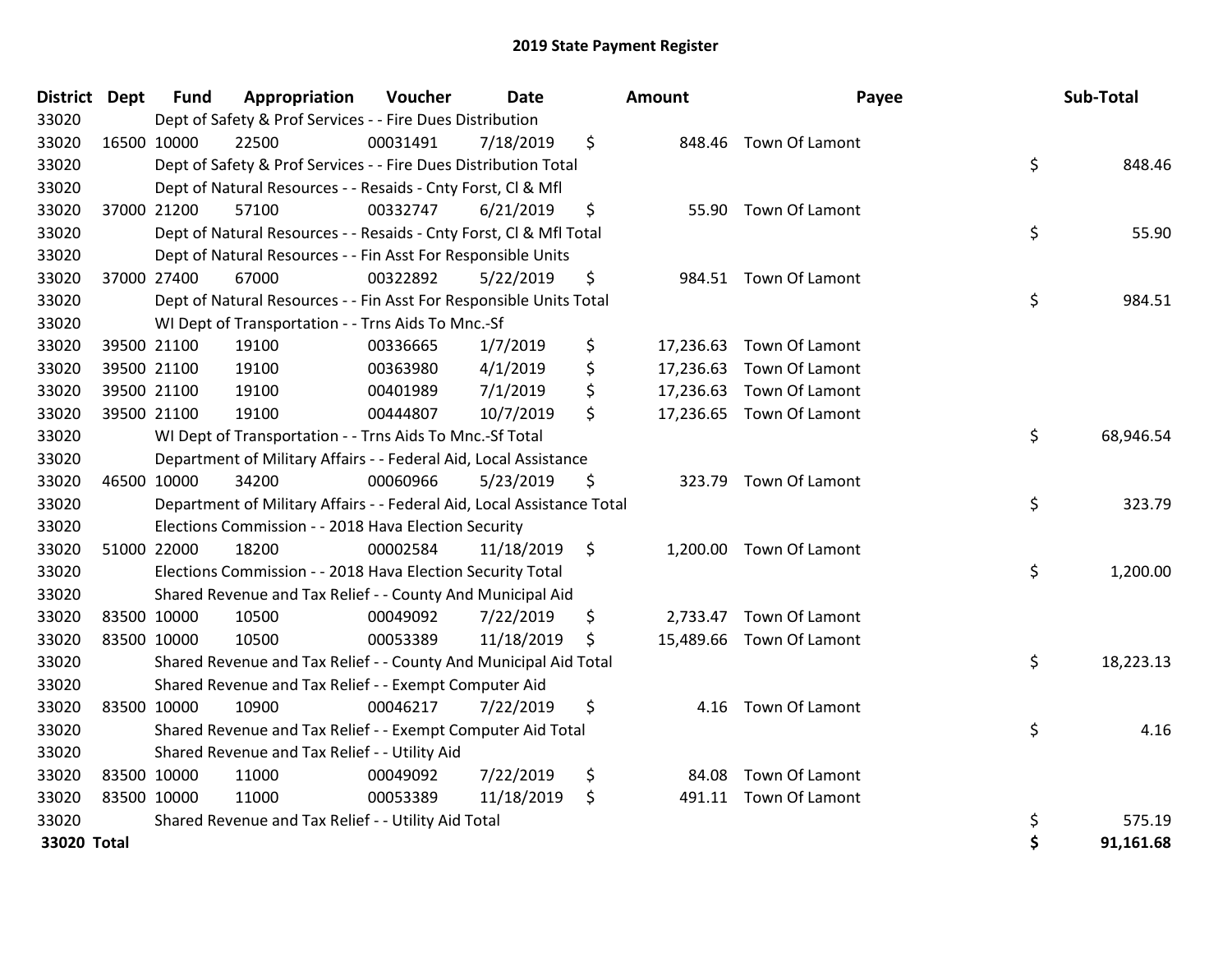| <b>District Dept</b> | Fund        | Appropriation                                                          | Voucher  | Date       | <b>Amount</b> | Payee                        | Sub-Total       |
|----------------------|-------------|------------------------------------------------------------------------|----------|------------|---------------|------------------------------|-----------------|
| 33022                |             | Dept of Safety & Prof Services - - Fire Dues Distribution              |          |            |               |                              |                 |
| 33022                | 16500 10000 | 22500                                                                  | 00031587 | 7/18/2019  | \$            | 488.47 Town Of Monticello    |                 |
| 33022                |             | Dept of Safety & Prof Services - - Fire Dues Distribution Total        |          |            |               |                              | \$<br>488.47    |
| 33022                |             | Dept of Natural Resources - - Resaids - Cnty Forst, CI & Mfl           |          |            |               |                              |                 |
| 33022                | 37000 21200 | 57100                                                                  | 00332748 | 6/21/2019  | \$            | 43.60 Town Of Monticello     |                 |
| 33022                |             | Dept of Natural Resources - - Resaids - Cnty Forst, CI & Mfl Total     |          |            |               |                              | \$<br>43.60     |
| 33022                |             | Dept of Natural Resources - - Fin Asst For Responsible Units           |          |            |               |                              |                 |
| 33022                | 37000 27400 | 67000                                                                  | 00322838 | 5/22/2019  | \$            | 410.50 Town Of Monticello    |                 |
| 33022                |             | Dept of Natural Resources - - Fin Asst For Responsible Units Total     |          |            |               |                              | \$<br>410.50    |
| 33022                |             | WI Dept of Transportation - - Trns Aids To Mnc.-Sf                     |          |            |               |                              |                 |
| 33022                | 39500 21100 | 19100                                                                  | 00336666 | 1/7/2019   | \$            | 13,963.70 Town Of Monticello |                 |
| 33022                | 39500 21100 | 19100                                                                  | 00363981 | 4/1/2019   | \$            | 13,963.70 Town Of Monticello |                 |
| 33022                | 39500 21100 | 19100                                                                  | 00401990 | 7/1/2019   | \$            | 13,963.70 Town Of Monticello |                 |
| 33022                | 39500 21100 | 19100                                                                  | 00444808 | 10/7/2019  | \$            | 13,963.72 Town Of Monticello |                 |
| 33022                |             | WI Dept of Transportation - - Trns Aids To Mnc.-Sf Total               |          |            |               |                              | \$<br>55,854.82 |
| 33022                |             | Department of Military Affairs - - Disaster Recovery Aid               |          |            |               |                              |                 |
| 33022                | 46500 10000 | 30500                                                                  | 00057355 | 3/8/2019   | \$            | 1,478.75 Town Of Monticello  |                 |
| 33022                |             | Department of Military Affairs - - Disaster Recovery Aid Total         |          |            |               |                              | \$<br>1,478.75  |
| 33022                |             | Department of Military Affairs - - Federal Aid, Local Assistance       |          |            |               |                              |                 |
| 33022                | 46500 10000 | 34200                                                                  | 00057355 | 3/8/2019   | \$            | 8,872.50 Town Of Monticello  |                 |
| 33022                |             | Department of Military Affairs - - Federal Aid, Local Assistance Total |          |            |               |                              | \$<br>8,872.50  |
| 33022                |             | Shared Revenue and Tax Relief - - County And Municipal Aid             |          |            |               |                              |                 |
| 33022                | 83500 10000 | 10500                                                                  | 00049093 | 7/22/2019  | \$            | 2,793.59 Town Of Monticello  |                 |
| 33022                | 83500 10000 | 10500                                                                  | 00053390 | 11/18/2019 | \$            | 15,830.33 Town Of Monticello |                 |
| 33022                |             | Shared Revenue and Tax Relief - - County And Municipal Aid Total       |          |            |               |                              | \$<br>18,623.92 |
| 33022                |             | Shared Revenue and Tax Relief - - Utility Aid                          |          |            |               |                              |                 |
| 33022                | 83500 10000 | 11000                                                                  | 00049093 | 7/22/2019  | \$<br>27.19   | Town Of Monticello           |                 |
| 33022                | 83500 10000 | 11000                                                                  | 00053390 | 11/18/2019 | \$            | 158.07 Town Of Monticello    |                 |
| 33022                |             | Shared Revenue and Tax Relief - - Utility Aid Total                    |          |            |               |                              | \$<br>185.26    |
| 33022                |             | Shared Revenue and Tax Relief - - Personal Property Aid                |          |            |               |                              |                 |
| 33022                | 83500 10000 | 11100                                                                  | 00040764 | 5/6/2019   | \$<br>16.37   | <b>Town Of Monticello</b>    |                 |
| 33022                |             | Shared Revenue and Tax Relief - - Personal Property Aid Total          |          |            |               |                              | \$<br>16.37     |
| 33022 Total          |             |                                                                        |          |            |               |                              | 85,974.19       |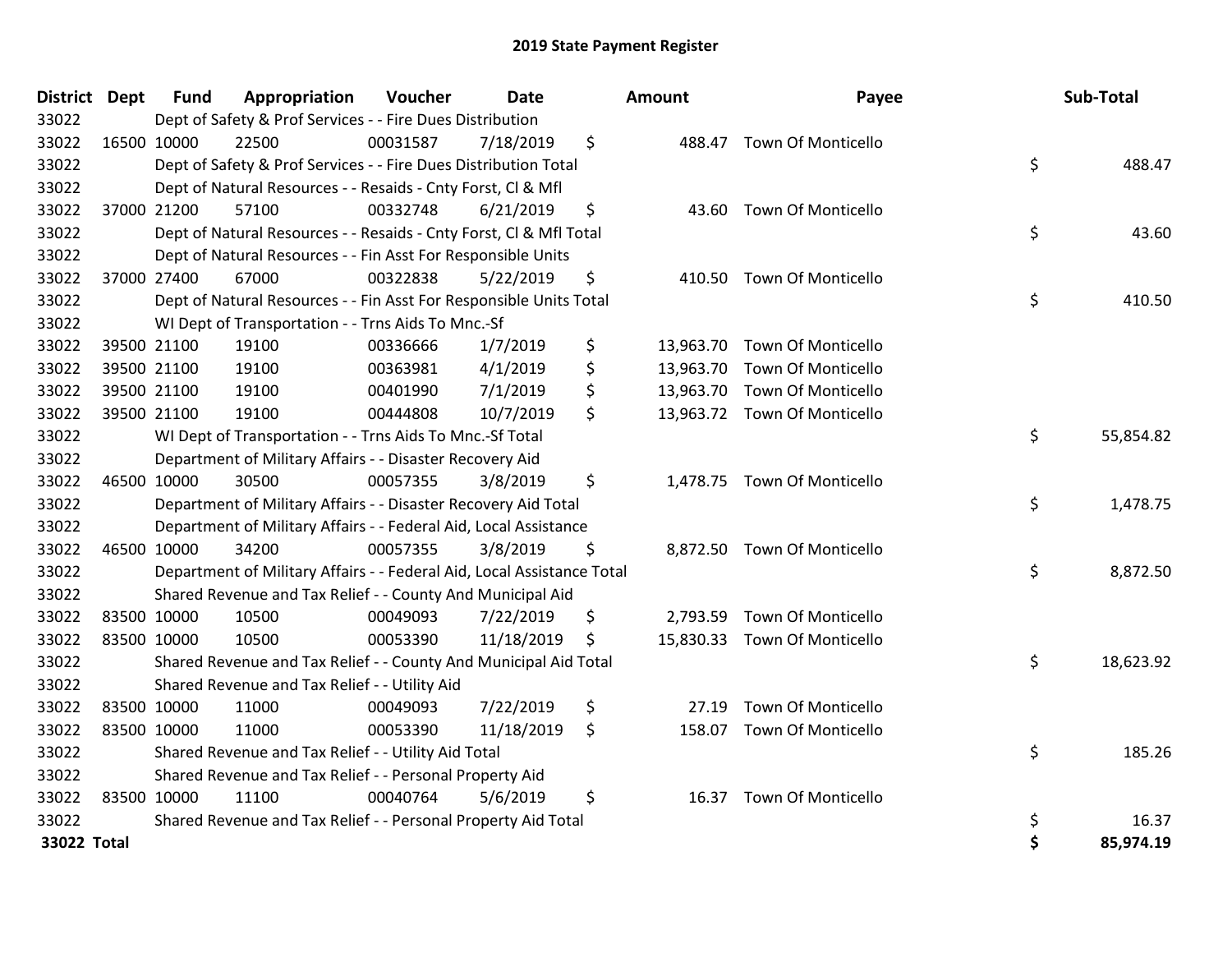| <b>District Dept</b> | Fund        | Appropriation                                                          | Voucher  | <b>Date</b> |                | <b>Amount</b> | Payee                          | Sub-Total       |
|----------------------|-------------|------------------------------------------------------------------------|----------|-------------|----------------|---------------|--------------------------------|-----------------|
| 33024                |             | Dept of Safety & Prof Services - - Fire Dues Distribution              |          |             |                |               |                                |                 |
| 33024                | 16500 10000 | 22500                                                                  | 00031344 | 7/18/2019   | \$             |               | 1,299.29 Town Of New Diggings  |                 |
| 33024                |             | Dept of Safety & Prof Services - - Fire Dues Distribution Total        |          |             |                |               |                                | \$<br>1,299.29  |
| 33024                |             | Dept of Natural Resources - - Resaids - Cnty Forst, Cl & Mfl           |          |             |                |               |                                |                 |
| 33024                | 37000 21200 | 57100                                                                  | 00332749 | 6/21/2019   | \$             |               | 79.61 Town Of New Diggings     |                 |
| 33024                |             | Dept of Natural Resources - - Resaids - Cnty Forst, Cl & Mfl Total     |          |             |                |               |                                | \$<br>79.61     |
| 33024                |             | Dept of Natural Resources - - Fin Asst For Responsible Units           |          |             |                |               |                                |                 |
| 33024                | 37000 27400 | 67000                                                                  | 00322625 | 5/22/2019   | \$             |               | 540.47 Town Of New Diggings    |                 |
| 33024                |             | Dept of Natural Resources - - Fin Asst For Responsible Units Total     |          |             |                |               |                                | \$<br>540.47    |
| 33024                |             | WI Dept of Transportation - - Trns Aids To Mnc.-Sf                     |          |             |                |               |                                |                 |
| 33024                | 39500 21100 | 19100                                                                  | 00336667 | 1/7/2019    | \$             |               | 19,028.38 Town Of New Diggings |                 |
| 33024                | 39500 21100 | 19100                                                                  | 00363982 | 4/1/2019    | \$             |               | 19,028.38 Town Of New Diggings |                 |
| 33024                | 39500 21100 | 19100                                                                  | 00401991 | 7/1/2019    | \$             |               | 19,028.38 Town Of New Diggings |                 |
| 33024                | 39500 21100 | 19100                                                                  | 00444809 | 10/7/2019   | \$             |               | 19,028.40 Town Of New Diggings |                 |
| 33024                |             | WI Dept of Transportation - - Trns Aids To Mnc.-Sf Total               |          |             |                |               |                                | \$<br>76,113.54 |
| 33024                |             | Department of Military Affairs - - Disaster Recovery Aid               |          |             |                |               |                                |                 |
| 33024                | 46500 10000 | 30500                                                                  | 00057356 | 3/8/2019    | \$             |               | 3,116.42 Town Of New Diggings  |                 |
| 33024                | 46500 10000 | 30500                                                                  | 00063255 | 6/28/2019   | \$             |               | 172.66 Town Of New Diggings    |                 |
| 33024                |             | Department of Military Affairs - - Disaster Recovery Aid Total         |          |             |                |               |                                | \$<br>3,289.08  |
| 33024                |             | Department of Military Affairs - - Federal Aid, Local Assistance       |          |             |                |               |                                |                 |
| 33024                | 46500 10000 | 34200                                                                  | 00063255 | 6/28/2019   | \$             |               | 1,035.94 Town Of New Diggings  |                 |
| 33024                |             | Department of Military Affairs - - Federal Aid, Local Assistance Total |          |             |                |               |                                | \$<br>1,035.94  |
| 33024                |             | Elections Commission - - 2018 Hava Election Security                   |          |             |                |               |                                |                 |
| 33024                | 51000 22000 | 18200                                                                  | 00002605 | 11/18/2019  | $\ddot{\zeta}$ |               | 1,200.00 Town Of New Diggings  |                 |
| 33024                |             | Elections Commission - - 2018 Hava Election Security Total             |          |             |                |               |                                | \$<br>1,200.00  |
| 33024                |             | Shared Revenue and Tax Relief - - County And Municipal Aid             |          |             |                |               |                                |                 |
| 33024                | 83500 10000 | 10500                                                                  | 00049094 | 7/22/2019   | \$             |               | 6,076.37 Town Of New Diggings  |                 |
| 33024                | 83500 10000 | 10500                                                                  | 00053391 | 11/18/2019  | \$             |               | 34,432.79 Town Of New Diggings |                 |
| 33024                |             | Shared Revenue and Tax Relief - - County And Municipal Aid Total       |          |             |                |               |                                | \$<br>40,509.16 |
| 33024                |             | Shared Revenue and Tax Relief - - Exempt Computer Aid                  |          |             |                |               |                                |                 |
| 33024                | 83500 10000 | 10900                                                                  | 00046218 | 7/22/2019   | \$             | 2.08          | Town Of New Diggings           |                 |
| 33024                |             | Shared Revenue and Tax Relief - - Exempt Computer Aid Total            |          |             |                |               |                                | \$<br>2.08      |
| 33024                |             | Shared Revenue and Tax Relief - - Utility Aid                          |          |             |                |               |                                |                 |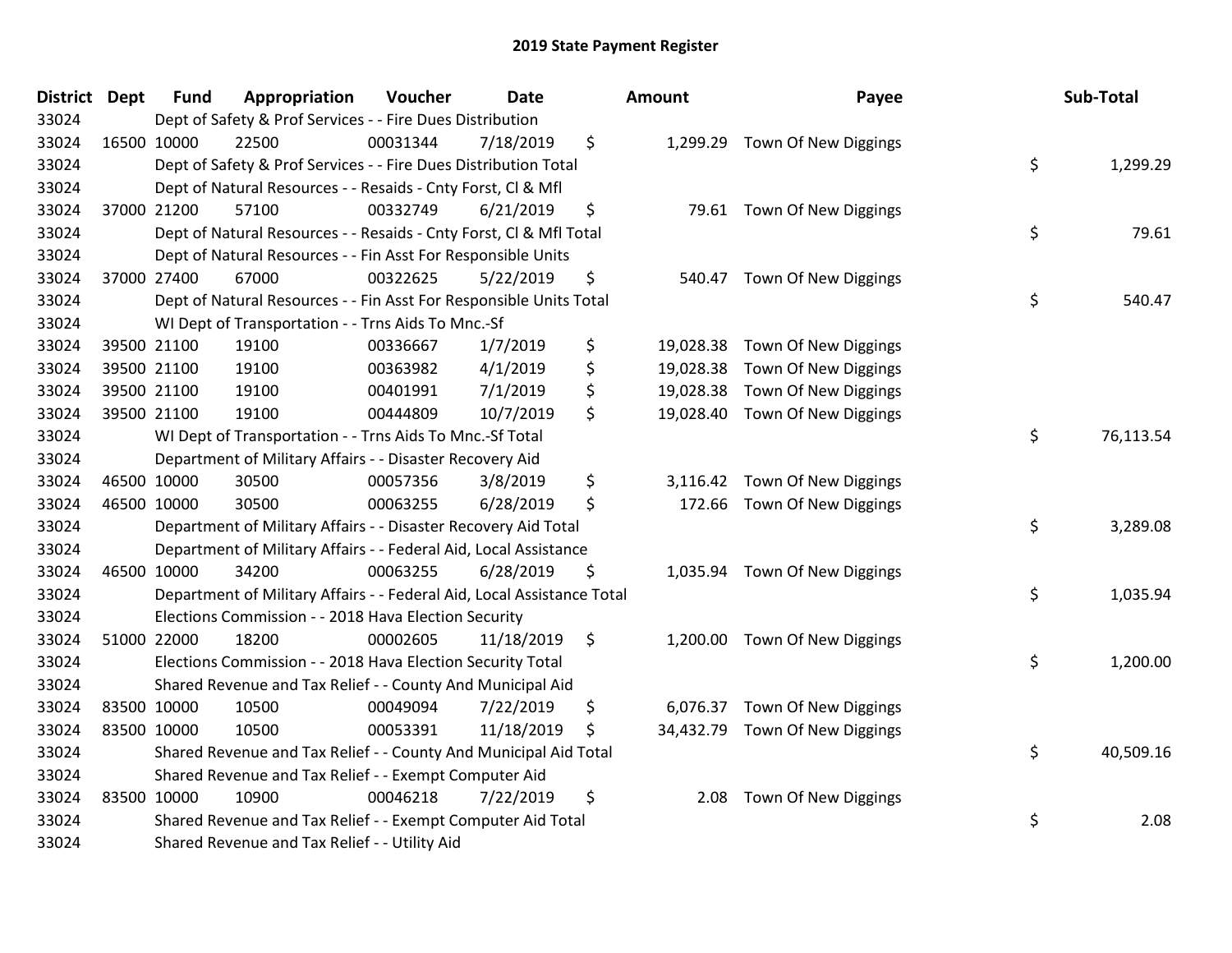| <b>District</b> | Dept        | <b>Fund</b> | Appropriation                                                 | Voucher  | Date       | Amount | Pavee                     | Sub-Total  |
|-----------------|-------------|-------------|---------------------------------------------------------------|----------|------------|--------|---------------------------|------------|
| 33024           | 83500 10000 |             | 11000                                                         | 00049094 | 7/22/2019  | 1.00   | Town Of New Diggings      |            |
| 33024           | 83500 10000 |             | 11000                                                         | 00053391 | 11/18/2019 | 5.82   | Town Of New Diggings      |            |
| 33024           |             |             | Shared Revenue and Tax Relief - - Utility Aid Total           |          |            |        |                           | 6.82       |
| 33024           |             |             | Shared Revenue and Tax Relief - - Personal Property Aid       |          |            |        |                           |            |
| 33024           |             | 83500 10000 | 11100                                                         | 00040765 | 5/6/2019   |        | 5.55 Town Of New Diggings |            |
| 33024           |             |             | Shared Revenue and Tax Relief - - Personal Property Aid Total |          |            |        |                           | 5.55       |
| 33024 Total     |             |             |                                                               |          |            |        |                           | 124,081.54 |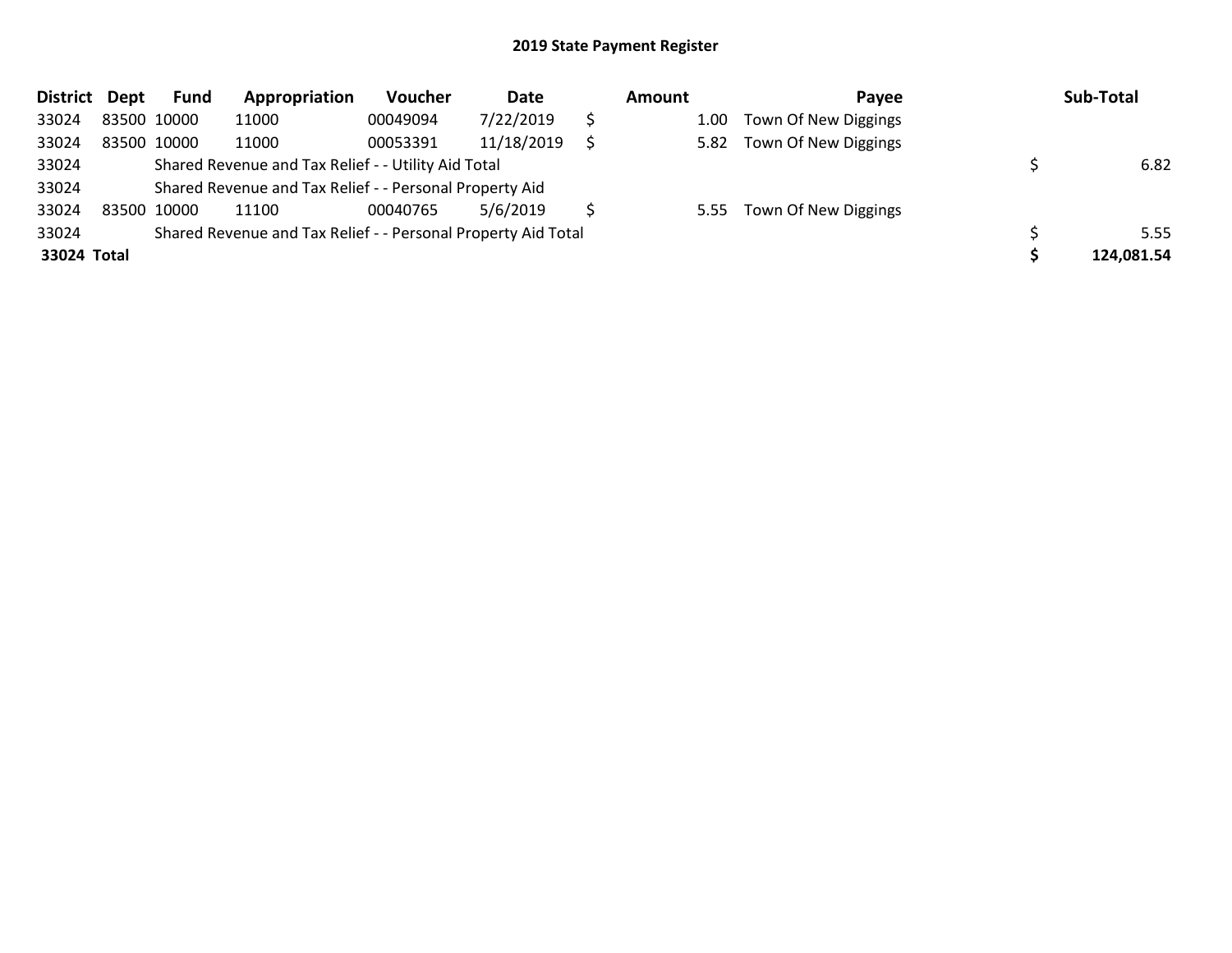| <b>District</b> | <b>Dept</b> | <b>Fund</b> | Appropriation                                                      | Voucher  | <b>Date</b> | Amount          | Payee                       | Sub-Total        |
|-----------------|-------------|-------------|--------------------------------------------------------------------|----------|-------------|-----------------|-----------------------------|------------------|
| 33026           |             |             | Dept of Safety & Prof Services - - Fire Dues Distribution          |          |             |                 |                             |                  |
| 33026           |             | 16500 10000 | 22500                                                              | 00031237 | 7/18/2019   | \$              | 1,614.37 Seymour, Town of   |                  |
| 33026           |             |             | Dept of Safety & Prof Services - - Fire Dues Distribution Total    |          |             |                 |                             | \$<br>1,614.37   |
| 33026           |             |             | Dept of Natural Resources - - Resaids - Cnty Forst, CI & Mfl       |          |             |                 |                             |                  |
| 33026           |             | 37000 21200 | 57100                                                              | 00332750 | 6/21/2019   | \$              | 2.02 Seymour, Town of       |                  |
| 33026           |             |             | Dept of Natural Resources - - Resaids - Cnty Forst, Cl & Mfl Total |          |             |                 |                             | \$<br>2.02       |
| 33026           |             |             | Dept of Natural Resources - - Fin Asst For Responsible Units       |          |             |                 |                             |                  |
| 33026           |             | 37000 27400 | 67000                                                              | 00322992 | 5/22/2019   | \$              | 2,036.23 Seymour, Town of   |                  |
| 33026           |             |             | Dept of Natural Resources - - Fin Asst For Responsible Units Total |          |             |                 |                             | \$<br>2,036.23   |
| 33026           |             |             | WI Dept of Transportation - - Trns Aids To Mnc.-Sf                 |          |             |                 |                             |                  |
| 33026           |             | 39500 21100 | 19100                                                              | 00336668 | 1/7/2019    | \$<br>21,793.65 | Seymour, Town of            |                  |
| 33026           |             | 39500 21100 | 19100                                                              | 00363983 | 4/1/2019    | \$<br>21,793.65 | Seymour, Town of            |                  |
| 33026           |             | 39500 21100 | 19100                                                              | 00401992 | 7/1/2019    | \$<br>21,793.65 | Seymour, Town of            |                  |
| 33026           |             | 39500 21100 | 19100                                                              | 00444810 | 10/7/2019   | \$<br>21,793.66 | Seymour, Town of            |                  |
| 33026           |             |             | WI Dept of Transportation - - Trns Aids To Mnc.-Sf Total           |          |             |                 |                             | \$<br>87,174.61  |
| 33026           |             |             | Shared Revenue and Tax Relief - - County And Municipal Aid         |          |             |                 |                             |                  |
| 33026           |             | 83500 10000 | 10500                                                              | 00049095 | 7/22/2019   | \$<br>2,459.17  | Seymour, Town of            |                  |
| 33026           |             | 83500 10000 | 10500                                                              | 00053392 | 11/18/2019  | \$<br>13,935.29 | Seymour, Town of            |                  |
| 33026           |             |             | Shared Revenue and Tax Relief - - County And Municipal Aid Total   |          |             |                 |                             | \$<br>16,394.46  |
| 33026           |             |             | Shared Revenue and Tax Relief - - Exempt Computer Aid              |          |             |                 |                             |                  |
| 33026           |             | 83500 10000 | 10900                                                              | 00046219 | 7/22/2019   | \$              | 8.32 Seymour, Town of       |                  |
| 33026           |             |             | Shared Revenue and Tax Relief - - Exempt Computer Aid Total        |          |             |                 |                             | \$<br>8.32       |
| 33026           |             |             | Shared Revenue and Tax Relief - - Utility Aid                      |          |             |                 |                             |                  |
| 33026           |             | 83500 10000 | 11000                                                              | 00053392 | 11/18/2019  | \$              | 326,666.68 Seymour, Town of |                  |
| 33026           |             |             | Shared Revenue and Tax Relief - - Utility Aid Total                |          |             |                 |                             | \$<br>326,666.68 |
| 33026           |             |             | Shared Revenue and Tax Relief - - Personal Property Aid            |          |             |                 |                             |                  |
| 33026           |             | 83500 10000 | 11100                                                              | 00040766 | 5/6/2019    | \$              | 1,430.75 Seymour, Town of   |                  |
| 33026           |             |             | Shared Revenue and Tax Relief - - Personal Property Aid Total      |          |             |                 |                             | \$<br>1,430.75   |
| 33026 Total     |             |             |                                                                    |          |             |                 |                             | \$<br>435,327.44 |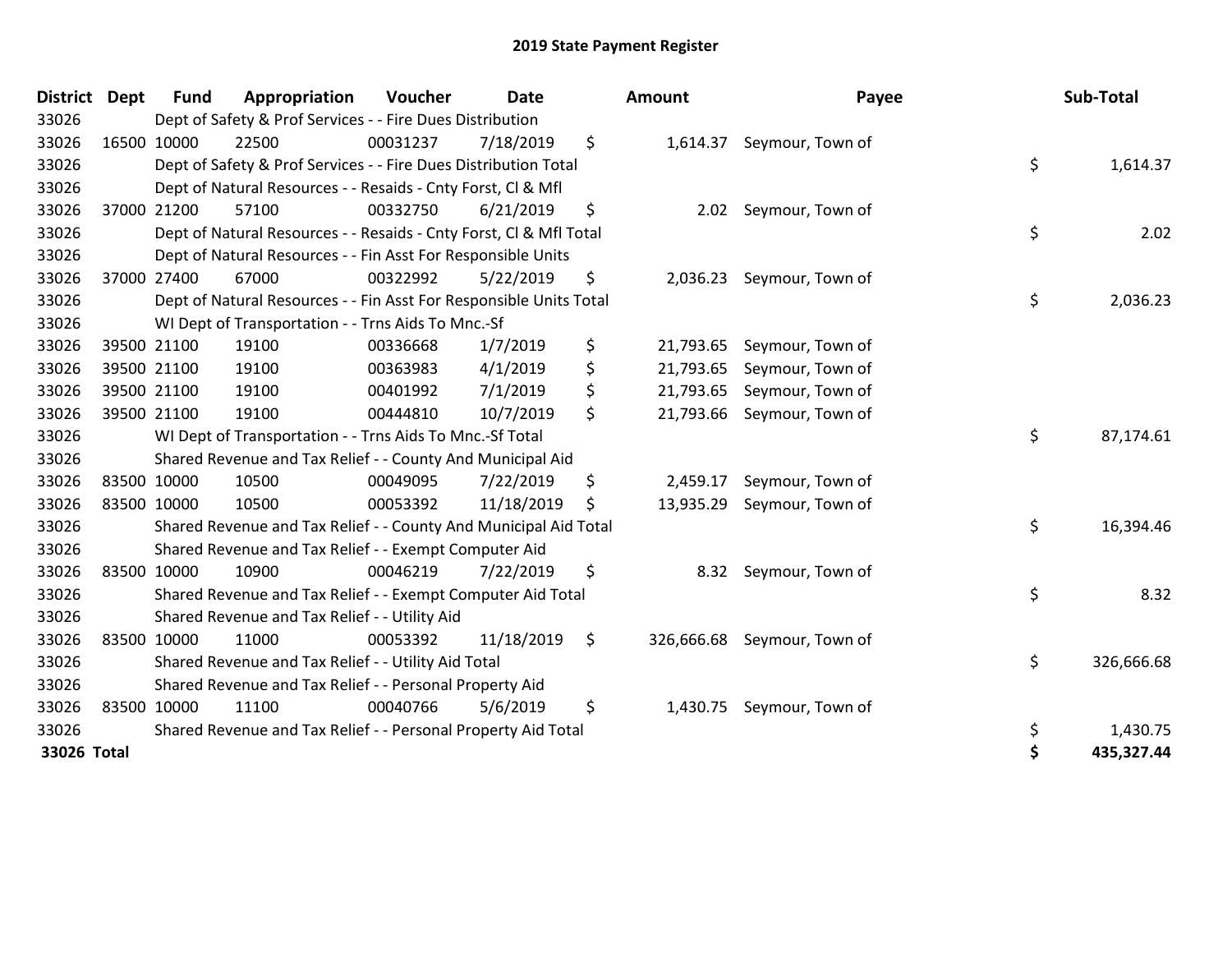| District Dept | <b>Fund</b> | Appropriation                                                                   | Voucher                 | <b>Date</b> |     | Amount   | Payee                        | Sub-Total       |
|---------------|-------------|---------------------------------------------------------------------------------|-------------------------|-------------|-----|----------|------------------------------|-----------------|
| 33028         |             | Dept of Safety & Prof Services - - Fire Dues Distribution                       |                         |             |     |          |                              |                 |
| 33028         | 16500 10000 | 22500                                                                           | 00031147                | 7/17/2019   | \$  |          | 1,896.27 Town Of Shullsburg  |                 |
| 33028         |             | Dept of Safety & Prof Services - - Fire Dues Distribution Total                 |                         |             |     |          |                              | \$<br>1,896.27  |
| 33028         |             | Dept of Natural Resources - - Resaids - Cnty Forst, CI & Mfl                    |                         |             |     |          |                              |                 |
| 33028         | 37000 21200 | 57100                                                                           | 00332751                | 6/21/2019   | \$  |          | 15.92 Town Of Shullsburg     |                 |
| 33028         |             | Dept of Natural Resources - - Resaids - Cnty Forst, CI & Mfl Total              |                         |             |     |          |                              | \$<br>15.92     |
| 33028         |             | Dept of Natural Resources - - Fin Asst For Responsible Units                    |                         |             |     |          |                              |                 |
| 33028         | 37000 27400 | 67000                                                                           | 00322995                | 5/22/2019   | \$  |          | 1,277.47 Town Of Shullsburg  |                 |
| 33028         |             | Dept of Natural Resources - - Fin Asst For Responsible Units Total              |                         |             |     |          |                              | \$<br>1,277.47  |
| 33028         |             | WI Dept of Transportation - - Trns Aids To Mnc.-Sf                              |                         |             |     |          |                              |                 |
| 33028         | 39500 21100 | 19100                                                                           | 00336669                | 1/7/2019    | \$  |          | 24,666.42 Town Of Shullsburg |                 |
| 33028         | 39500 21100 | 19100                                                                           | 00363984                | 4/1/2019    | \$  |          | 24,666.42 Town Of Shullsburg |                 |
| 33028         | 39500 21100 | 19100                                                                           | 00401993                | 7/1/2019    | \$  |          | 24,666.42 Town Of Shullsburg |                 |
| 33028         | 39500 21100 | 19100                                                                           | 00444811                | 10/7/2019   | \$  |          | 24,666.44 Town Of Shullsburg |                 |
| 33028         |             | WI Dept of Transportation - - Trns Aids To Mnc.-Sf Total                        |                         |             |     |          |                              | \$<br>98,665.70 |
| 33028         |             | Department of Health Services - - Prepaid Medical Transport Reimbursement       |                         |             |     |          |                              |                 |
| 33028         | 43500 10000 | 16300                                                                           | AMBULANCE 11/18/2019 \$ |             |     | 3,738.36 | Town Of Shullsburg           |                 |
| 33028         |             | Department of Health Services - - Prepaid Medical Transport Reimbursement Total |                         |             |     |          |                              | \$<br>3,738.36  |
| 33028         |             | Elections Commission - - 2018 Hava Election Security                            |                         |             |     |          |                              |                 |
| 33028         | 51000 22000 | 18200                                                                           | 00002270                | 11/6/2019   | \$  |          | 1,200.00 Town Of Shullsburg  |                 |
| 33028         |             | Elections Commission - - 2018 Hava Election Security Total                      |                         |             |     |          |                              | \$<br>1,200.00  |
| 33028         |             | Shared Revenue and Tax Relief - - County And Municipal Aid                      |                         |             |     |          |                              |                 |
| 33028         | 83500 10000 | 10500                                                                           | 00049096                | 7/22/2019   | \$  |          | 2,237.11 Town Of Shullsburg  |                 |
| 33028         | 83500 10000 | 10500                                                                           | 00053393                | 11/18/2019  | \$. |          | 8,938.62 Town Of Shullsburg  |                 |
| 33028         |             | Shared Revenue and Tax Relief - - County And Municipal Aid Total                |                         |             |     |          |                              | \$<br>11,175.73 |
| 33028         |             | Shared Revenue and Tax Relief - - Exempt Computer Aid                           |                         |             |     |          |                              |                 |
| 33028         | 83500 10000 | 10900                                                                           | 00046220                | 7/22/2019   | \$  |          | 97.69 Town Of Shullsburg     |                 |
| 33028         |             | Shared Revenue and Tax Relief - - Exempt Computer Aid Total                     |                         |             |     |          |                              | \$<br>97.69     |
| 33028         |             | Shared Revenue and Tax Relief - - Utility Aid                                   |                         |             |     |          |                              |                 |
| 33028         | 83500 10000 | 11000                                                                           | 00049096                | 7/22/2019   | \$  | 536.68   | Town Of Shullsburg           |                 |
| 33028         | 83500 10000 | 11000                                                                           | 00053393                | 11/18/2019  | \$  | 3,400.69 | Town Of Shullsburg           |                 |
| 33028         |             | Shared Revenue and Tax Relief - - Utility Aid Total                             |                         |             |     |          |                              | \$<br>3,937.37  |
| 33028         |             | Shared Revenue and Tax Relief - - Personal Property Aid                         |                         |             |     |          |                              |                 |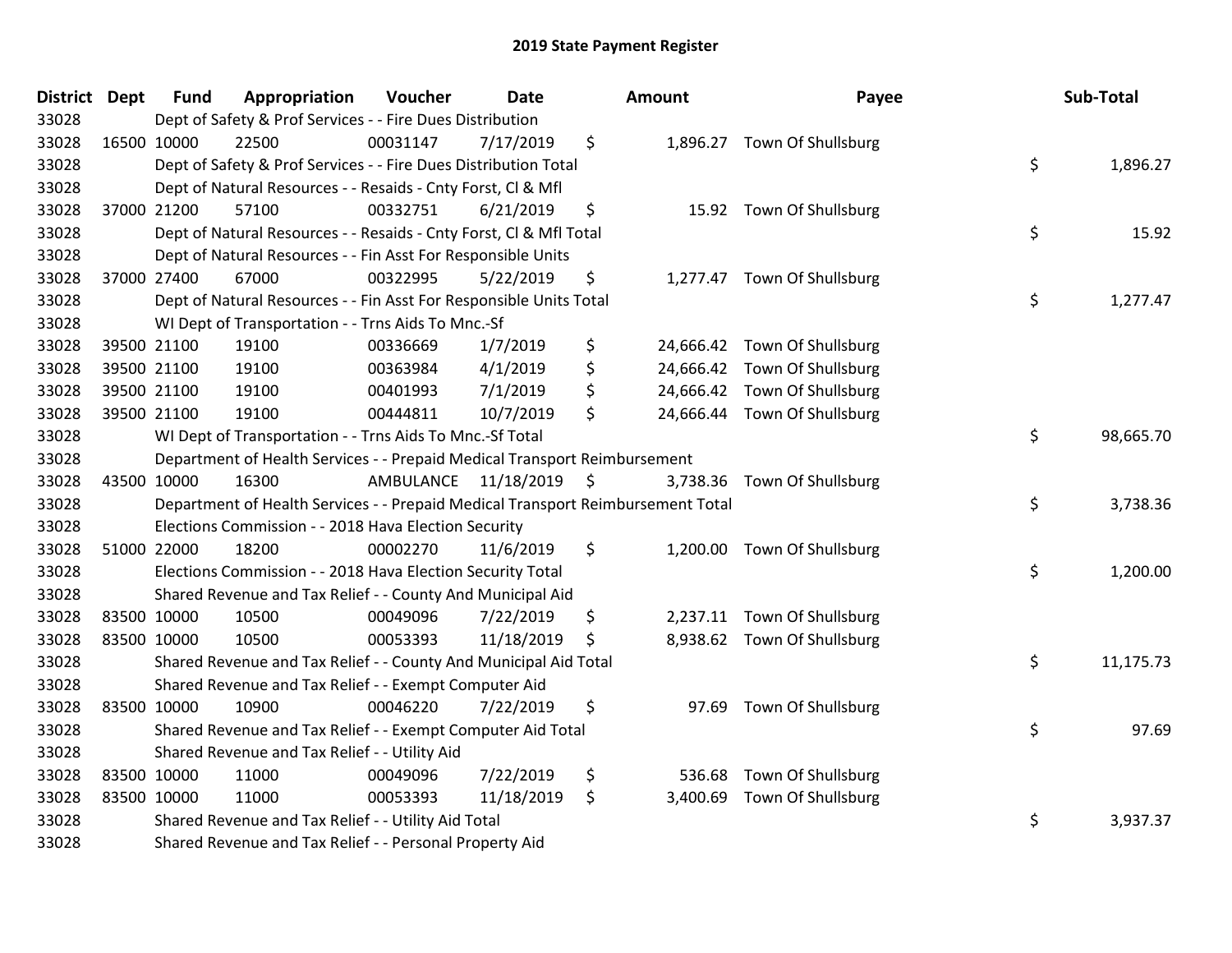|             |             | District Dept Fund | <b>Appropriation</b>                                          | Voucher  | Date     | Amount | Pavee                       | Sub-Total  |
|-------------|-------------|--------------------|---------------------------------------------------------------|----------|----------|--------|-----------------------------|------------|
| 33028       | 83500 10000 |                    | 11100                                                         | 00040767 | 5/6/2019 |        | 4,077.90 Town Of Shullsburg |            |
| 33028       |             |                    | Shared Revenue and Tax Relief - - Personal Property Aid Total |          |          |        |                             | 4,077.90   |
| 33028 Total |             |                    |                                                               |          |          |        |                             | 126.082.41 |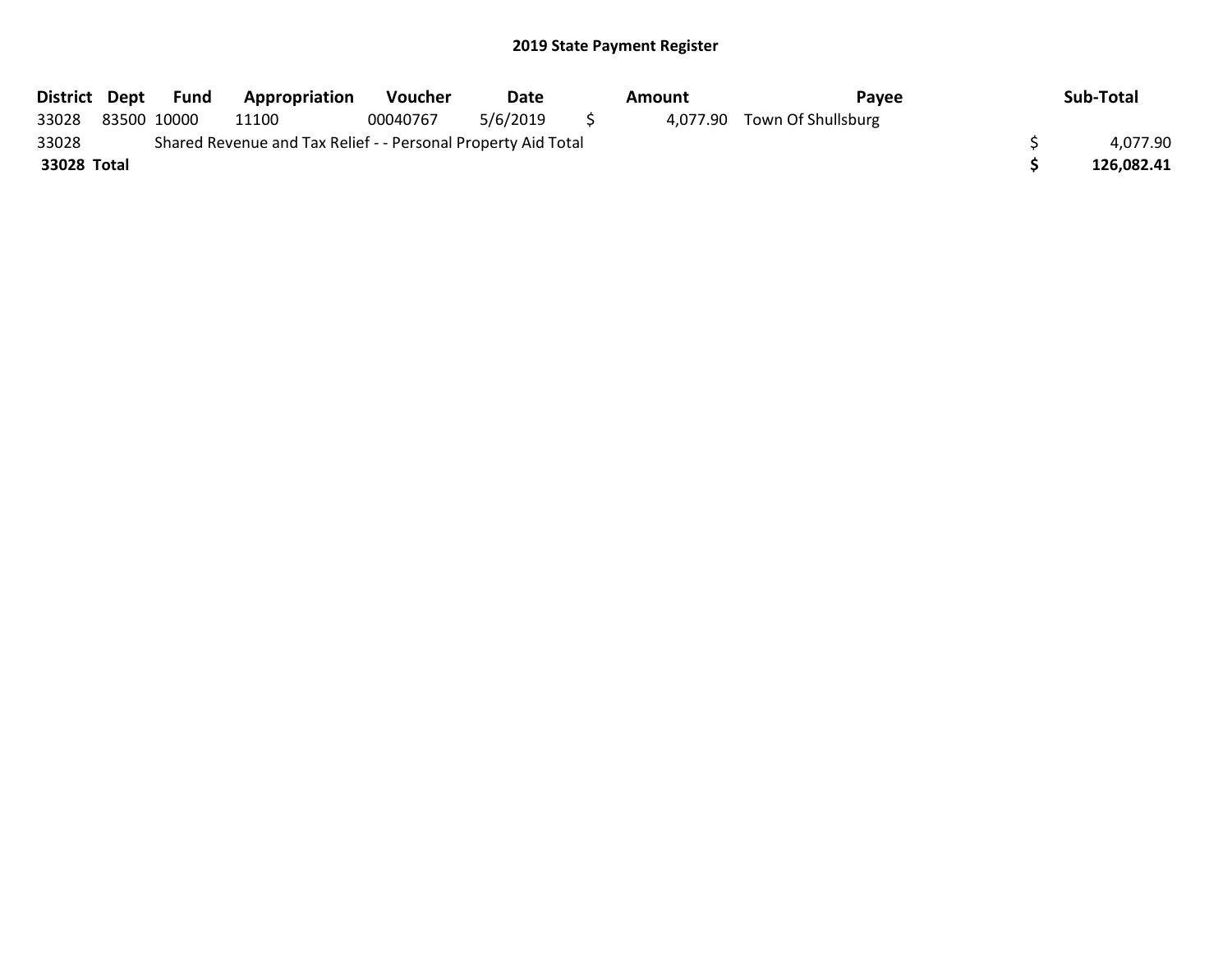| <b>District</b> | <b>Dept</b> | <b>Fund</b> | Appropriation                                                          | Voucher  | <b>Date</b> |     | Amount    | Payee                   | Sub-Total        |
|-----------------|-------------|-------------|------------------------------------------------------------------------|----------|-------------|-----|-----------|-------------------------|------------------|
| 33030           |             |             | Dept of Safety & Prof Services - - Fire Dues Distribution              |          |             |     |           |                         |                  |
| 33030           |             | 16500 10000 | 22500                                                                  | 00031746 | 7/18/2019   | \$  | 1,494.27  | Town Of Wayne           |                  |
| 33030           |             |             | Dept of Safety & Prof Services - - Fire Dues Distribution Total        |          |             |     |           |                         | \$<br>1,494.27   |
| 33030           |             |             | Dept of Natural Resources - - Resaids - Cnty Forst, CI & Mfl           |          |             |     |           |                         |                  |
| 33030           |             | 37000 21200 | 57100                                                                  | 00332752 | 6/21/2019   | \$  |           | 80.30 Town Of Wayne     |                  |
| 33030           |             |             | Dept of Natural Resources - - Resaids - Cnty Forst, Cl & Mfl Total     |          |             |     |           |                         | \$<br>80.30      |
| 33030           |             |             | Dept of Natural Resources - - Fin Asst For Responsible Units           |          |             |     |           |                         |                  |
| 33030           |             | 37000 27400 | 67000                                                                  | 00323095 | 5/22/2019   | \$  |           | 5,782.70 Town Of Wayne  |                  |
| 33030           |             |             | Dept of Natural Resources - - Fin Asst For Responsible Units Total     |          |             |     |           |                         | \$<br>5,782.70   |
| 33030           |             |             | WI Dept of Transportation - - Trns Aids To Mnc.-Sf                     |          |             |     |           |                         |                  |
| 33030           |             | 39500 21100 | 19100                                                                  | 00336670 | 1/7/2019    | \$  | 25,520.49 | Town Of Wayne           |                  |
| 33030           |             | 39500 21100 | 19100                                                                  | 00363985 | 4/1/2019    | \$  | 25,520.49 | Town Of Wayne           |                  |
| 33030           |             | 39500 21100 | 19100                                                                  | 00401994 | 7/1/2019    | \$  | 25,520.49 | Town Of Wayne           |                  |
| 33030           |             | 39500 21100 | 19100                                                                  | 00444812 | 10/7/2019   | \$  | 25,520.50 | Town Of Wayne           |                  |
| 33030           |             |             | WI Dept of Transportation - - Trns Aids To Mnc.-Sf Total               |          |             |     |           |                         | \$<br>102,081.97 |
| 33030           |             |             | Department of Military Affairs - - Federal Aid, Local Assistance       |          |             |     |           |                         |                  |
| 33030           |             | 46500 10000 | 34200                                                                  | 00059043 | 4/17/2019   | \$  |           | 17,143.60 Town Of Wayne |                  |
| 33030           |             |             | Department of Military Affairs - - Federal Aid, Local Assistance Total |          |             |     |           |                         | \$<br>17,143.60  |
| 33030           |             |             | Shared Revenue and Tax Relief - - County And Municipal Aid             |          |             |     |           |                         |                  |
| 33030           |             | 83500 10000 | 10500                                                                  | 00049097 | 7/22/2019   | \$  | 2,824.03  | Town Of Wayne           |                  |
| 33030           | 83500 10000 |             | 10500                                                                  | 00053394 | 11/18/2019  | \$. |           | 16,002.81 Town Of Wayne |                  |
| 33030           |             |             | Shared Revenue and Tax Relief - - County And Municipal Aid Total       |          |             |     |           |                         | \$<br>18,826.84  |
| 33030           |             |             | Shared Revenue and Tax Relief - - Exempt Computer Aid                  |          |             |     |           |                         |                  |
| 33030           |             | 83500 10000 | 10900                                                                  | 00046221 | 7/22/2019   | \$  | 17.67     | Town Of Wayne           |                  |
| 33030           |             |             | Shared Revenue and Tax Relief - - Exempt Computer Aid Total            |          |             |     |           |                         | \$<br>17.67      |
| 33030           |             |             | Shared Revenue and Tax Relief - - Personal Property Aid                |          |             |     |           |                         |                  |
| 33030           |             | 83500 10000 | 11100                                                                  | 00040768 | 5/6/2019    | \$  | 906.60    | Town Of Wayne           |                  |
| 33030           |             |             | Shared Revenue and Tax Relief - - Personal Property Aid Total          |          |             |     |           |                         | \$<br>906.60     |
| 33030 Total     |             |             |                                                                        |          |             |     |           |                         | \$<br>146,333.95 |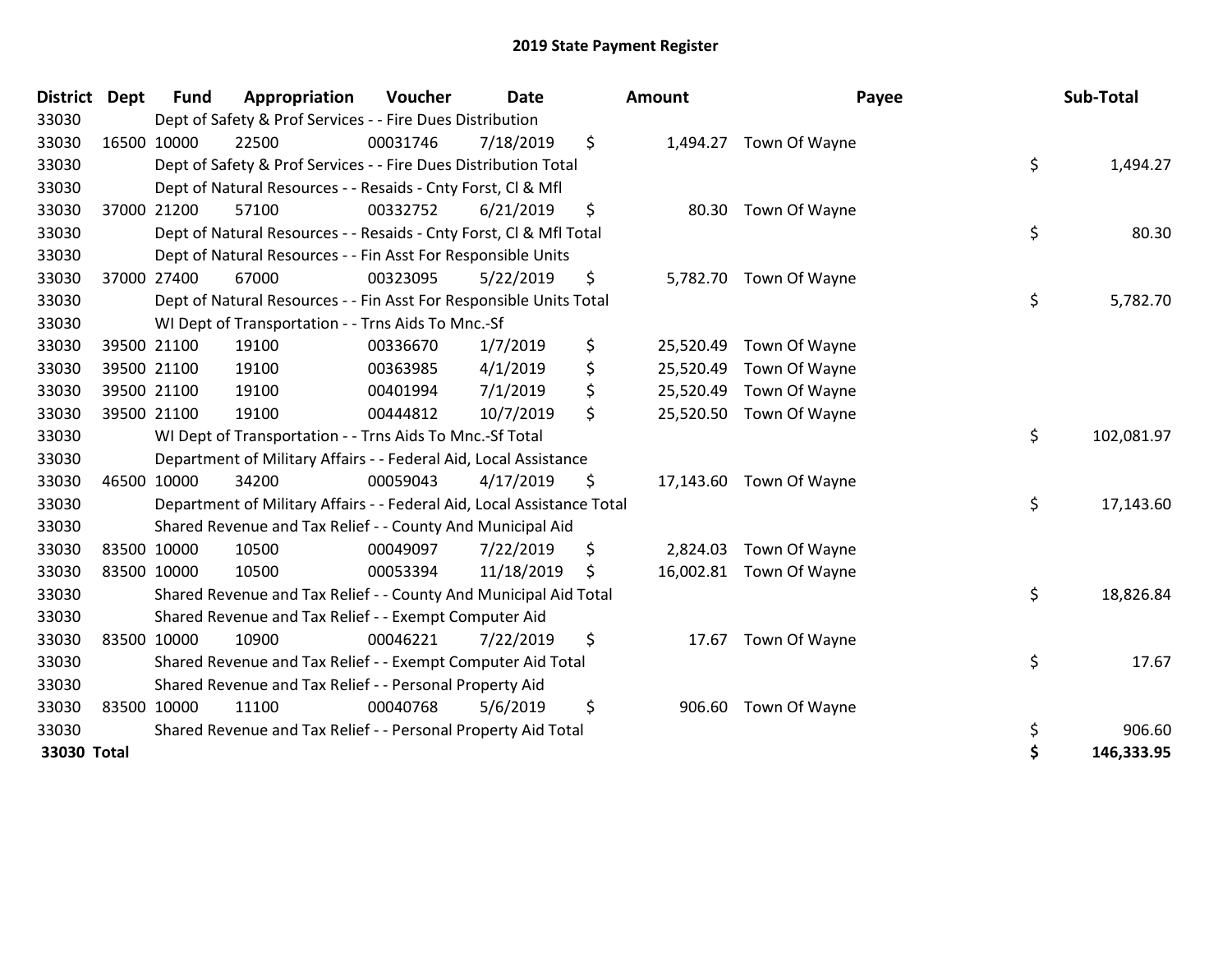| District Dept | Fund        | Appropriation                                                          | Voucher  | Date       | Amount       | Payee                               | Sub-Total       |
|---------------|-------------|------------------------------------------------------------------------|----------|------------|--------------|-------------------------------------|-----------------|
| 33032         |             | Dept of Safety & Prof Services - - Fire Dues Distribution              |          |            |              |                                     |                 |
| 33032         | 16500 10000 | 22500                                                                  | 00031602 | 7/18/2019  | \$           | 426.94 Town Of White Oak Springs    |                 |
| 33032         |             | Dept of Safety & Prof Services - - Fire Dues Distribution Total        |          |            |              |                                     | \$<br>426.94    |
| 33032         |             | Dept of Natural Resources - - Resaids - Cnty Forst, Cl & Mfl           |          |            |              |                                     |                 |
| 33032         | 37000 21200 | 57100                                                                  | 00332753 | 6/21/2019  | \$<br>3.20   | Town Of White Oak Springs           |                 |
| 33032         |             | Dept of Natural Resources - - Resaids - Cnty Forst, Cl & Mfl Total     |          |            |              |                                     | \$<br>3.20      |
| 33032         |             | Dept of Natural Resources - - Fin Asst For Responsible Units           |          |            |              |                                     |                 |
| 33032         | 37000 27400 | 67000                                                                  | 00323527 | 5/22/2019  | \$           | 393.07 Town Of White Oak Springs    |                 |
| 33032         |             | Dept of Natural Resources - - Fin Asst For Responsible Units Total     |          |            |              |                                     | \$<br>393.07    |
| 33032         |             | WI Dept of Transportation - - Trns Aids To Mnc.-Sf                     |          |            |              |                                     |                 |
| 33032         | 39500 21100 | 19100                                                                  | 00336671 | 1/7/2019   | \$           | 9,873.74 Town Of White Oak Springs  |                 |
| 33032         | 39500 21100 | 19100                                                                  | 00363986 | 4/1/2019   | \$           | 9,873.74 Town Of White Oak Springs  |                 |
| 33032         | 39500 21100 | 19100                                                                  | 00401995 | 7/1/2019   | \$           | 9,873.74 Town Of White Oak Springs  |                 |
| 33032         | 39500 21100 | 19100                                                                  | 00444813 | 10/7/2019  | \$           | 9,873.75 Town Of White Oak Springs  |                 |
| 33032         |             | WI Dept of Transportation - - Trns Aids To Mnc.-Sf Total               |          |            |              |                                     | \$<br>39,494.97 |
| 33032         |             | Department of Military Affairs - - Federal Aid, Local Assistance       |          |            |              |                                     |                 |
| 33032         | 46500 10000 | 34200                                                                  | 00056006 | 2/5/2019   | \$           | 6,667.25 Town Of White Oak Springs  |                 |
| 33032         |             | Department of Military Affairs - - Federal Aid, Local Assistance Total |          |            |              |                                     | \$<br>6,667.25  |
| 33032         |             | Shared Revenue and Tax Relief - - County And Municipal Aid             |          |            |              |                                     |                 |
| 33032         | 83500 10000 | 10500                                                                  | 00049098 | 7/22/2019  | \$           | 2,991.74 Town Of White Oak Springs  |                 |
| 33032         | 83500 10000 | 10500                                                                  | 00053395 | 11/18/2019 | \$           | 16,953.22 Town Of White Oak Springs |                 |
| 33032         |             | Shared Revenue and Tax Relief - - County And Municipal Aid Total       |          |            |              |                                     | \$<br>19,944.96 |
| 33032         |             | Shared Revenue and Tax Relief - - Exempt Computer Aid                  |          |            |              |                                     |                 |
| 33032         | 83500 10000 | 10900                                                                  | 00046222 | 7/22/2019  | \$<br>1.03   | Town Of White Oak Springs           |                 |
| 33032         |             | Shared Revenue and Tax Relief - - Exempt Computer Aid Total            |          |            |              |                                     | \$<br>1.03      |
| 33032         |             | Shared Revenue and Tax Relief - - Utility Aid                          |          |            |              |                                     |                 |
| 33032         | 83500 10000 | 11000                                                                  | 00049098 | 7/22/2019  | \$<br>45.63  | Town Of White Oak Springs           |                 |
| 33032         | 83500 10000 | 11000                                                                  | 00053395 | 11/18/2019 | \$<br>267.08 | Town Of White Oak Springs           |                 |
| 33032         |             | Shared Revenue and Tax Relief - - Utility Aid Total                    |          |            |              |                                     | \$<br>312.71    |
| 33032         |             | Shared Revenue and Tax Relief - - Personal Property Aid                |          |            |              |                                     |                 |
| 33032         | 83500 10000 | 11100                                                                  | 00040769 | 5/6/2019   | \$<br>0.38   | Town Of White Oak Springs           |                 |
| 33032         |             | Shared Revenue and Tax Relief - - Personal Property Aid Total          |          |            |              |                                     | \$<br>0.38      |
| $33032$ Total |             |                                                                        |          |            |              |                                     | \$<br>67.244.51 |

| District Dept |             | <b>Fund</b> | Appropriation                                                          | <b>Voucher</b> | Date       | <b>Amount</b> | Payee                               | Sub-Total       |
|---------------|-------------|-------------|------------------------------------------------------------------------|----------------|------------|---------------|-------------------------------------|-----------------|
| 33032         |             |             | Dept of Safety & Prof Services - - Fire Dues Distribution              |                |            |               |                                     |                 |
| 33032         | 16500 10000 |             | 22500                                                                  | 00031602       | 7/18/2019  | \$            | 426.94 Town Of White Oak Springs    |                 |
| 33032         |             |             | Dept of Safety & Prof Services - - Fire Dues Distribution Total        |                |            |               |                                     | \$<br>426.94    |
| 33032         |             |             | Dept of Natural Resources - - Resaids - Cnty Forst, Cl & Mfl           |                |            |               |                                     |                 |
| 33032         | 37000 21200 |             | 57100                                                                  | 00332753       | 6/21/2019  | \$            | 3.20 Town Of White Oak Springs      |                 |
| 33032         |             |             | Dept of Natural Resources - - Resaids - Cnty Forst, Cl & Mfl Total     |                |            |               |                                     | \$<br>3.20      |
| 33032         |             |             | Dept of Natural Resources - - Fin Asst For Responsible Units           |                |            |               |                                     |                 |
| 33032         | 37000 27400 |             | 67000                                                                  | 00323527       | 5/22/2019  | \$            | 393.07 Town Of White Oak Springs    |                 |
| 33032         |             |             | Dept of Natural Resources - - Fin Asst For Responsible Units Total     |                |            |               |                                     | \$<br>393.07    |
| 33032         |             |             | WI Dept of Transportation - - Trns Aids To Mnc.-Sf                     |                |            |               |                                     |                 |
| 33032         | 39500 21100 |             | 19100                                                                  | 00336671       | 1/7/2019   | \$            | 9,873.74 Town Of White Oak Springs  |                 |
| 33032         | 39500 21100 |             | 19100                                                                  | 00363986       | 4/1/2019   | \$            | 9,873.74 Town Of White Oak Springs  |                 |
| 33032         | 39500 21100 |             | 19100                                                                  | 00401995       | 7/1/2019   | \$            | 9,873.74 Town Of White Oak Springs  |                 |
| 33032         | 39500 21100 |             | 19100                                                                  | 00444813       | 10/7/2019  | \$            | 9,873.75 Town Of White Oak Springs  |                 |
| 33032         |             |             | WI Dept of Transportation - - Trns Aids To Mnc.-Sf Total               |                |            |               |                                     | \$<br>39,494.97 |
| 33032         |             |             | Department of Military Affairs - - Federal Aid, Local Assistance       |                |            |               |                                     |                 |
| 33032         | 46500 10000 |             | 34200                                                                  | 00056006       | 2/5/2019   | \$            | 6,667.25 Town Of White Oak Springs  |                 |
| 33032         |             |             | Department of Military Affairs - - Federal Aid, Local Assistance Total |                |            |               |                                     | \$<br>6,667.25  |
| 33032         |             |             | Shared Revenue and Tax Relief - - County And Municipal Aid             |                |            |               |                                     |                 |
| 33032         | 83500 10000 |             | 10500                                                                  | 00049098       | 7/22/2019  | \$            | 2,991.74 Town Of White Oak Springs  |                 |
| 33032         | 83500 10000 |             | 10500                                                                  | 00053395       | 11/18/2019 | \$            | 16,953.22 Town Of White Oak Springs |                 |
| 33032         |             |             | Shared Revenue and Tax Relief - - County And Municipal Aid Total       |                |            |               |                                     | \$<br>19,944.96 |
| 33032         |             |             | Shared Revenue and Tax Relief - - Exempt Computer Aid                  |                |            |               |                                     |                 |
| 33032         | 83500 10000 |             | 10900                                                                  | 00046222       | 7/22/2019  | \$<br>1.03    | Town Of White Oak Springs           |                 |
| 33032         |             |             | Shared Revenue and Tax Relief - - Exempt Computer Aid Total            |                |            |               |                                     | \$<br>1.03      |
| 33032         |             |             | Shared Revenue and Tax Relief - - Utility Aid                          |                |            |               |                                     |                 |
| 33032         | 83500 10000 |             | 11000                                                                  | 00049098       | 7/22/2019  | \$<br>45.63   | Town Of White Oak Springs           |                 |
| 33032         | 83500 10000 |             | 11000                                                                  | 00053395       | 11/18/2019 | \$            | 267.08 Town Of White Oak Springs    |                 |
| 33032         |             |             | Shared Revenue and Tax Relief - - Utility Aid Total                    |                |            |               |                                     | \$<br>312.71    |
| 33032         |             |             | Shared Revenue and Tax Relief - - Personal Property Aid                |                |            |               |                                     |                 |
| 33032         | 83500 10000 |             | 11100                                                                  | 00040769       | 5/6/2019   | \$            | 0.38 Town Of White Oak Springs      |                 |
| 33032         |             |             | Shared Revenue and Tax Relief - - Personal Property Aid Total          |                |            |               |                                     | \$<br>0.38      |
| 33032 Total   |             |             |                                                                        |                |            |               |                                     | \$<br>67,244.51 |
|               |             |             |                                                                        |                |            |               |                                     |                 |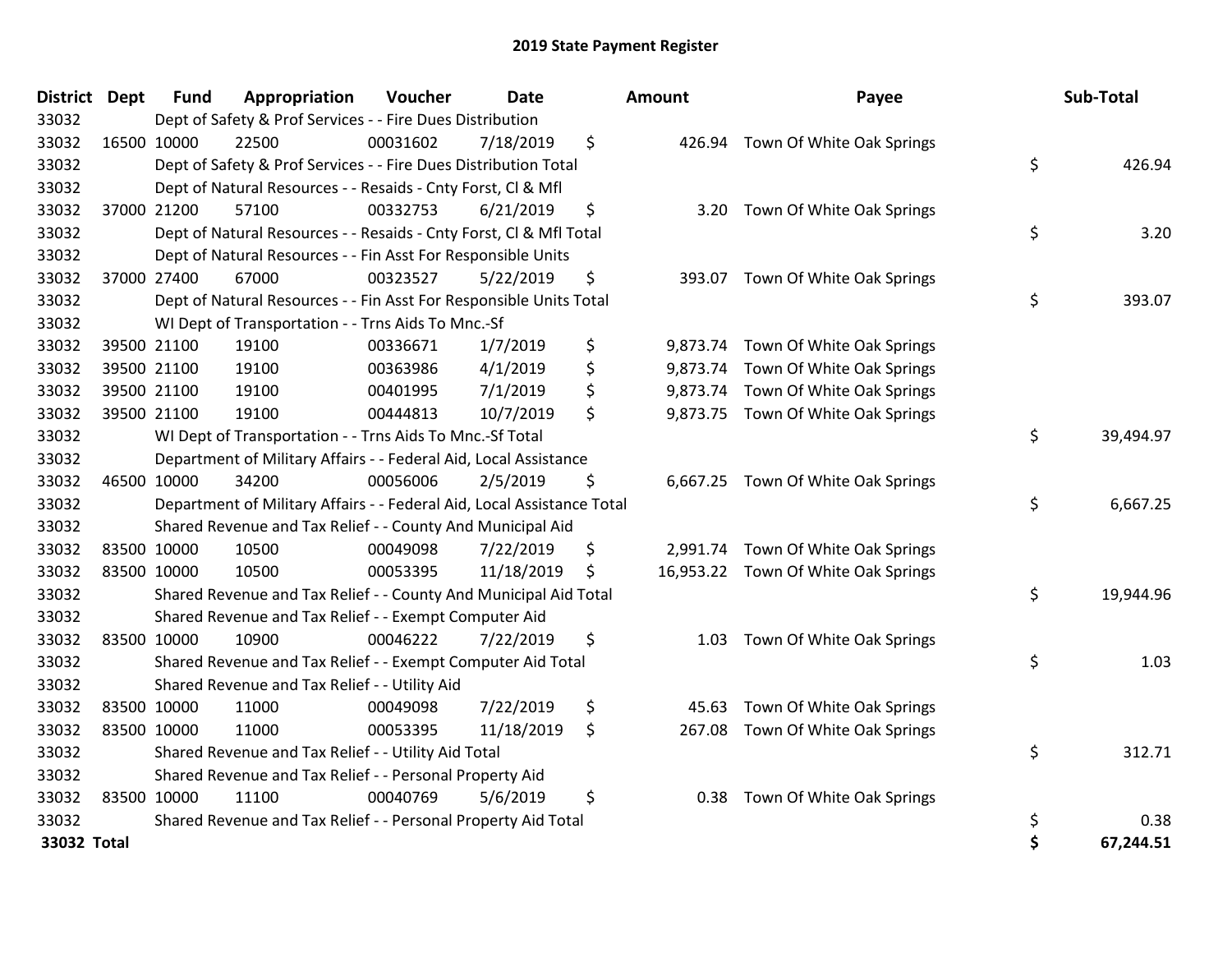| District Dept | <b>Fund</b> | Appropriation                                                      | Voucher  | <b>Date</b> | <b>Amount</b>   | Payee                  | Sub-Total        |
|---------------|-------------|--------------------------------------------------------------------|----------|-------------|-----------------|------------------------|------------------|
| 33034         |             | Dept of Safety & Prof Services - - Fire Dues Distribution          |          |             |                 |                        |                  |
| 33034         | 16500 10000 | 22500                                                              | 00030854 | 7/17/2019   | \$<br>2,874.27  | Town of Willow Springs |                  |
| 33034         |             | Dept of Safety & Prof Services - - Fire Dues Distribution Total    |          |             |                 |                        | \$<br>2,874.27   |
| 33034         |             | Dept of Natural Resources - - Aids In Lieu Of Taxes - Gener        |          |             |                 |                        |                  |
| 33034         | 37000 10000 | 50300                                                              | 00314643 | 4/19/2019   | \$<br>19.37     | Town of Willow Springs |                  |
| 33034         |             | Dept of Natural Resources - - Aids In Lieu Of Taxes - Gener Total  |          |             |                 |                        | \$<br>19.37      |
| 33034         |             | Dept of Natural Resources - - Resaids - Cnty Forst, CI & Mfl       |          |             |                 |                        |                  |
| 33034         | 37000 21200 | 57100                                                              | 00332754 | 6/21/2019   | \$<br>131.63    | Town of Willow Springs |                  |
| 33034         |             | Dept of Natural Resources - - Resaids - Cnty Forst, Cl & Mfl Total |          |             |                 |                        | \$<br>131.63     |
| 33034         |             | Dept of Natural Resources - - Fin Asst For Responsible Units       |          |             |                 |                        |                  |
| 33034         | 37000 27400 | 67000                                                              | 00322979 | 5/22/2019   | \$<br>1,812.38  | Town of Willow Springs |                  |
| 33034         |             | Dept of Natural Resources - - Fin Asst For Responsible Units Total |          |             |                 |                        | \$<br>1,812.38   |
| 33034         |             | WI Dept of Transportation - - Trns Aids To Mnc.-Sf                 |          |             |                 |                        |                  |
| 33034         | 39500 21100 | 19100                                                              | 00336672 | 1/7/2019    | \$<br>29,289.14 | Town of Willow Springs |                  |
| 33034         | 39500 21100 | 19100                                                              | 00363987 | 4/1/2019    | \$<br>29,289.14 | Town of Willow Springs |                  |
| 33034         | 39500 21100 | 19100                                                              | 00401996 | 7/1/2019    | \$<br>29,289.14 | Town of Willow Springs |                  |
| 33034         | 39500 21100 | 19100                                                              | 00444814 | 10/7/2019   | \$<br>29,289.14 | Town of Willow Springs |                  |
| 33034         |             | WI Dept of Transportation - - Trns Aids To Mnc.-Sf Total           |          |             |                 |                        | \$<br>117,156.56 |
| 33034         |             | Shared Revenue and Tax Relief - - County And Municipal Aid         |          |             |                 |                        |                  |
| 33034         | 83500 10000 | 10500                                                              | 00049099 | 7/22/2019   | \$<br>3,188.23  | Town of Willow Springs |                  |
| 33034         | 83500 10000 | 10500                                                              | 00053396 | 11/18/2019  | \$<br>18,066.64 | Town of Willow Springs |                  |
| 33034         |             | Shared Revenue and Tax Relief - - County And Municipal Aid Total   |          |             |                 |                        | \$<br>21,254.87  |
| 33034         |             | Shared Revenue and Tax Relief - - Exempt Computer Aid              |          |             |                 |                        |                  |
| 33034         | 83500 10000 | 10900                                                              | 00046223 | 7/22/2019   | \$<br>1.03      | Town of Willow Springs |                  |
| 33034         |             | Shared Revenue and Tax Relief - - Exempt Computer Aid Total        |          |             |                 |                        | \$<br>1.03       |
| 33034         |             | Shared Revenue and Tax Relief - - Personal Property Aid            |          |             |                 |                        |                  |
| 33034         | 83500 10000 | 11100                                                              | 00040770 | 5/6/2019    | \$<br>625.35    | Town of Willow Springs |                  |
| 33034         |             | Shared Revenue and Tax Relief - - Personal Property Aid Total      |          |             |                 |                        | \$<br>625.35     |
| 33034 Total   |             |                                                                    |          |             |                 |                        | \$<br>143.875.46 |

| District    | Dept        | <b>Fund</b> | Appropriation                                                      | Voucher  | Date       |    | Amount    | Payee                  | Sub-Total        |
|-------------|-------------|-------------|--------------------------------------------------------------------|----------|------------|----|-----------|------------------------|------------------|
| 33034       |             |             | Dept of Safety & Prof Services - - Fire Dues Distribution          |          |            |    |           |                        |                  |
| 33034       | 16500 10000 |             | 22500                                                              | 00030854 | 7/17/2019  | \$ | 2,874.27  | Town of Willow Springs |                  |
| 33034       |             |             | Dept of Safety & Prof Services - - Fire Dues Distribution Total    |          |            |    |           |                        | \$<br>2,874.27   |
| 33034       |             |             | Dept of Natural Resources - - Aids In Lieu Of Taxes - Gener        |          |            |    |           |                        |                  |
| 33034       | 37000 10000 |             | 50300                                                              | 00314643 | 4/19/2019  | \$ | 19.37     | Town of Willow Springs |                  |
| 33034       |             |             | Dept of Natural Resources - - Aids In Lieu Of Taxes - Gener Total  |          |            |    |           |                        | \$<br>19.37      |
| 33034       |             |             | Dept of Natural Resources - - Resaids - Cnty Forst, CI & Mfl       |          |            |    |           |                        |                  |
| 33034       | 37000 21200 |             | 57100                                                              | 00332754 | 6/21/2019  | \$ | 131.63    | Town of Willow Springs |                  |
| 33034       |             |             | Dept of Natural Resources - - Resaids - Cnty Forst, CI & Mfl Total |          |            |    |           |                        | \$<br>131.63     |
| 33034       |             |             | Dept of Natural Resources - - Fin Asst For Responsible Units       |          |            |    |           |                        |                  |
| 33034       | 37000 27400 |             | 67000                                                              | 00322979 | 5/22/2019  | \$ | 1,812.38  | Town of Willow Springs |                  |
| 33034       |             |             | Dept of Natural Resources - - Fin Asst For Responsible Units Total |          |            |    |           |                        | \$<br>1,812.38   |
| 33034       |             |             | WI Dept of Transportation - - Trns Aids To Mnc.-Sf                 |          |            |    |           |                        |                  |
| 33034       | 39500 21100 |             | 19100                                                              | 00336672 | 1/7/2019   | \$ | 29,289.14 | Town of Willow Springs |                  |
| 33034       | 39500 21100 |             | 19100                                                              | 00363987 | 4/1/2019   | \$ | 29,289.14 | Town of Willow Springs |                  |
| 33034       | 39500 21100 |             | 19100                                                              | 00401996 | 7/1/2019   | \$ | 29,289.14 | Town of Willow Springs |                  |
| 33034       | 39500 21100 |             | 19100                                                              | 00444814 | 10/7/2019  | \$ | 29,289.14 | Town of Willow Springs |                  |
| 33034       |             |             | WI Dept of Transportation - - Trns Aids To Mnc.-Sf Total           |          |            |    |           |                        | \$<br>117,156.56 |
| 33034       |             |             | Shared Revenue and Tax Relief - - County And Municipal Aid         |          |            |    |           |                        |                  |
| 33034       | 83500 10000 |             | 10500                                                              | 00049099 | 7/22/2019  | \$ | 3,188.23  | Town of Willow Springs |                  |
| 33034       | 83500 10000 |             | 10500                                                              | 00053396 | 11/18/2019 | S  | 18,066.64 | Town of Willow Springs |                  |
| 33034       |             |             | Shared Revenue and Tax Relief - - County And Municipal Aid Total   |          |            |    |           |                        | \$<br>21,254.87  |
| 33034       |             |             | Shared Revenue and Tax Relief - - Exempt Computer Aid              |          |            |    |           |                        |                  |
| 33034       | 83500 10000 |             | 10900                                                              | 00046223 | 7/22/2019  | \$ | 1.03      | Town of Willow Springs |                  |
| 33034       |             |             | Shared Revenue and Tax Relief - - Exempt Computer Aid Total        |          |            |    |           |                        | \$<br>1.03       |
| 33034       |             |             | Shared Revenue and Tax Relief - - Personal Property Aid            |          |            |    |           |                        |                  |
| 33034       | 83500 10000 |             | 11100                                                              | 00040770 | 5/6/2019   | \$ | 625.35    | Town of Willow Springs |                  |
| 33034       |             |             | Shared Revenue and Tax Relief - - Personal Property Aid Total      |          |            |    |           |                        | \$<br>625.35     |
| 33034 Total |             |             |                                                                    |          |            |    |           |                        | \$<br>143,875.46 |
|             |             |             |                                                                    |          |            |    |           |                        |                  |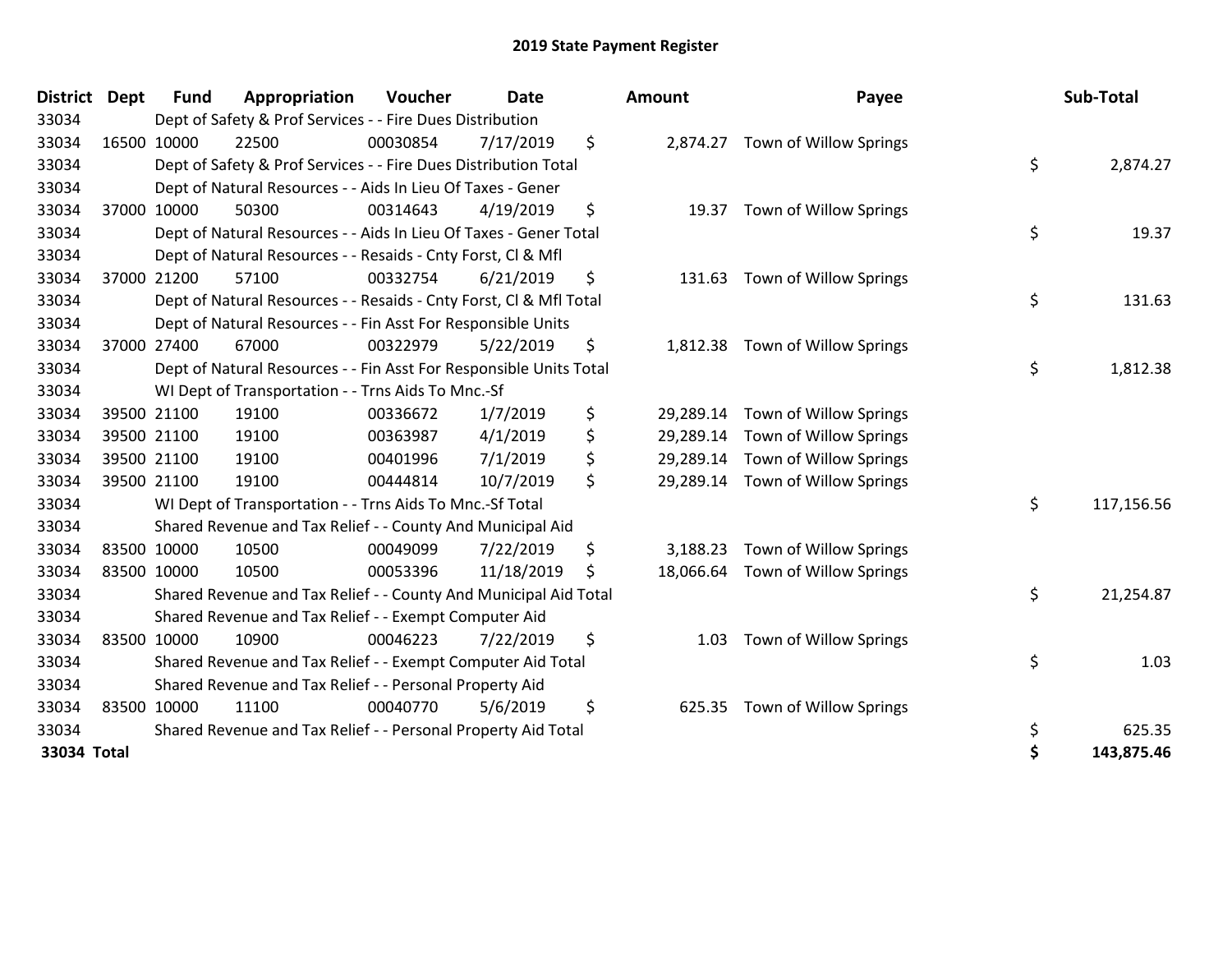| District Dept | <b>Fund</b> | Appropriation                                                       | Voucher  | Date       | <b>Amount</b> |                         | Payee | Sub-Total  |
|---------------|-------------|---------------------------------------------------------------------|----------|------------|---------------|-------------------------|-------|------------|
| 33036         |             | Dept of Safety & Prof Services - - Fire Dues Distribution           |          |            |               |                         |       |            |
| 33036         | 16500 10000 | 22500                                                               | 00030832 | 7/16/2019  | \$            | 2,968.80 Town of Wiota  |       |            |
| 33036         |             | Dept of Safety & Prof Services - - Fire Dues Distribution Total     |          |            |               |                         | \$    | 2,968.80   |
| 33036         |             | Dept of Natural Resources - - Resaids - Cnty Forst, CI & Mfl        |          |            |               |                         |       |            |
| 33036         | 37000 21200 | 57100                                                               | 00332755 | 6/21/2019  | \$            | 194.67 Town of Wiota    |       |            |
| 33036         |             | Dept of Natural Resources - - Resaids - Cnty Forst, Cl & Mfl Total  |          |            |               |                         | \$    | 194.67     |
| 33036         |             | Dept of Natural Resources - - Fin Asst For Responsible Units        |          |            |               |                         |       |            |
| 33036         | 37000 27400 | 67000                                                               | 00323004 | 5/22/2019  | \$            | 3,753.96 Town of Wiota  |       |            |
| 33036         |             | Dept of Natural Resources - - Fin Asst For Responsible Units Total  |          |            |               |                         | \$    | 3,753.96   |
| 33036         |             | WI Dept of Transportation - - Trns Aids To Mnc.-Sf                  |          |            |               |                         |       |            |
| 33036         | 39500 21100 | 19100                                                               | 00336673 | 1/7/2019   | \$            | 40,392.01 Town of Wiota |       |            |
| 33036         | 39500 21100 | 19100                                                               | 00363988 | 4/1/2019   | \$            | 40,392.01 Town of Wiota |       |            |
| 33036         | 39500 21100 | 19100                                                               | 00401997 | 7/1/2019   | \$            | 40,392.01 Town of Wiota |       |            |
| 33036         | 39500 21100 | 19100                                                               | 00444815 | 10/7/2019  | \$            | 40,392.04 Town of Wiota |       |            |
| 33036         |             | WI Dept of Transportation - - Trns Aids To Mnc.-Sf Total            |          |            |               |                         | \$    | 161,568.07 |
| 33036         |             | Department of Military Affairs - - Major Disaster Assist; Pif       |          |            |               |                         |       |            |
| 33036         | 46500 27200 | 36500                                                               | 00066308 | 9/5/2019   | \$            | 2,170.78 Town of Wiota  |       |            |
| 33036         |             | Department of Military Affairs - - Major Disaster Assist; Pif Total |          |            |               |                         | \$    | 2,170.78   |
| 33036         |             | Elections Commission - - General Program Ops, GPR                   |          |            |               |                         |       |            |
| 33036         | 51000 10000 | 10100                                                               | 00001668 | 2/12/2019  | \$            | 120.00 Town of Wiota    |       |            |
| 33036         |             | Elections Commission - - General Program Ops, GPR Total             |          |            |               |                         | \$    | 120.00     |
| 33036         |             | Shared Revenue and Tax Relief - - County And Municipal Aid          |          |            |               |                         |       |            |
| 33036         | 83500 10000 | 10500                                                               | 00049100 | 7/22/2019  | \$            | 3,618.13 Town of Wiota  |       |            |
| 33036         | 83500 10000 | 10500                                                               | 00053397 | 11/18/2019 | \$            | 20,502.72 Town of Wiota |       |            |
| 33036         |             | Shared Revenue and Tax Relief - - County And Municipal Aid Total    |          |            |               |                         | \$    | 24,120.85  |
| 33036         |             | Shared Revenue and Tax Relief - - Exempt Computer Aid               |          |            |               |                         |       |            |
| 33036         | 83500 10000 | 10900                                                               | 00046224 | 7/22/2019  | \$            | 16.63 Town of Wiota     |       |            |
| 33036         |             | Shared Revenue and Tax Relief - - Exempt Computer Aid Total         |          |            |               |                         | \$    | 16.63      |
| 33036         |             | Shared Revenue and Tax Relief - - Utility Aid                       |          |            |               |                         |       |            |
| 33036         | 83500 10000 | 11000                                                               | 00049100 | 7/22/2019  | \$            | 343.96 Town of Wiota    |       |            |
| 33036         | 83500 10000 | 11000                                                               | 00053397 | 11/18/2019 | \$            | 2,182.06 Town of Wiota  |       |            |
| 33036         |             | Shared Revenue and Tax Relief - - Utility Aid Total                 |          |            |               |                         | \$    | 2,526.02   |
| 33036         |             | Shared Revenue and Tax Relief - - Personal Property Aid             |          |            |               |                         |       |            |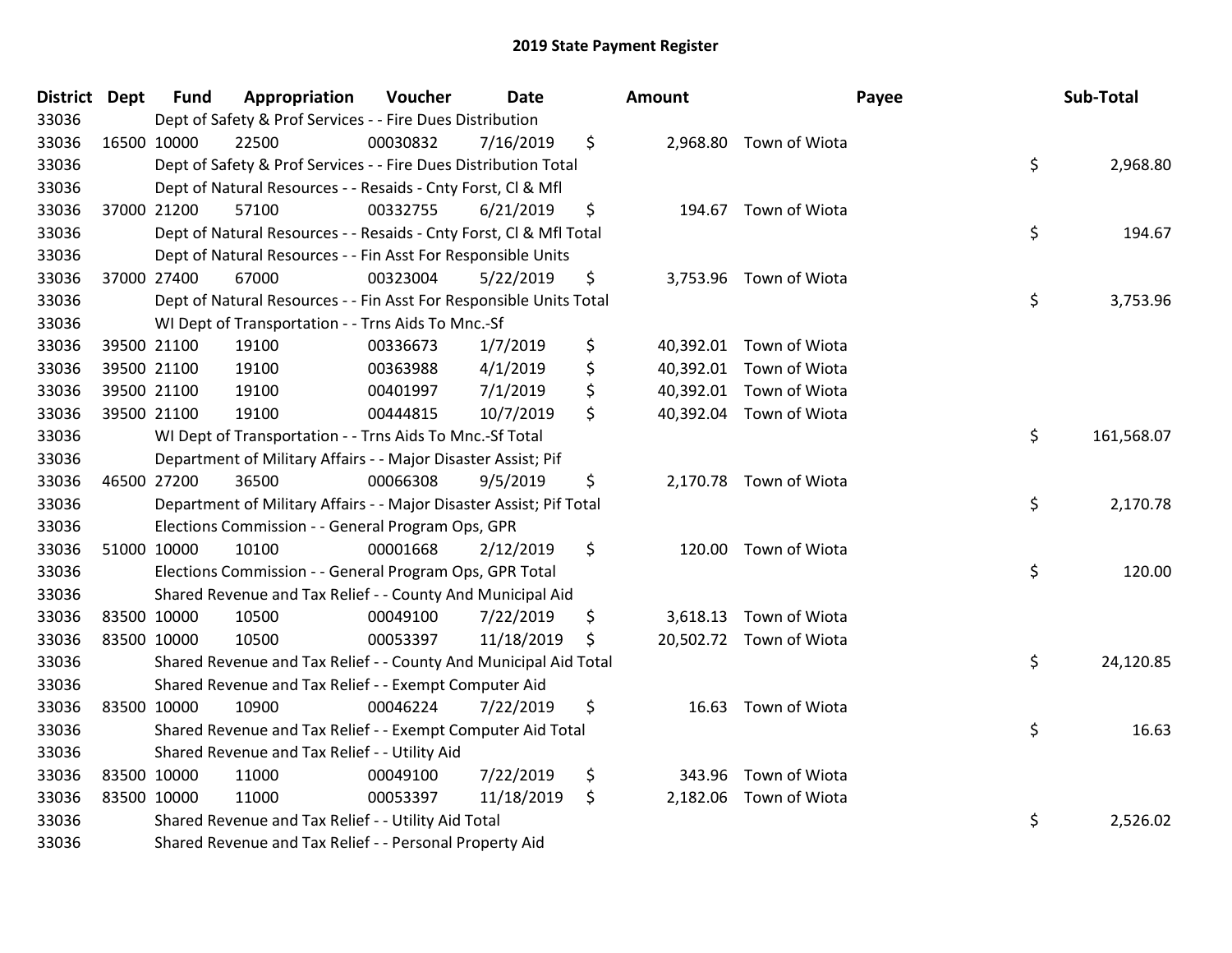|             | District Dept Fund | <b>Appropriation</b>                                          | <b>Voucher</b> | Date     |     | Amount |                      | Payee | Sub-Total  |
|-------------|--------------------|---------------------------------------------------------------|----------------|----------|-----|--------|----------------------|-------|------------|
| 33036       | 83500 10000        | 11100                                                         | 00040771       | 5/6/2019 | S S |        | 775.05 Town of Wiota |       |            |
| 33036       |                    | Shared Revenue and Tax Relief - - Personal Property Aid Total |                |          |     |        |                      |       | 775.05     |
| 33036 Total |                    |                                                               |                |          |     |        |                      |       | 198.214.83 |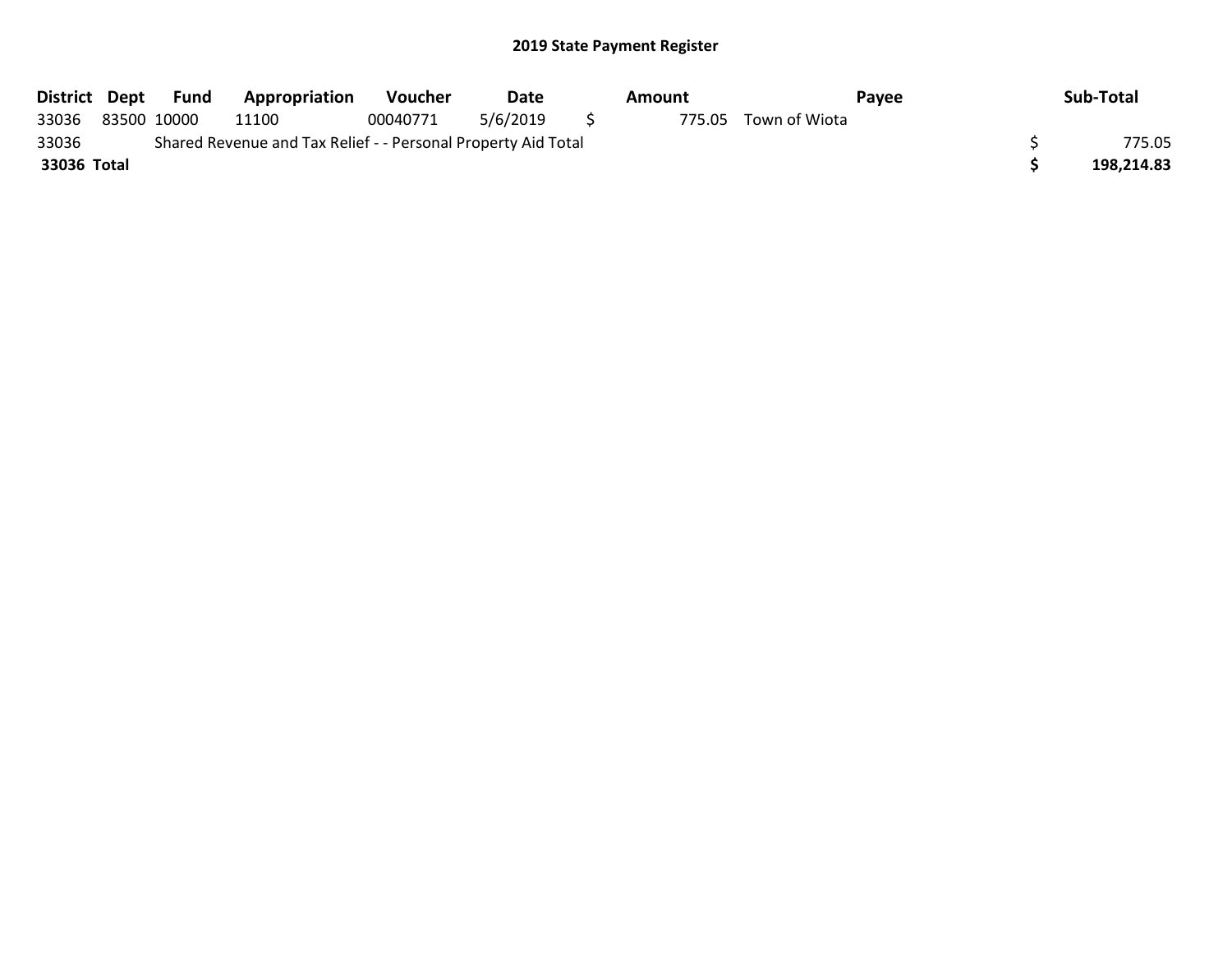| District Dept |             | <b>Fund</b> | Appropriation                                                                   | Voucher                 | <b>Date</b> | Amount          | Payee                        | Sub-Total        |
|---------------|-------------|-------------|---------------------------------------------------------------------------------|-------------------------|-------------|-----------------|------------------------------|------------------|
| 33101         |             |             | Dept of Safety & Prof Services - - Fire Dues Distribution                       |                         |             |                 |                              |                  |
| 33101         |             | 16500 10000 | 22500                                                                           | 00031175                | 7/17/2019   | \$              | 1,811.63 Village Of Argyle   |                  |
| 33101         |             |             | Dept of Safety & Prof Services - - Fire Dues Distribution Total                 |                         |             |                 |                              | \$<br>1,811.63   |
| 33101         |             |             | Dept of Natural Resources - - Rec & Resource Aids, Fed                          |                         |             |                 |                              |                  |
| 33101         |             | 37000 21200 | 58300                                                                           | 00311109                | 4/12/2019   | \$              | 2,844.86 Village Of Argyle   |                  |
| 33101         |             |             | Dept of Natural Resources - - Rec & Resource Aids, Fed Total                    |                         |             |                 |                              | \$<br>2,844.86   |
| 33101         |             |             | Dept of Natural Resources - - Fin Asst For Responsible Units                    |                         |             |                 |                              |                  |
| 33101         |             | 37000 27400 | 67000                                                                           | 00322861                | 5/22/2019   | \$              | 4,587.16 Village Of Argyle   |                  |
| 33101         |             |             | Dept of Natural Resources - - Fin Asst For Responsible Units Total              |                         |             |                 |                              | \$<br>4,587.16   |
| 33101         |             |             | WI Dept of Transportation - - Trns Aids To Mnc.-Sf                              |                         |             |                 |                              |                  |
| 33101         |             | 39500 21100 | 19100                                                                           | 00336674                | 1/7/2019    | \$<br>9,014.04  | Village Of Argyle            |                  |
| 33101         |             | 39500 21100 | 19100                                                                           | 00363989                | 4/1/2019    | \$<br>9,014.04  | Village Of Argyle            |                  |
| 33101         |             | 39500 21100 | 19100                                                                           | 00401998                | 7/1/2019    | \$<br>9,014.04  | Village Of Argyle            |                  |
| 33101         |             | 39500 21100 | 19100                                                                           | 00444816                | 10/7/2019   | \$<br>9,014.04  | Village Of Argyle            |                  |
| 33101         |             |             | WI Dept of Transportation - - Trns Aids To Mnc.-Sf Total                        |                         |             |                 |                              | \$<br>36,056.16  |
| 33101         |             |             | Department of Health Services - - Emergency Medical Services, Ai                |                         |             |                 |                              |                  |
| 33101         |             | 43500 10000 | 11900                                                                           | 00328166                | 12/9/2019   | \$              | 5,664.37 Village Of Argyle   |                  |
| 33101         |             |             | Department of Health Services - - Emergency Medical Services, Ai Total          |                         |             |                 |                              | \$<br>5,664.37   |
| 33101         |             |             | Department of Health Services - - Prepaid Medical Transport Reimbursement       |                         |             |                 |                              |                  |
| 33101         |             | 43500 10000 | 16300                                                                           | AMBULANCE 11/18/2019 \$ |             | 2,118.40        | Village Of Argyle            |                  |
| 33101         |             |             | Department of Health Services - - Prepaid Medical Transport Reimbursement Total |                         |             |                 |                              | \$<br>2,118.40   |
| 33101         |             |             | Department of Justice - - Law Enforcement Train, Local                          |                         |             |                 |                              |                  |
| 33101         |             | 45500 10000 | 23100                                                                           | 00072316                | 10/2/2019   | \$              | 160.00 Village Of Argyle     |                  |
| 33101         |             |             | Department of Justice - - Law Enforcement Train, Local Total                    |                         |             |                 |                              | \$<br>160.00     |
| 33101         |             |             | Shared Revenue and Tax Relief - - County And Municipal Aid                      |                         |             |                 |                              |                  |
| 33101         |             | 83500 10000 | 10500                                                                           | 00049101                | 7/22/2019   | \$<br>30,002.73 | Village Of Argyle            |                  |
| 33101         | 83500 10000 |             | 10500                                                                           | 00053398                | 11/18/2019  | \$              | 167,897.08 Village Of Argyle |                  |
| 33101         |             |             | Shared Revenue and Tax Relief - - County And Municipal Aid Total                |                         |             |                 |                              | \$<br>197,899.81 |
| 33101         |             |             | Shared Revenue and Tax Relief - - Exempt Computer Aid                           |                         |             |                 |                              |                  |
| 33101         |             | 83500 10000 | 10900                                                                           | 00046225                | 7/22/2019   | \$<br>270.20    | Village Of Argyle            |                  |
| 33101         |             | 83500 10000 | 10900                                                                           | 00047875                | 7/22/2019   | \$<br>398.20    | Village Of Argyle            |                  |
| 33101         |             |             | Shared Revenue and Tax Relief - - Exempt Computer Aid Total                     |                         |             |                 |                              | \$<br>668.40     |
| 33101         |             |             | Shared Revenue and Tax Relief - - Utility Aid                                   |                         |             |                 |                              |                  |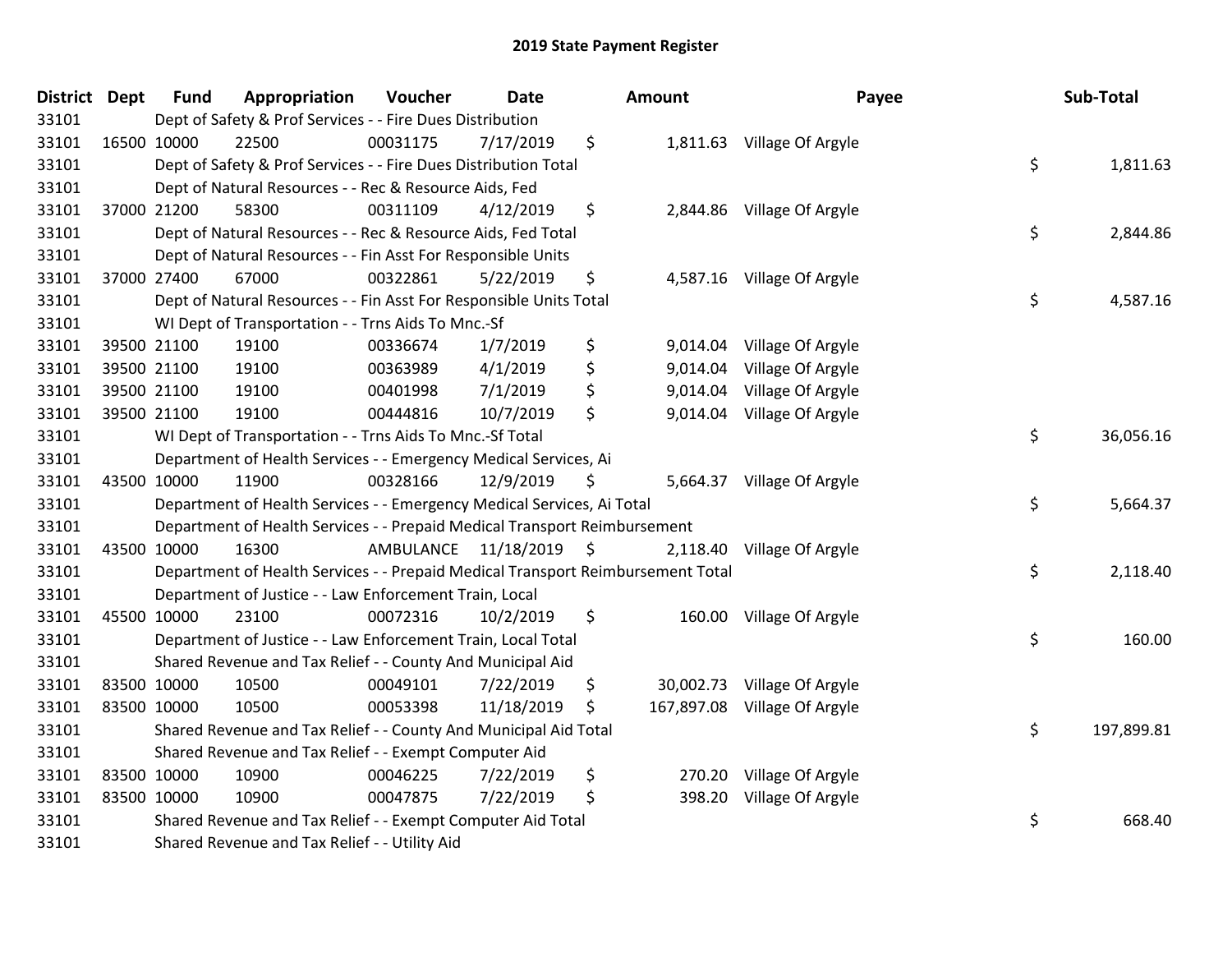| <b>District</b> | Dept | <b>Fund</b> | Appropriation                                                   | Voucher  | Date       | <b>Amount</b>  | Payee             | Sub-Total  |
|-----------------|------|-------------|-----------------------------------------------------------------|----------|------------|----------------|-------------------|------------|
| 33101           |      | 83500 10000 | 11000                                                           | 00049101 | 7/22/2019  | \$<br>170.62   | Village Of Argyle |            |
| 33101           |      | 83500 10000 | 11000                                                           | 00053398 | 11/18/2019 | \$<br>998.62   | Village Of Argyle |            |
| 33101           |      |             | Shared Revenue and Tax Relief - - Utility Aid Total             |          |            |                |                   | 1,169.24   |
| 33101           |      |             | Shared Revenue and Tax Relief - - Personal Property Aid         |          |            |                |                   |            |
| 33101           |      | 83500 10000 | 11100                                                           | 00040772 | 5/6/2019   | \$<br>1,439.05 | Village Of Argyle |            |
| 33101           |      | 83500 10000 | 11100                                                           | 00042615 | 5/6/2019   | \$<br>4.18     | Village Of Argyle |            |
| 33101           |      |             | Shared Revenue and Tax Relief - - Personal Property Aid Total   |          |            |                |                   | 1,443.23   |
| 33101           |      |             | Shared Revenue and Tax Relief - - Lottery & Gaming Credit       |          |            |                |                   |            |
| 33101           |      | 83500 52100 | 36300                                                           | 00038351 | 3/25/2019  | \$<br>1,782.72 | Village Of Argyle |            |
| 33101           |      |             | Shared Revenue and Tax Relief - - Lottery & Gaming Credit Total |          |            |                |                   | 1,782.72   |
| 33101 Total     |      |             |                                                                 |          |            |                |                   | 256,205.98 |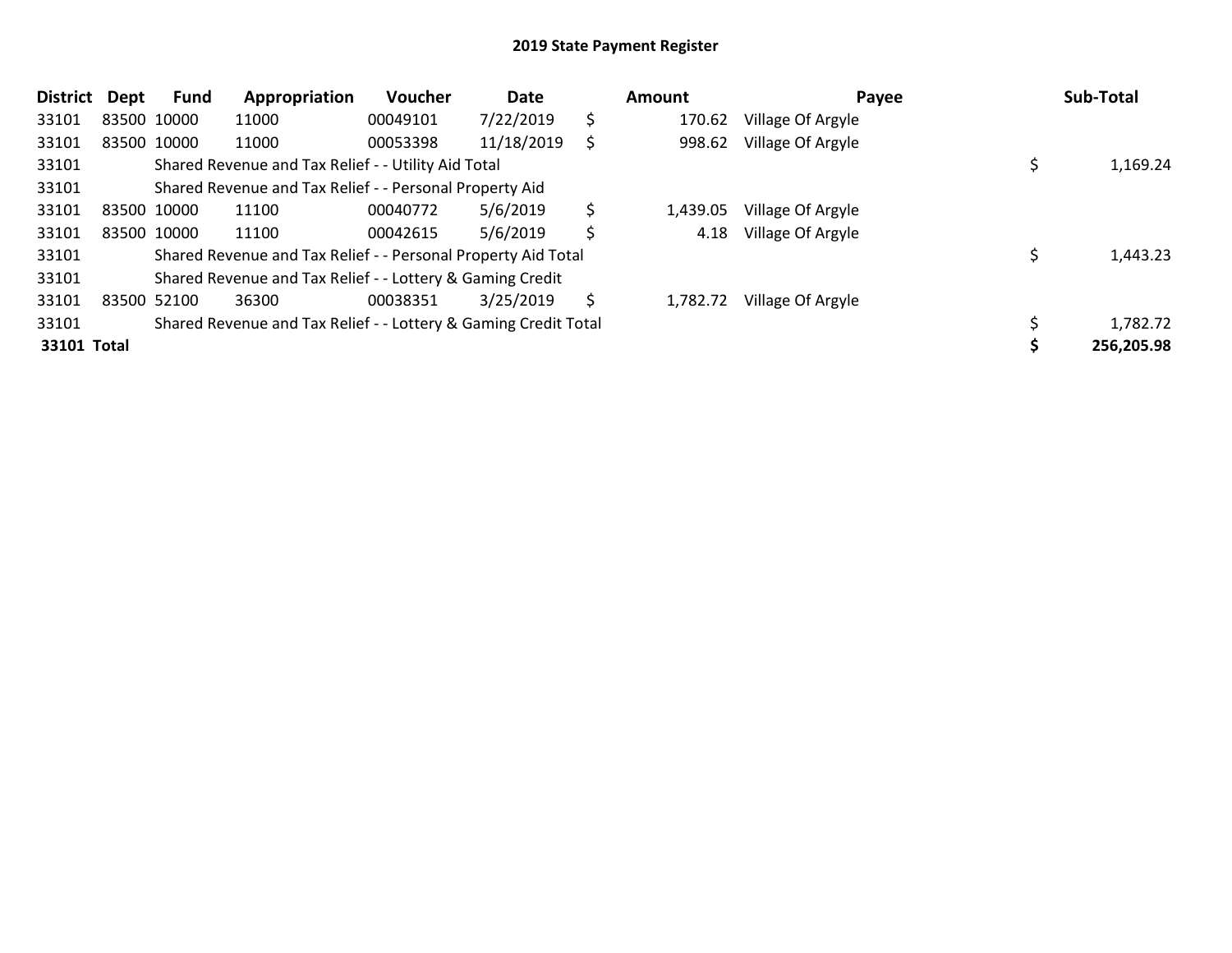| District Dept |             | <b>Fund</b> | Appropriation                                                      | Voucher  | <b>Date</b> | Amount           | Payee                        | Sub-Total        |
|---------------|-------------|-------------|--------------------------------------------------------------------|----------|-------------|------------------|------------------------------|------------------|
| 33106         |             |             | Dept of Safety & Prof Services - - Fire Dues Distribution          |          |             |                  |                              |                  |
| 33106         |             | 16500 10000 | 22500                                                              | 00030747 | 7/17/2019   | \$               | 3,323.01 Village Of Belmont  |                  |
| 33106         |             |             | Dept of Safety & Prof Services - - Fire Dues Distribution Total    |          |             |                  |                              | \$<br>3,323.01   |
| 33106         |             |             | Dept of Natural Resources - - Aids In Lieu Of Taxes - Gener        |          |             |                  |                              |                  |
| 33106         |             | 37000 10000 | 50300                                                              | 00314664 | 4/19/2019   | \$<br>8.39       | Village Of Belmont           |                  |
| 33106         |             |             | Dept of Natural Resources - - Aids In Lieu Of Taxes - Gener Total  |          |             |                  |                              | \$<br>8.39       |
| 33106         |             |             | Dept of Natural Resources - - Fin Asst For Responsible Units       |          |             |                  |                              |                  |
| 33106         |             | 37000 27400 | 67000                                                              | 00322865 | 5/22/2019   | \$               | 3,114.42 Village Of Belmont  |                  |
| 33106         |             |             | Dept of Natural Resources - - Fin Asst For Responsible Units Total |          |             |                  |                              | \$<br>3,114.42   |
| 33106         |             |             | WI Dept of Transportation - - Trns Aids To Mnc.-Sf                 |          |             |                  |                              |                  |
| 33106         |             | 39500 21100 | 19100                                                              | 00336675 | 1/7/2019    | \$<br>12,600.67  | Village Of Belmont           |                  |
| 33106         |             | 39500 21100 | 19100                                                              | 00363990 | 4/1/2019    | \$<br>12,600.67  | Village Of Belmont           |                  |
| 33106         |             | 39500 21100 | 19100                                                              | 00401999 | 7/1/2019    | \$<br>12,600.67  | Village Of Belmont           |                  |
| 33106         |             | 39500 21100 | 19100                                                              | 00444817 | 10/7/2019   | \$               | 12,600.67 Village Of Belmont |                  |
| 33106         |             |             | WI Dept of Transportation - - Trns Aids To Mnc.-Sf Total           |          |             |                  |                              | \$<br>50,402.68  |
| 33106         |             |             | WI Dept of Transportation - - Loc Rd Imp Prg St Fd                 |          |             |                  |                              |                  |
| 33106         |             | 39500 21100 | 27800                                                              | 00376214 | 4/26/2019   | \$               | 11,962.71 Village Of Belmont |                  |
| 33106         |             |             | WI Dept of Transportation - - Loc Rd Imp Prg St Fd Total           |          |             |                  |                              | \$<br>11,962.71  |
| 33106         |             |             | Department of Justice - - Law Enforcement Train, Local             |          |             |                  |                              |                  |
| 33106         | 45500 10000 |             | 23100                                                              | 00072407 | 10/2/2019   | \$               | 320.00 Village Of Belmont    |                  |
| 33106         |             |             | Department of Justice - - Law Enforcement Train, Local Total       |          |             |                  |                              | \$<br>320.00     |
| 33106         |             |             | Public Defender Board - - Transcript, Discovery And Int            |          |             |                  |                              |                  |
| 33106         |             | 55000 10000 | 10600                                                              | 00186166 | 3/7/2019    | \$               | 34.00 Village Of Belmont     |                  |
| 33106         |             |             | Public Defender Board - - Transcript, Discovery And Int Total      |          |             |                  |                              | \$<br>34.00      |
| 33106         |             |             | Shared Revenue and Tax Relief - - County And Municipal Aid         |          |             |                  |                              |                  |
| 33106         |             | 83500 10000 | 10500                                                              | 00049102 | 7/22/2019   | \$<br>29,972.01  | Village Of Belmont           |                  |
| 33106         | 83500 10000 |             | 10500                                                              | 00053399 | 11/18/2019  | \$<br>169,841.40 | Village Of Belmont           |                  |
| 33106         |             |             | Shared Revenue and Tax Relief - - County And Municipal Aid Total   |          |             |                  |                              | \$<br>199,813.41 |
| 33106         |             |             | Shared Revenue and Tax Relief - - Exempt Computer Aid              |          |             |                  |                              |                  |
| 33106         | 83500 10000 |             | 10900                                                              | 00046226 | 7/22/2019   | \$<br>134.07     | Village Of Belmont           |                  |
| 33106         | 83500 10000 |             | 10900                                                              | 00047876 | 7/22/2019   | \$               | 1,147.52 Village Of Belmont  |                  |
| 33106         |             |             | Shared Revenue and Tax Relief - - Exempt Computer Aid Total        |          |             |                  |                              | \$<br>1,281.59   |
| 33106         |             |             | Shared Revenue and Tax Relief - - Utility Aid                      |          |             |                  |                              |                  |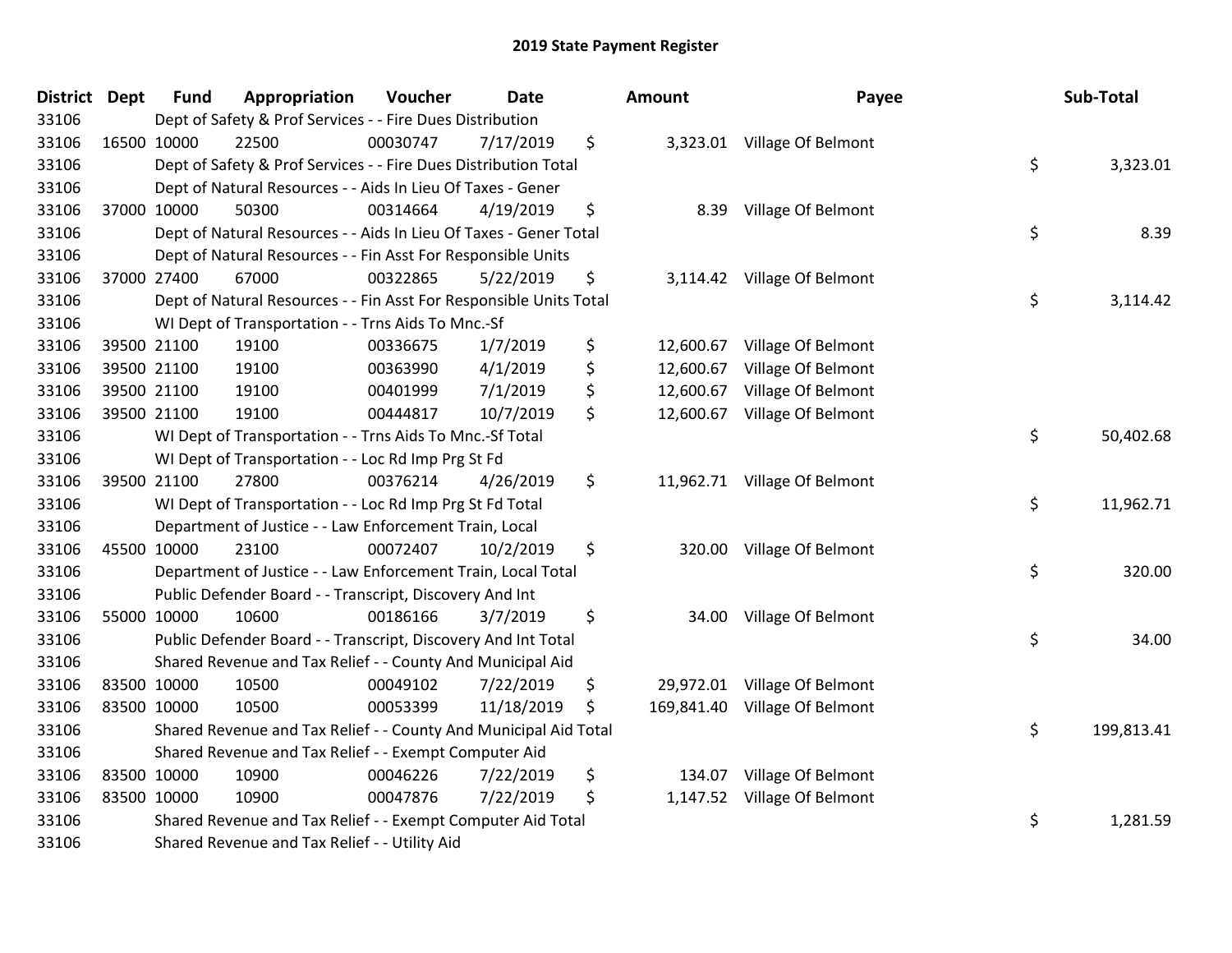| <b>District</b> | Dept | Fund        | Appropriation                                                   | Voucher  | Date       |    | <b>Amount</b> | Payee                     | Sub-Total  |
|-----------------|------|-------------|-----------------------------------------------------------------|----------|------------|----|---------------|---------------------------|------------|
| 33106           |      | 83500 10000 | 11000                                                           | 00049102 | 7/22/2019  | \$ | 1,402.72      | Village Of Belmont        |            |
| 33106           |      | 83500 10000 | 11000                                                           | 00053399 | 11/18/2019 | \$ | 7,963.66      | Village Of Belmont        |            |
| 33106           |      |             | Shared Revenue and Tax Relief - - Utility Aid Total             |          |            |    |               |                           | 9,366.38   |
| 33106           |      |             | Shared Revenue and Tax Relief - - Personal Property Aid         |          |            |    |               |                           |            |
| 33106           |      | 83500 10000 | 11100                                                           | 00040773 | 5/6/2019   | \$ | 1,192.24      | Village Of Belmont        |            |
| 33106           |      | 83500 10000 | 11100                                                           | 00042616 | 5/6/2019   | \$ | 592.41        | Village Of Belmont        |            |
| 33106           |      |             | Shared Revenue and Tax Relief - - Personal Property Aid Total   |          |            |    |               |                           | 1,784.65   |
| 33106           |      |             | Shared Revenue and Tax Relief - - Lottery & Gaming Credit       |          |            |    |               |                           |            |
| 33106           |      | 83500 52100 | 36300                                                           | 00038352 | 3/25/2019  | S  | 480.60        | <b>Village Of Belmont</b> |            |
| 33106           |      |             | Shared Revenue and Tax Relief - - Lottery & Gaming Credit Total |          |            |    |               |                           | 480.60     |
| 33106 Total     |      |             |                                                                 |          |            |    |               |                           | 281,891.84 |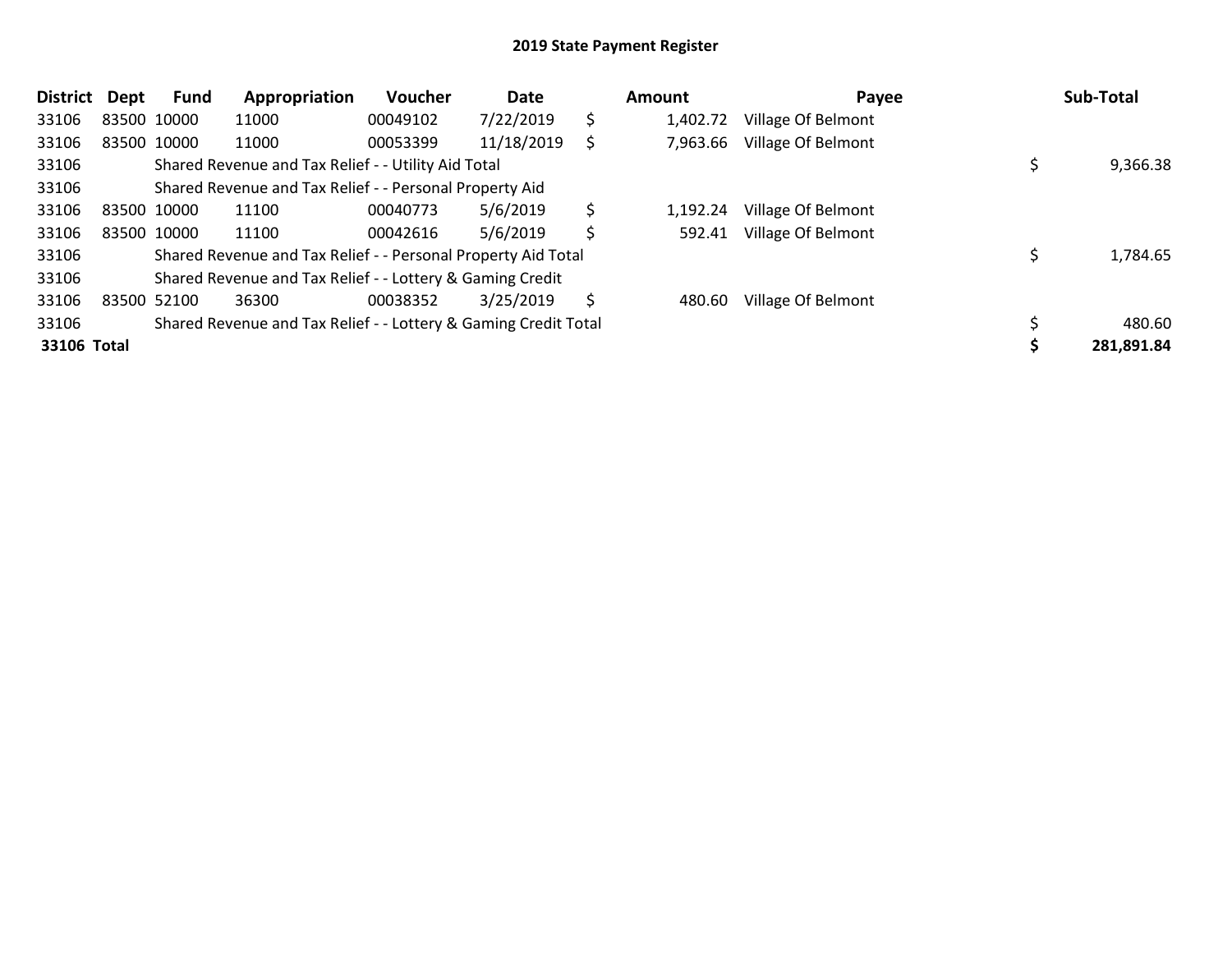| District Dept | <b>Fund</b> | Appropriation                                                      | <b>Voucher</b> | Date       | <b>Amount</b>    | Payee             | Sub-Total        |
|---------------|-------------|--------------------------------------------------------------------|----------------|------------|------------------|-------------------|------------------|
| 33107         |             | Dept of Safety & Prof Services - - Fire Dues Distribution          |                |            |                  |                   |                  |
| 33107         | 16500 10000 | 22500                                                              | 00031105       | 7/17/2019  | \$<br>2,054.18   | Village Of Benton |                  |
| 33107         |             | Dept of Safety & Prof Services - - Fire Dues Distribution Total    |                |            |                  |                   | \$<br>2,054.18   |
| 33107         |             | Dept of Natural Resources - - Fin Asst For Responsible Units       |                |            |                  |                   |                  |
| 33107         | 37000 27400 | 67000                                                              | 00322836       | 5/22/2019  | \$<br>3,234.87   | Village Of Benton |                  |
| 33107         |             | Dept of Natural Resources - - Fin Asst For Responsible Units Total |                |            |                  |                   | \$<br>3,234.87   |
| 33107         |             | WI Dept of Transportation - - Trns Aids To Mnc.-Sf                 |                |            |                  |                   |                  |
| 33107         | 39500 21100 | 19100                                                              | 00336676       | 1/7/2019   | \$<br>11,003.72  | Village Of Benton |                  |
| 33107         | 39500 21100 | 19100                                                              | 00363991       | 4/1/2019   | \$<br>11,003.72  | Village Of Benton |                  |
| 33107         | 39500 21100 | 19100                                                              | 00402000       | 7/1/2019   | \$<br>11,003.72  | Village Of Benton |                  |
| 33107         | 39500 21100 | 19100                                                              | 00444818       | 10/7/2019  | \$<br>11,003.72  | Village Of Benton |                  |
| 33107         |             | WI Dept of Transportation - - Trns Aids To Mnc.-Sf Total           |                |            |                  |                   | \$<br>44,014.88  |
| 33107         |             | Department of Military Affairs - - Disaster Recovery Aid           |                |            |                  |                   |                  |
| 33107         | 46500 10000 | 30500                                                              | 00063037       | 6/25/2019  | \$<br>491.37     | Village Of Benton |                  |
| 33107         |             | Department of Military Affairs - - Disaster Recovery Aid Total     |                |            |                  |                   | \$<br>491.37     |
| 33107         |             | Shared Revenue and Tax Relief - - County And Municipal Aid         |                |            |                  |                   |                  |
| 33107         | 83500 10000 | 10500                                                              | 00049103       | 7/22/2019  | \$<br>42,013.76  | Village Of Benton |                  |
| 33107         | 83500 10000 | 10500                                                              | 00053400       | 11/18/2019 | \$<br>238,077.95 | Village Of Benton |                  |
| 33107         |             | Shared Revenue and Tax Relief - - County And Municipal Aid Total   |                |            |                  |                   | \$<br>280,091.71 |
| 33107         |             | Shared Revenue and Tax Relief - - Exempt Computer Aid              |                |            |                  |                   |                  |
| 33107         | 83500 10000 | 10900                                                              | 00046227       | 7/22/2019  | \$<br>41.57      | Village Of Benton |                  |
| 33107         |             | Shared Revenue and Tax Relief - - Exempt Computer Aid Total        |                |            |                  |                   | \$<br>41.57      |
| 33107         |             | Shared Revenue and Tax Relief - - Utility Aid                      |                |            |                  |                   |                  |
| 33107         | 83500 10000 | 11000                                                              | 00049103       | 7/22/2019  | \$<br>8.01       | Village Of Benton |                  |
| 33107         | 83500 10000 | 11000                                                              | 00053400       | 11/18/2019 | \$<br>45.19      | Village Of Benton |                  |
| 33107         |             | Shared Revenue and Tax Relief - - Utility Aid Total                |                |            |                  |                   | \$<br>53.20      |
| 33107         |             | Shared Revenue and Tax Relief - - Personal Property Aid            |                |            |                  |                   |                  |
| 33107         | 83500 10000 | 11100                                                              | 00040774       | 5/6/2019   | \$<br>1,344.04   | Village Of Benton |                  |
| 33107         |             | Shared Revenue and Tax Relief - - Personal Property Aid Total      |                |            |                  |                   | \$<br>1,344.04   |
| 33107 Total   |             |                                                                    |                |            |                  |                   | \$<br>331,325.82 |
|               |             |                                                                    |                |            |                  |                   |                  |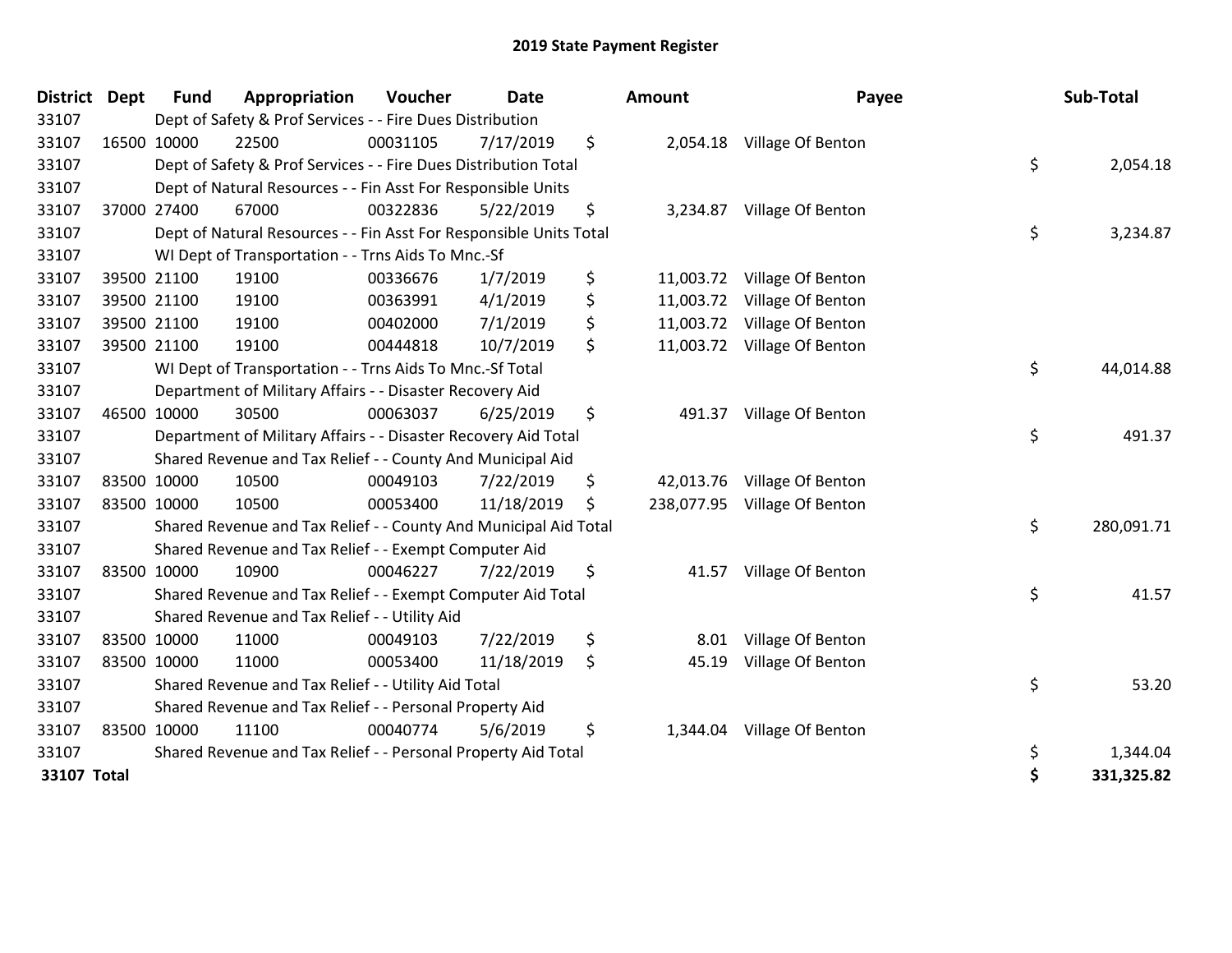| <b>District</b> | <b>Dept</b> | Fund        | Appropriation                                                                   | Voucher   | <b>Date</b>     |                     | Amount     | Payee                              | Sub-Total        |
|-----------------|-------------|-------------|---------------------------------------------------------------------------------|-----------|-----------------|---------------------|------------|------------------------------------|------------------|
| 33108           |             |             | Dept of Safety & Prof Services - - Fire Dues Distribution                       |           |                 |                     |            |                                    |                  |
| 33108           |             | 16500 10000 | 22500                                                                           | 00031190  | 7/16/2019       | \$                  |            | 1,760.97 Village of Blanchardville |                  |
| 33108           |             |             | Dept of Safety & Prof Services - - Fire Dues Distribution Total                 |           |                 |                     |            |                                    | \$<br>1,760.97   |
| 33108           |             |             | WI Dept of Transportation - - Trns Aids To Mnc.-Sf                              |           |                 |                     |            |                                    |                  |
| 33108           |             | 39500 21100 | 19100                                                                           | 00336677  | 1/7/2019        | \$                  | 8,439.23   | Village of Blanchardville          |                  |
| 33108           |             | 39500 21100 | 19100                                                                           | 00363992  | 4/1/2019        | \$                  | 8,439.23   | Village of Blanchardville          |                  |
| 33108           |             | 39500 21100 | 19100                                                                           | 00402001  | 7/1/2019        | \$                  | 8,439.23   | Village of Blanchardville          |                  |
| 33108           |             | 39500 21100 | 19100                                                                           | 00444819  | 10/7/2019       | \$                  | 8,439.26   | Village of Blanchardville          |                  |
| 33108           |             |             | WI Dept of Transportation - - Trns Aids To Mnc.-Sf Total                        |           |                 |                     |            |                                    | \$<br>33,756.95  |
| 33108           |             |             | Department of Health Services - - Prepaid Medical Transport Reimbursement       |           |                 |                     |            |                                    |                  |
| 33108           |             | 43500 10000 | 16300                                                                           | AMBULANCE | $11/18/2019$ \$ |                     | 2,056.10   | Village of Blanchardville          |                  |
| 33108           |             |             | Department of Health Services - - Prepaid Medical Transport Reimbursement Total |           |                 |                     |            |                                    | \$<br>2,056.10   |
| 33108           |             |             | Shared Revenue and Tax Relief - - Expenditure Restraint Program                 |           |                 |                     |            |                                    |                  |
| 33108           |             | 83500 10000 | 10100                                                                           | 00049104  | 7/22/2019       | $\ddot{\mathsf{s}}$ | 3,765.92   | Village of Blanchardville          |                  |
| 33108           |             |             | Shared Revenue and Tax Relief - - Expenditure Restraint Program Total           |           |                 |                     |            |                                    | \$<br>3,765.92   |
| 33108           |             |             | Shared Revenue and Tax Relief - - County And Municipal Aid                      |           |                 |                     |            |                                    |                  |
| 33108           |             | 83500 10000 | 10500                                                                           | 00049104  | 7/22/2019       | \$                  | 38,316.45  | Village of Blanchardville          |                  |
| 33108           |             | 83500 10000 | 10500                                                                           | 00053401  | 11/18/2019      | \$                  | 215,070.43 | Village of Blanchardville          |                  |
| 33108           |             |             | Shared Revenue and Tax Relief - - County And Municipal Aid Total                |           |                 |                     |            |                                    | \$<br>253,386.88 |
| 33108           |             |             | Shared Revenue and Tax Relief - - Exempt Computer Aid                           |           |                 |                     |            |                                    |                  |
| 33108           |             | 83500 10000 | 10900                                                                           | 00046228  | 7/22/2019       | \$                  | 763.85     | Village of Blanchardville          |                  |
| 33108           |             |             | Shared Revenue and Tax Relief - - Exempt Computer Aid Total                     |           |                 |                     |            |                                    | \$<br>763.85     |
| 33108           |             |             | Shared Revenue and Tax Relief - - Personal Property Aid                         |           |                 |                     |            |                                    |                  |
| 33108           |             | 83500 10000 | 11100                                                                           | 00040775  | 5/6/2019        | \$                  | 10,068.52  | Village of Blanchardville          |                  |
| 33108           |             |             | Shared Revenue and Tax Relief - - Personal Property Aid Total                   |           |                 |                     |            |                                    | \$<br>10,068.52  |
| 33108 Total     |             |             |                                                                                 |           |                 |                     |            |                                    | \$<br>305,559.19 |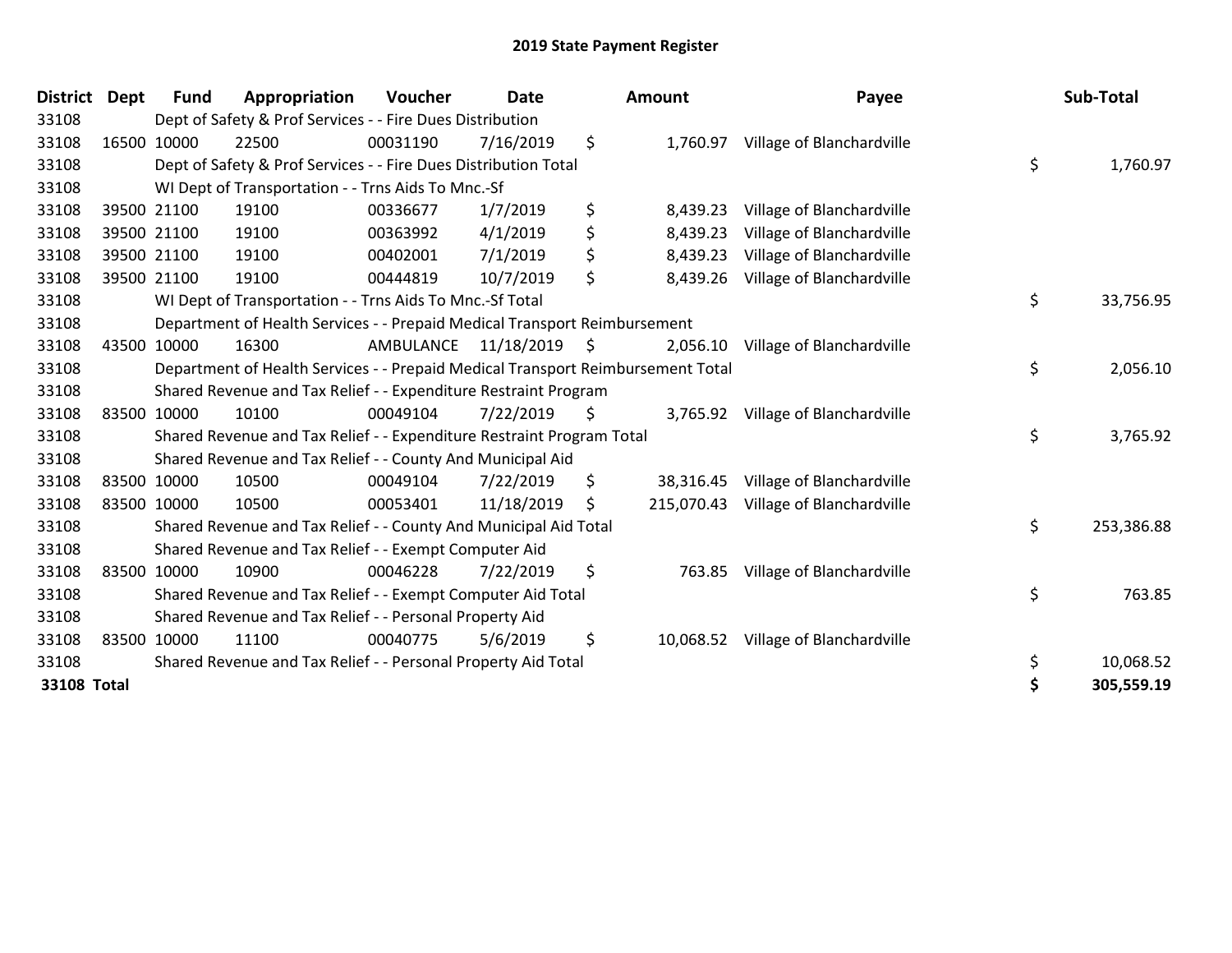| <b>District Dept</b> |             | <b>Fund</b> | Appropriation                                                         | Voucher  | <b>Date</b> | <b>Amount</b>   | Payee                        | Sub-Total        |
|----------------------|-------------|-------------|-----------------------------------------------------------------------|----------|-------------|-----------------|------------------------------|------------------|
| 33131                |             |             | Dept of Safety & Prof Services - - Fire Dues Distribution             |          |             |                 |                              |                  |
| 33131                |             | 16500 10000 | 22500                                                                 | 00031617 | 7/18/2019   | \$<br>353.79    | Village of Gratiot           |                  |
| 33131                |             |             | Dept of Safety & Prof Services - - Fire Dues Distribution Total       |          |             |                 |                              | \$<br>353.79     |
| 33131                |             |             | WI Dept of Transportation - - Trns Aids To Mnc.-Sf                    |          |             |                 |                              |                  |
| 33131                |             | 39500 21100 | 19100                                                                 | 00336678 | 1/7/2019    | \$<br>3,201.21  | Village of Gratiot           |                  |
| 33131                |             | 39500 21100 | 19100                                                                 | 00363993 | 4/1/2019    | \$<br>3,201.21  | Village of Gratiot           |                  |
| 33131                |             | 39500 21100 | 19100                                                                 | 00402002 | 7/1/2019    | \$<br>3,201.21  | Village of Gratiot           |                  |
| 33131                |             | 39500 21100 | 19100                                                                 | 00444820 | 10/7/2019   | \$<br>3,201.24  | Village of Gratiot           |                  |
| 33131                |             |             | WI Dept of Transportation - - Trns Aids To Mnc.-Sf Total              |          |             |                 |                              | \$<br>12,804.87  |
| 33131                |             |             | Department of Military Affairs - - Disaster Recovery Aid              |          |             |                 |                              |                  |
| 33131                |             | 46500 10000 | 30500                                                                 | 00060567 | 5/15/2019   | \$              | 1,889.17 Village of Gratiot  |                  |
| 33131                |             |             | Department of Military Affairs - - Disaster Recovery Aid Total        |          |             |                 |                              | \$<br>1,889.17   |
| 33131                |             |             | Department of Military Affairs - - Major Disaster Assist; Pif         |          |             |                 |                              |                  |
| 33131                |             | 46500 27200 | 36500                                                                 | 00068467 | 10/22/2019  | \$              | 1,483.08 Village of Gratiot  |                  |
| 33131                |             |             | Department of Military Affairs - - Major Disaster Assist; Pif Total   |          |             |                 |                              | \$<br>1,483.08   |
| 33131                |             |             | Shared Revenue and Tax Relief - - Expenditure Restraint Program       |          |             |                 |                              |                  |
| 33131                |             | 83500 10000 | 10100                                                                 | 00049105 | 7/22/2019   | \$<br>2,899.76  | Village of Gratiot           |                  |
| 33131                |             |             | Shared Revenue and Tax Relief - - Expenditure Restraint Program Total |          |             |                 |                              | \$<br>2,899.76   |
| 33131                |             |             | Shared Revenue and Tax Relief - - County And Municipal Aid            |          |             |                 |                              |                  |
| 33131                |             | 83500 10000 | 10500                                                                 | 00049105 | 7/22/2019   | \$<br>14,184.40 | Village of Gratiot           |                  |
| 33131                |             | 83500 10000 | 10500                                                                 | 00053402 | 11/18/2019  | \$              | 80,378.24 Village of Gratiot |                  |
| 33131                |             |             | Shared Revenue and Tax Relief - - County And Municipal Aid Total      |          |             |                 |                              | \$<br>94,562.64  |
| 33131                |             |             | Shared Revenue and Tax Relief - - Exempt Computer Aid                 |          |             |                 |                              |                  |
| 33131                |             | 83500 10000 | 10900                                                                 | 00047877 | 7/22/2019   | \$<br>540.52    | Village of Gratiot           |                  |
| 33131                |             |             | Shared Revenue and Tax Relief - - Exempt Computer Aid Total           |          |             |                 |                              | \$<br>540.52     |
| 33131                |             |             | Shared Revenue and Tax Relief - - Personal Property Aid               |          |             |                 |                              |                  |
| 33131                |             | 83500 10000 | 11100                                                                 | 00040776 | 5/6/2019    | \$<br>357.55    | Village of Gratiot           |                  |
| 33131                | 83500 10000 |             | 11100                                                                 | 00042617 | 5/6/2019    | \$<br>130.13    | Village of Gratiot           |                  |
| 33131                |             |             | Shared Revenue and Tax Relief - - Personal Property Aid Total         |          |             |                 |                              | \$<br>487.68     |
| 33131 Total          |             |             |                                                                       |          |             |                 |                              | \$<br>115,021.51 |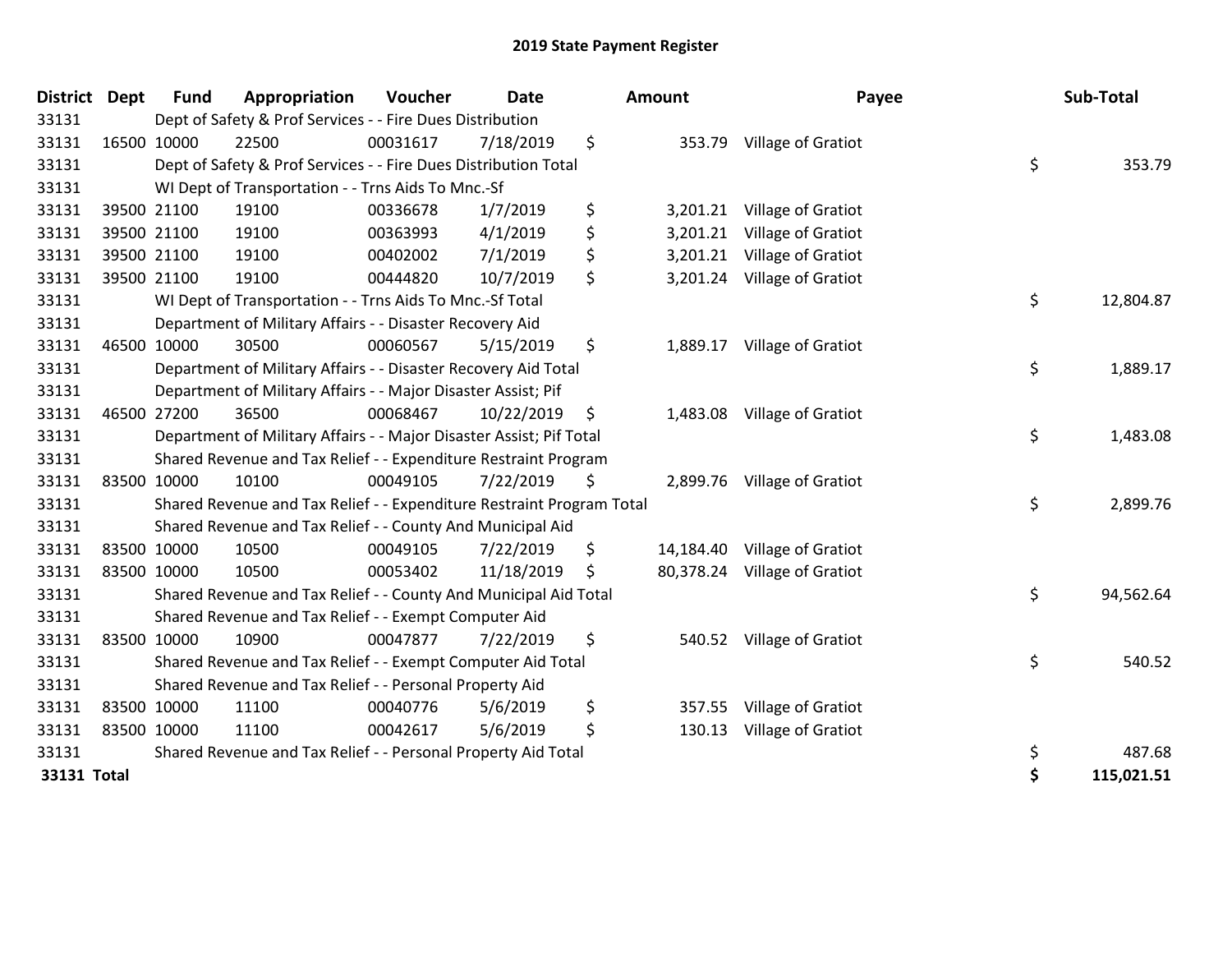| <b>District</b> | <b>Dept</b> | <b>Fund</b> | Appropriation                                                         | Voucher  | <b>Date</b> | <b>Amount</b>    | Payee                  | Sub-Total        |
|-----------------|-------------|-------------|-----------------------------------------------------------------------|----------|-------------|------------------|------------------------|------------------|
| 33181           |             |             | Dept of Safety & Prof Services - - Fire Dues Distribution             |          |             |                  |                        |                  |
| 33181           |             | 16500 10000 | 22500                                                                 | 00031441 | 7/18/2019   | \$<br>1,011.78   | Village Of South Wayne |                  |
| 33181           |             |             | Dept of Safety & Prof Services - - Fire Dues Distribution Total       |          |             |                  |                        | \$<br>1,011.78   |
| 33181           |             |             | WI Dept of Transportation - - Trns Aids To Mnc.-Sf                    |          |             |                  |                        |                  |
| 33181           |             | 39500 21100 | 19100                                                                 | 00336679 | 1/7/2019    | \$<br>11,740.85  | Village Of South Wayne |                  |
| 33181           |             | 39500 21100 | 19100                                                                 | 00363994 | 4/1/2019    | \$<br>11,740.85  | Village Of South Wayne |                  |
| 33181           |             | 39500 21100 | 19100                                                                 | 00402003 | 7/1/2019    | \$<br>11,740.85  | Village Of South Wayne |                  |
| 33181           |             | 39500 21100 | 19100                                                                 | 00444821 | 10/7/2019   | \$<br>11,740.85  | Village Of South Wayne |                  |
| 33181           |             |             | WI Dept of Transportation - - Trns Aids To Mnc.-Sf Total              |          |             |                  |                        | \$<br>46,963.40  |
| 33181           |             |             | Elections Commission - - 2018 Hava Election Security                  |          |             |                  |                        |                  |
| 33181           |             | 51000 22000 | 18200                                                                 | 00002891 | 11/22/2019  | \$<br>1,100.00   | Village Of South Wayne |                  |
| 33181           |             |             | Elections Commission - - 2018 Hava Election Security Total            |          |             |                  |                        | \$<br>1,100.00   |
| 33181           |             |             | Shared Revenue and Tax Relief - - Expenditure Restraint Program       |          |             |                  |                        |                  |
| 33181           |             | 83500 10000 | 10100                                                                 | 00049106 | 7/22/2019   | \$<br>5,205.27   | Village Of South Wayne |                  |
| 33181           |             |             | Shared Revenue and Tax Relief - - Expenditure Restraint Program Total |          |             |                  |                        | \$<br>5,205.27   |
| 33181           |             |             | Shared Revenue and Tax Relief - - County And Municipal Aid            |          |             |                  |                        |                  |
| 33181           |             | 83500 10000 | 10500                                                                 | 00049106 | 7/22/2019   | \$<br>25,145.78  | Village Of South Wayne |                  |
| 33181           |             | 83500 10000 | 10500                                                                 | 00053403 | 11/18/2019  | \$<br>142,492.77 | Village Of South Wayne |                  |
| 33181           |             |             | Shared Revenue and Tax Relief - - County And Municipal Aid Total      |          |             |                  |                        | \$<br>167,638.55 |
| 33181           |             |             | Shared Revenue and Tax Relief - - Exempt Computer Aid                 |          |             |                  |                        |                  |
| 33181           |             | 83500 10000 | 10900                                                                 | 00046229 | 7/22/2019   | \$<br>231.76     | Village Of South Wayne |                  |
| 33181           |             |             | Shared Revenue and Tax Relief - - Exempt Computer Aid Total           |          |             |                  |                        | \$<br>231.76     |
| 33181           |             |             | Shared Revenue and Tax Relief - - Personal Property Aid               |          |             |                  |                        |                  |
| 33181           |             | 83500 10000 | 11100                                                                 | 00040777 | 5/6/2019    | \$<br>10,090.77  | Village Of South Wayne |                  |
| 33181           |             |             | Shared Revenue and Tax Relief - - Personal Property Aid Total         |          |             |                  |                        | \$<br>10,090.77  |
| 33181 Total     |             |             |                                                                       |          |             |                  |                        | \$<br>232,241.53 |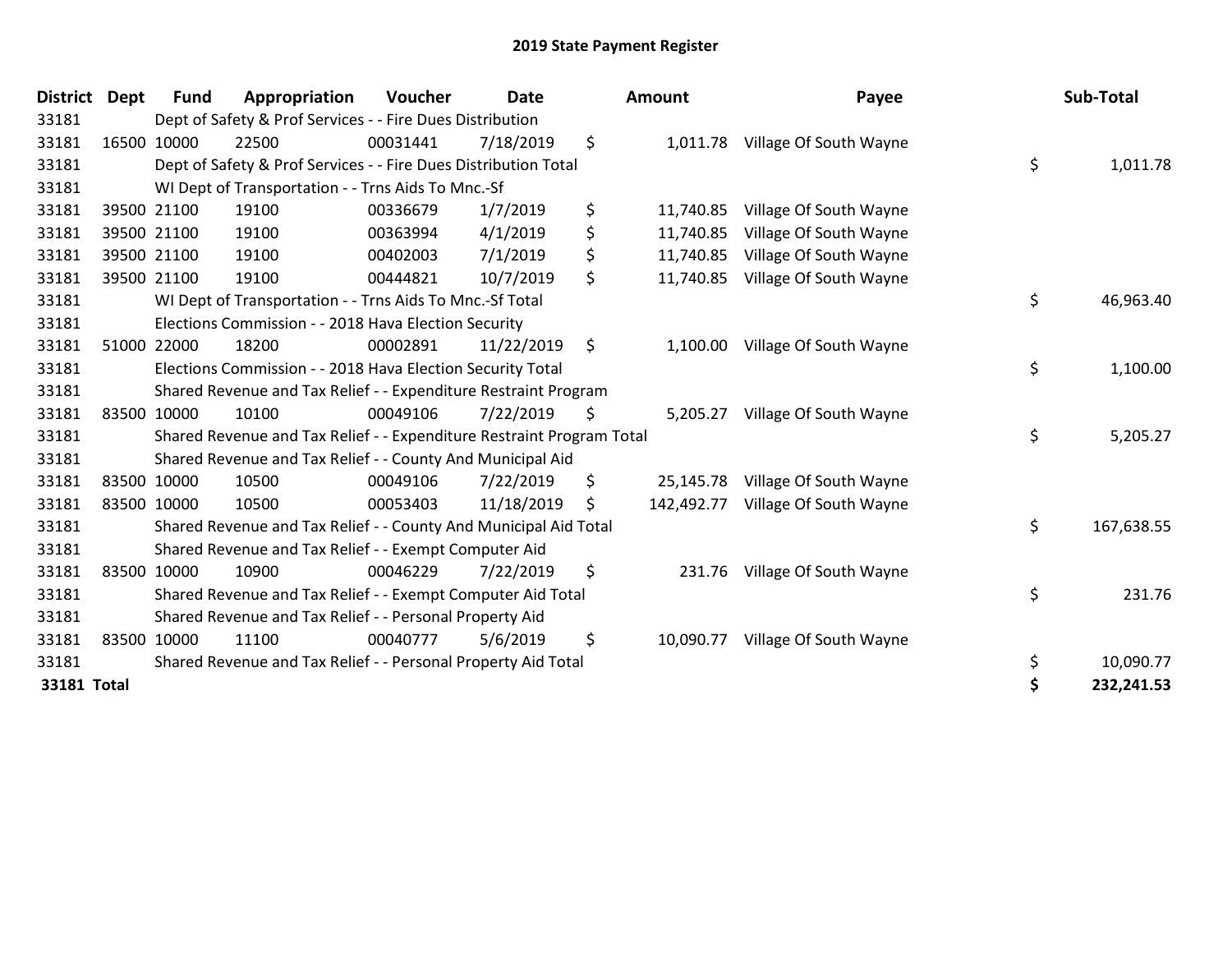|             | District Dept | Fund | Appropriation                                                 | Voucher  | Date     | Amount |  | Pavee                    | Sub-Total |
|-------------|---------------|------|---------------------------------------------------------------|----------|----------|--------|--|--------------------------|-----------|
| 33211       |               |      | Shared Revenue and Tax Relief - - Personal Property Aid       |          |          |        |  |                          |           |
| 33211       | 83500 10000   |      | 11100                                                         | 00040778 | 5/6/2019 |        |  | 682.26 City of Cuba City |           |
| 33211       | 83500 10000   |      | 11100                                                         | 00042618 | 5/6/2019 |        |  | 312.49 City of Cuba City |           |
| 33211       |               |      | Shared Revenue and Tax Relief - - Personal Property Aid Total |          |          |        |  |                          | 994.75    |
| 33211 Total |               |      |                                                               |          |          |        |  |                          | 994.75    |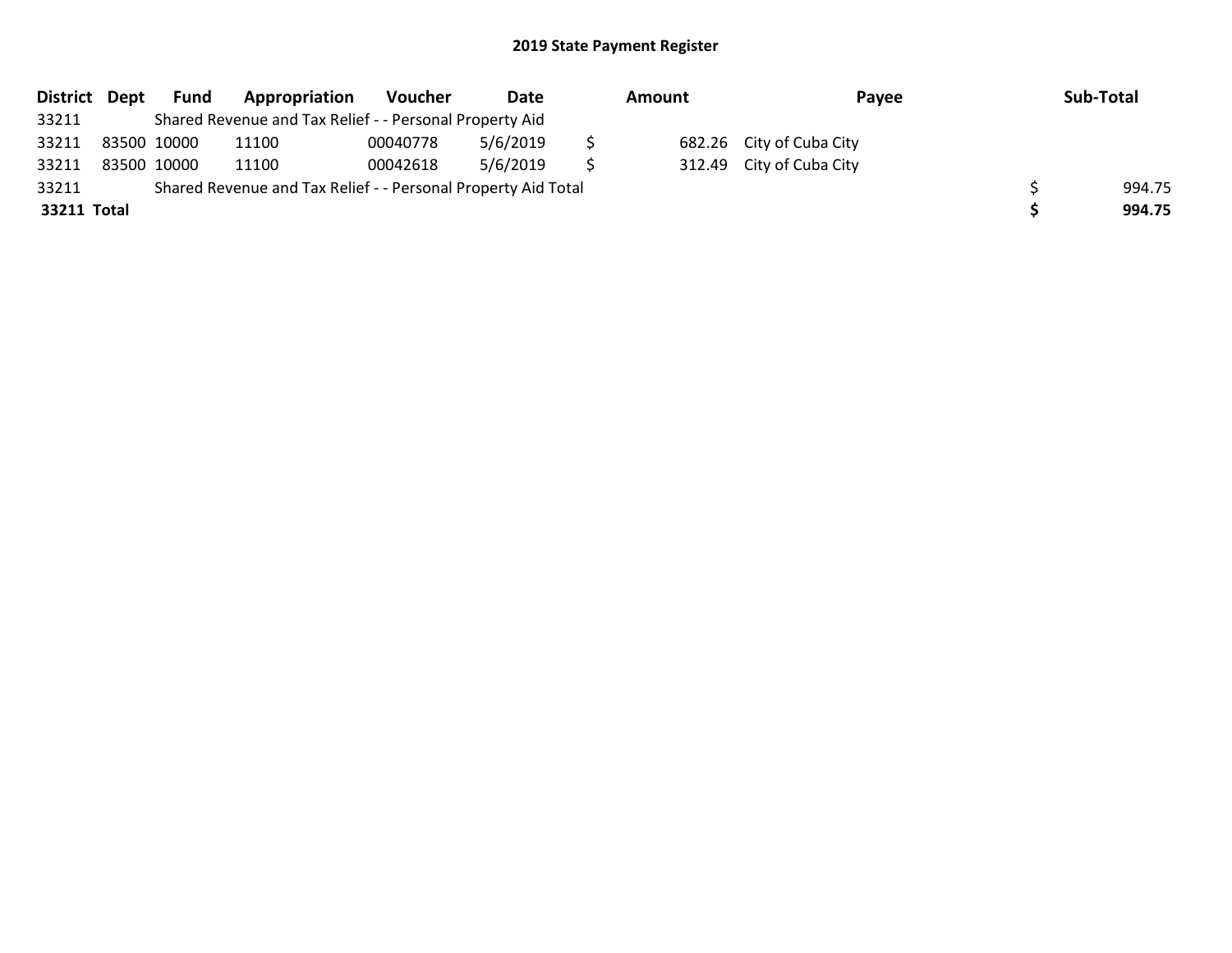| District Dept |             | <b>Fund</b> | Appropriation                                                                   | Voucher   | <b>Date</b>   |    | <b>Amount</b> | Payee                         |    | Sub-Total  |
|---------------|-------------|-------------|---------------------------------------------------------------------------------|-----------|---------------|----|---------------|-------------------------------|----|------------|
| 33216         |             |             | Dept of Safety & Prof Services - - Fire Dues Distribution                       |           |               |    |               |                               |    |            |
| 33216         | 16500 10000 |             | 22500                                                                           | 00030443  | 7/16/2019     | \$ |               | 5,731.95 City Of Darlington   |    |            |
| 33216         |             |             | Dept of Safety & Prof Services - - Fire Dues Distribution Total                 |           |               |    |               |                               | \$ | 5,731.95   |
| 33216         |             |             | Dept of Natural Resources - - Fin Asst For Responsible Units                    |           |               |    |               |                               |    |            |
| 33216         |             | 37000 27400 | 67000                                                                           | 00322810  | 5/22/2019     | \$ | 8,094.31      | City Of Darlington            |    |            |
| 33216         |             |             | Dept of Natural Resources - - Fin Asst For Responsible Units Total              |           |               |    |               |                               | \$ | 8,094.31   |
| 33216         |             |             | WI Dept of Transportation - - Trns Aids To Mnc.-Sf                              |           |               |    |               |                               |    |            |
| 33216         |             | 39500 21100 | 19100                                                                           | 00336680  | 1/7/2019      | \$ | 29,432.93     | City Of Darlington            |    |            |
| 33216         |             | 39500 21100 | 19100                                                                           | 00363995  | 4/1/2019      | \$ | 29,432.93     | City Of Darlington            |    |            |
| 33216         |             | 39500 21100 | 19100                                                                           | 00402004  | 7/1/2019      | \$ | 29,432.93     | City Of Darlington            |    |            |
| 33216         |             | 39500 21100 | 19100                                                                           | 00448592  | 10/15/2019    | \$ | 29,432.95     | City Of Darlington            |    |            |
| 33216         |             |             | WI Dept of Transportation - - Trns Aids To Mnc.-Sf Total                        |           |               |    |               |                               | \$ | 117,731.74 |
| 33216         |             |             | Department of Health Services - - Prepaid Medical Transport Reimbursement       |           |               |    |               |                               |    |            |
| 33216         | 43500 10000 |             | 16300                                                                           | AMBULANCE | 11/18/2019 \$ |    | 2,118.40      | City Of Darlington            |    |            |
| 33216         |             |             | Department of Health Services - - Prepaid Medical Transport Reimbursement Total |           |               |    |               |                               | \$ | 2,118.40   |
| 33216         |             |             | Department of Justice - - Law Enforcement Train, Local                          |           |               |    |               |                               |    |            |
| 33216         | 45500 10000 |             | 23100                                                                           | 00073075  | 10/18/2019    | \$ | 960.00        | City Of Darlington            |    |            |
| 33216         |             |             | Department of Justice - - Law Enforcement Train, Local Total                    |           |               |    |               |                               | \$ | 960.00     |
| 33216         |             |             | Department of Military Affairs - - Major Disaster Assist; Pif                   |           |               |    |               |                               |    |            |
| 33216         | 46500 27200 |             | 36500                                                                           | 00065847  | 8/26/2019     | \$ |               | 11,617.97 City Of Darlington  |    |            |
| 33216         |             |             | Department of Military Affairs - - Major Disaster Assist; Pif Total             |           |               |    |               |                               | \$ | 11,617.97  |
| 33216         |             |             | Department of Administration - - Federal Aid, Local Assistance                  |           |               |    |               |                               |    |            |
| 33216         | 50500 10000 |             | 74300                                                                           | 00102114  | 5/20/2019     | \$ |               | 361,073.01 City Of Darlington |    |            |
| 33216         | 50500 10000 |             | 74300                                                                           | 00104318  | 6/25/2019     | \$ | 214,637.50    | City Of Darlington            |    |            |
| 33216         |             | 50500 10000 | 74300                                                                           | 00114535  | 12/24/2019    | \$ | 63,634.25     | City Of Darlington            |    |            |
| 33216         |             |             | Department of Administration - - Federal Aid, Local Assistance Total            |           |               |    |               |                               | \$ | 639,344.76 |
| 33216         |             |             | Public Defender Board - - Transcript, Discovery And Int                         |           |               |    |               |                               |    |            |
| 33216         | 55000 10000 |             | 10600                                                                           | 00227609  | 12/23/2019    | \$ | 15.70         | City Of Darlington            |    |            |
| 33216         | 55000 10000 |             | 10600                                                                           | 00227610  | 12/23/2019    | \$ | 7.41          | City Of Darlington            |    |            |
| 33216         | 55000 10000 |             | 10600                                                                           | 00227611  | 12/23/2019    | \$ | 8.55          | City Of Darlington            |    |            |
| 33216         |             | 55000 10000 | 10600                                                                           | 00227612  | 12/23/2019    | \$ | 3.60          | City Of Darlington            |    |            |
| 33216         |             | 55000 10000 | 10600                                                                           | 00227613  | 12/23/2019    | \$ | 15.70         | City Of Darlington            |    |            |
| 33216         |             |             | Public Defender Board - - Transcript, Discovery And Int Total                   |           |               |    |               |                               | \$ | 50.96      |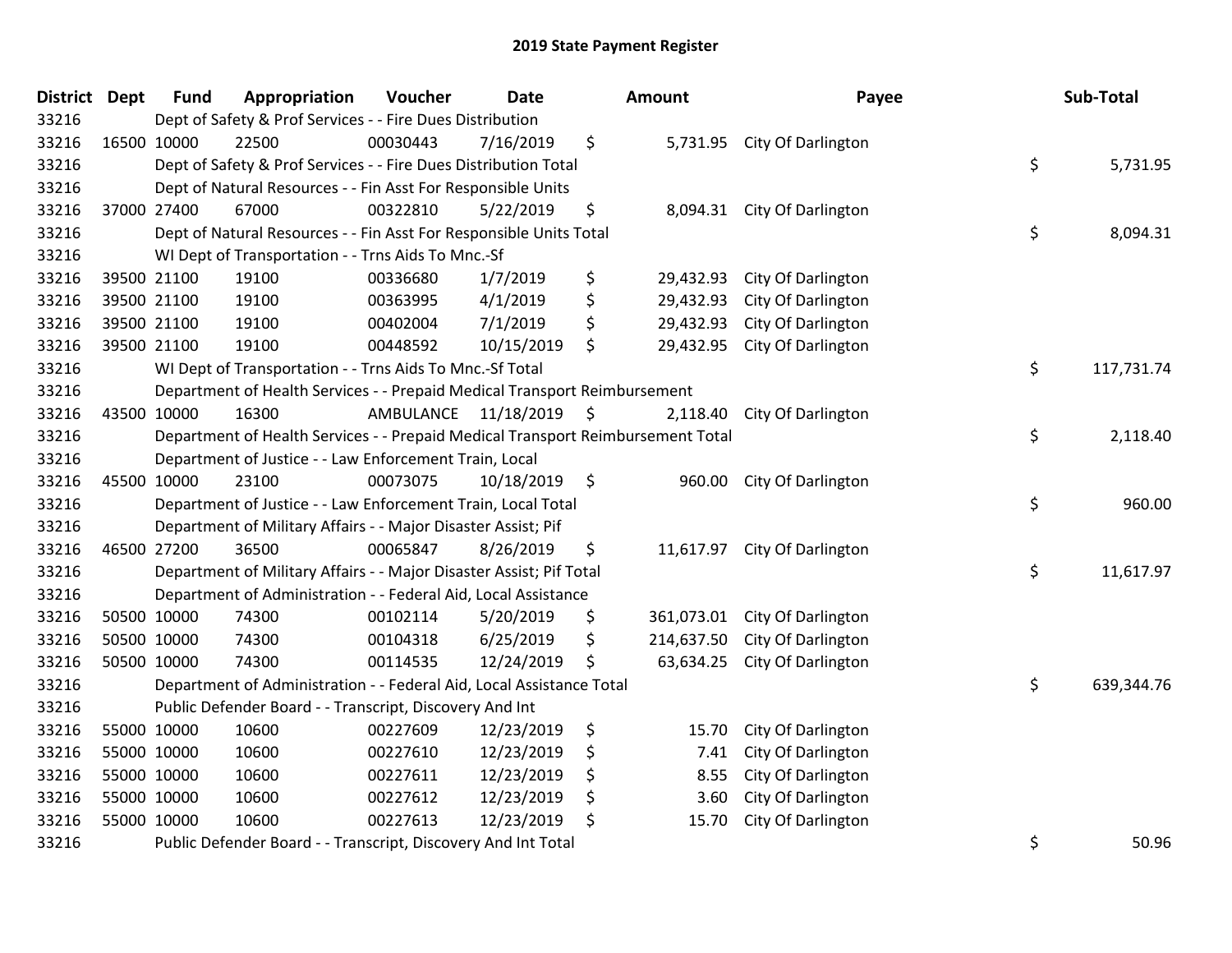| <b>District</b> | <b>Dept</b> | Fund        | Appropriation                                                         | Voucher  | Date       |    | Amount     | Payee                        | Sub-Total        |
|-----------------|-------------|-------------|-----------------------------------------------------------------------|----------|------------|----|------------|------------------------------|------------------|
| 33216           |             |             | Shared Revenue and Tax Relief - - Expenditure Restraint Program       |          |            |    |            |                              |                  |
| 33216           |             | 83500 10000 | 10100                                                                 | 00049107 | 7/22/2019  | Ş. |            | 48,097.56 City Of Darlington |                  |
| 33216           |             |             | Shared Revenue and Tax Relief - - Expenditure Restraint Program Total |          |            |    |            |                              | \$<br>48,097.56  |
| 33216           |             |             | Shared Revenue and Tax Relief - - County And Municipal Aid            |          |            |    |            |                              |                  |
| 33216           |             | 83500 10000 | 10500                                                                 | 00049107 | 7/22/2019  | \$ | 95,038.78  | City Of Darlington           |                  |
| 33216           |             | 83500 10000 | 10500                                                                 | 00053404 | 11/18/2019 | \$ | 536,434.68 | City Of Darlington           |                  |
| 33216           |             |             | Shared Revenue and Tax Relief - - County And Municipal Aid Total      |          |            |    |            |                              | \$<br>631,473.46 |
| 33216           |             |             | Shared Revenue and Tax Relief - - Exempt Computer Aid                 |          |            |    |            |                              |                  |
| 33216           |             | 83500 10000 | 10900                                                                 | 00046230 | 7/22/2019  | \$ | 1,288.68   | City Of Darlington           |                  |
| 33216           |             | 83500 10000 | 10900                                                                 | 00047878 | 7/22/2019  | \$ | 2,506.09   | City Of Darlington           |                  |
| 33216           |             |             | Shared Revenue and Tax Relief - - Exempt Computer Aid Total           |          |            |    |            |                              | \$<br>3,794.77   |
| 33216           |             |             | Shared Revenue and Tax Relief - - Utility Aid                         |          |            |    |            |                              |                  |
| 33216           |             | 83500 10000 | 11000                                                                 | 00049107 | 7/22/2019  | \$ | 437.90     | City Of Darlington           |                  |
| 33216           |             | 83500 10000 | 11000                                                                 | 00053404 | 11/18/2019 | \$ | 2,908.36   | City Of Darlington           |                  |
| 33216           |             |             | Shared Revenue and Tax Relief - - Utility Aid Total                   |          |            |    |            |                              | \$<br>3,346.26   |
| 33216           |             |             | Shared Revenue and Tax Relief - - Personal Property Aid               |          |            |    |            |                              |                  |
| 33216           |             | 83500 10000 | 11100                                                                 | 00040779 | 5/6/2019   | \$ | 6,022.86   | City Of Darlington           |                  |
| 33216           |             | 83500 10000 | 11100                                                                 | 00042619 | 5/6/2019   | \$ | 2,133.08   | City Of Darlington           |                  |
| 33216           |             |             | Shared Revenue and Tax Relief - - Personal Property Aid Total         |          |            |    |            |                              | \$<br>8,155.94   |
| 33216           |             |             | Shared Revenue and Tax Relief - - Lottery & Gaming Credit             |          |            |    |            |                              |                  |
| 33216           |             | 83500 52100 | 36300                                                                 | 00038353 | 3/25/2019  | \$ | 1,563.49   | City Of Darlington           |                  |
| 33216           |             |             | Shared Revenue and Tax Relief - - Lottery & Gaming Credit Total       |          |            |    |            |                              | \$<br>1,563.49   |
| 33216 Total     |             |             |                                                                       |          |            |    |            |                              | 1,482,081.57     |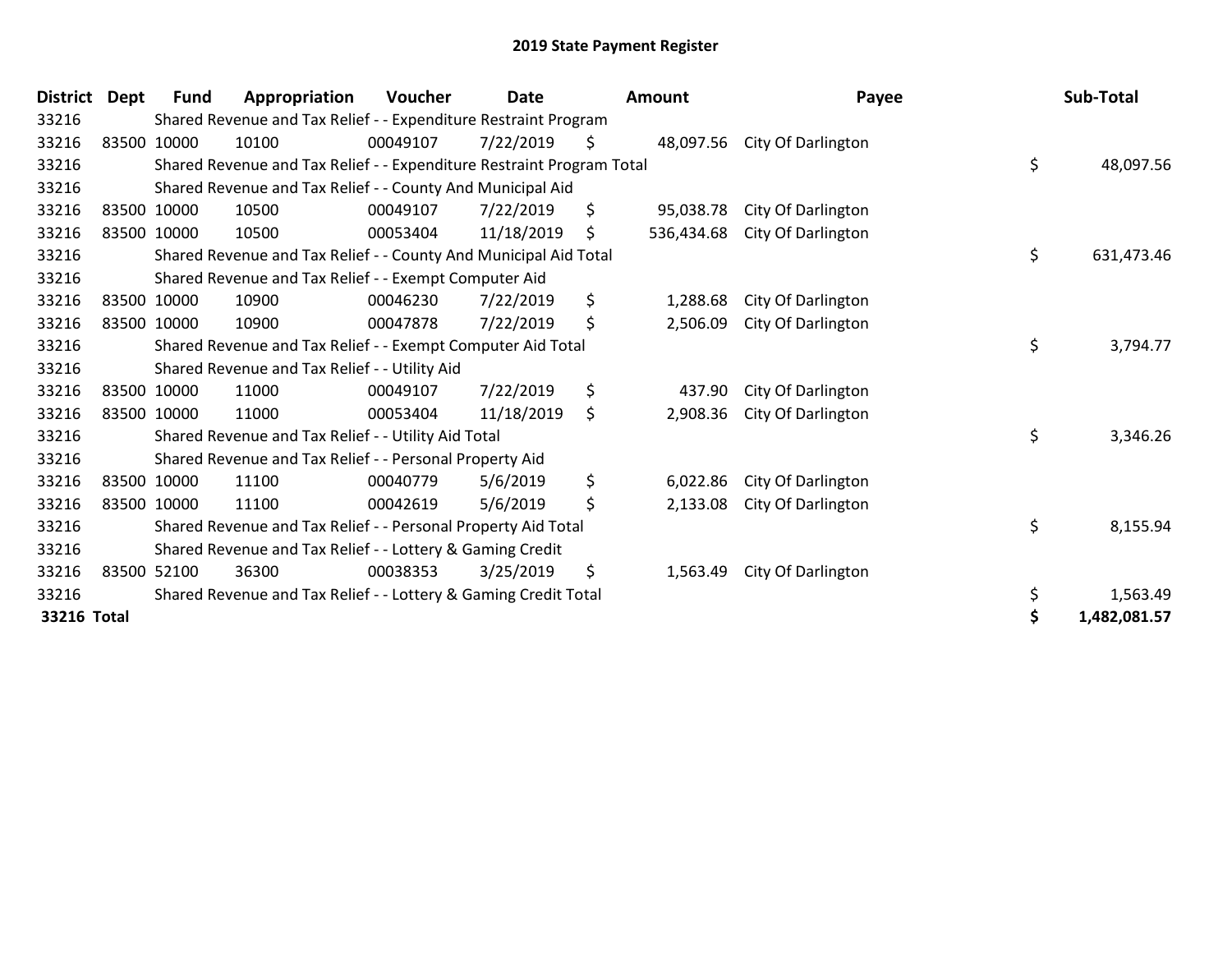| District Dept |             | <b>Fund</b> | Appropriation                                                         | Voucher  | <b>Date</b> |               | <b>Amount</b> | Payee                        |    | Sub-Total |
|---------------|-------------|-------------|-----------------------------------------------------------------------|----------|-------------|---------------|---------------|------------------------------|----|-----------|
| 33281         |             |             | Dept of Safety & Prof Services - - Fire Dues Distribution             |          |             |               |               |                              |    |           |
| 33281         |             | 16500 10000 | 22500                                                                 | 00030790 | 7/17/2019   | \$            |               | 3,136.17 City Of Shullsburg  |    |           |
| 33281         |             |             | Dept of Safety & Prof Services - - Fire Dues Distribution Total       |          |             |               |               |                              | \$ | 3,136.17  |
| 33281         |             |             | Dept of Natural Resources - - Fin Asst For Responsible Units          |          |             |               |               |                              |    |           |
| 33281         |             | 37000 27400 | 67000                                                                 | 00322993 | 5/22/2019   | \$            |               | 2,959.88 City Of Shullsburg  |    |           |
| 33281         |             |             | Dept of Natural Resources - - Fin Asst For Responsible Units Total    |          |             |               |               |                              | \$ | 2,959.88  |
| 33281         |             |             | WI Dept of Transportation - - Trns Aids To Mnc.-Sf                    |          |             |               |               |                              |    |           |
| 33281         |             | 39500 21100 | 19100                                                                 | 00336681 | 1/7/2019    | \$            | 23,257.84     | City Of Shullsburg           |    |           |
| 33281         |             | 39500 21100 | 19100                                                                 | 00363996 | 4/1/2019    | \$            | 23,257.84     | City Of Shullsburg           |    |           |
| 33281         |             | 39500 21100 | 19100                                                                 | 00402005 | 7/1/2019    | \$            | 23,257.84     | City Of Shullsburg           |    |           |
| 33281         |             | 39500 21100 | 19100                                                                 | 00444823 | 10/7/2019   | \$            | 23,257.85     | City Of Shullsburg           |    |           |
| 33281         |             |             | WI Dept of Transportation - - Trns Aids To Mnc.-Sf Total              |          |             |               |               |                              | \$ | 93,031.37 |
| 33281         |             |             | WI Dept of Transportation - - Loc Rd Imp Prg St Fd                    |          |             |               |               |                              |    |           |
| 33281         |             | 39500 21100 | 27800                                                                 | 00470971 | 12/13/2019  | \$            |               | 6,000.00 City Of Shullsburg  |    |           |
| 33281         |             |             | WI Dept of Transportation - - Loc Rd Imp Prg St Fd Total              |          |             |               |               |                              | \$ | 6,000.00  |
| 33281         |             |             | Department of Justice - - Law Enforcement Train, Local                |          |             |               |               |                              |    |           |
| 33281         | 45500 10000 |             | 23100                                                                 | 00074572 | 11/12/2019  | \$            | 480.00        | City Of Shullsburg           |    |           |
| 33281         |             |             | Department of Justice - - Law Enforcement Train, Local Total          |          |             |               |               |                              | \$ | 480.00    |
| 33281         |             |             | Department of Administration - - Federal Aid, Local Assistance        |          |             |               |               |                              |    |           |
| 33281         |             | 50500 10000 | 74300                                                                 | 00107539 | 8/26/2019   | \$            |               | 25,000.00 City Of Shullsburg |    |           |
| 33281         |             |             | Department of Administration - - Federal Aid, Local Assistance Total  |          |             |               |               |                              | \$ | 25,000.00 |
| 33281         |             |             | Elections Commission - - 2018 Hava Election Security                  |          |             |               |               |                              |    |           |
| 33281         |             | 51000 22000 | 18200                                                                 | 00002283 | 11/13/2019  | $\ddot{\phi}$ |               | 600.00 City Of Shullsburg    |    |           |
| 33281         |             |             | Elections Commission - - 2018 Hava Election Security Total            |          |             |               |               |                              | \$ | 600.00    |
| 33281         |             |             | Public Defender Board - - Transcript, Discovery And Int               |          |             |               |               |                              |    |           |
| 33281         |             | 55000 10000 | 10600                                                                 | 00174686 | 1/3/2019    | \$            | 5.00          | City Of Shullsburg           |    |           |
| 33281         |             | 55000 10000 | 10600                                                                 | 00191553 | 4/18/2019   | \$            | 5.00          | City Of Shullsburg           |    |           |
| 33281         | 55000 10000 |             | 10600                                                                 | 00193473 | 5/3/2019    | \$            | 5.00          | City Of Shullsburg           |    |           |
| 33281         |             | 55000 10000 | 10600                                                                 | 00227697 | 12/23/2019  | \$            | 5.00          | City Of Shullsburg           |    |           |
| 33281         |             |             | Public Defender Board - - Transcript, Discovery And Int Total         |          |             |               |               |                              | \$ | 20.00     |
| 33281         |             |             | Shared Revenue and Tax Relief - - Expenditure Restraint Program       |          |             |               |               |                              |    |           |
| 33281         | 83500 10000 |             | 10100                                                                 | 00049108 | 7/22/2019   | \$            | 5,765.29      | City Of Shullsburg           |    |           |
| 33281         |             |             | Shared Revenue and Tax Relief - - Expenditure Restraint Program Total |          |             |               |               |                              | \$ | 5,765.29  |